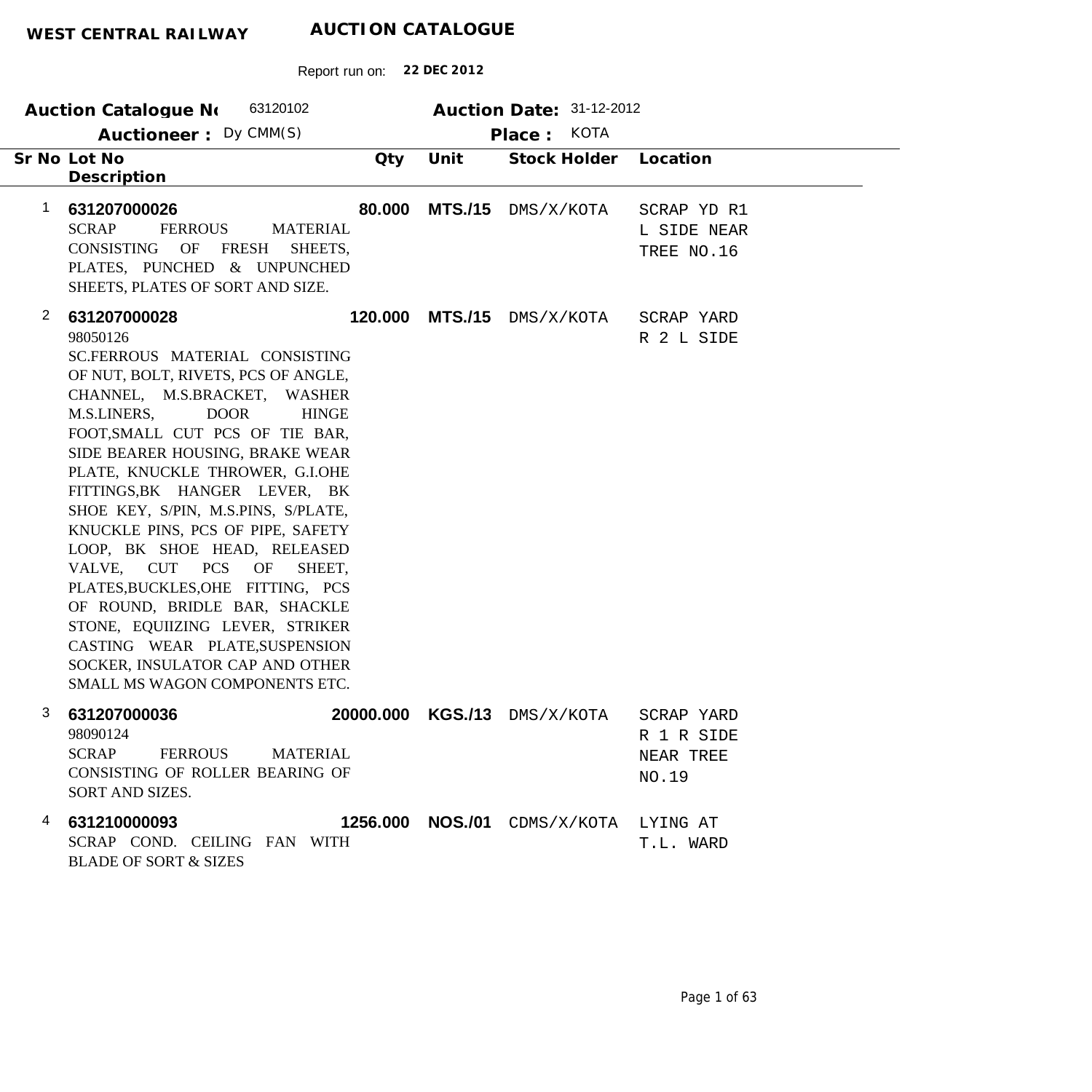|              | Sr No Lot No<br>Description                                                                                                                                                                                                            | Qty    | Unit | Stock Holder Location                |                                        |
|--------------|----------------------------------------------------------------------------------------------------------------------------------------------------------------------------------------------------------------------------------------|--------|------|--------------------------------------|----------------------------------------|
| 5            | 631210000095<br><b>SCRAP</b><br><b>FERROUS</b><br><b>MATERIAL</b><br>CONSISTING OF LIPPED INNER RACE,<br>RACE, DOUBLE<br><b>OUTER</b><br>CUP,<br>THROWER, SPACER, SEAL BEARING,<br>DISTANCE PCS, LOOSE LIP, FACE<br>PLATE, COLLER ETC. |        |      | 20000.000 KGS./13 CDMS/X/KOTA        | SCRAP R 1 R<br>OPPOSITE<br>TREE NO. 13 |
| 6            | 631210000098<br><b>SCRAP</b><br>FERROUS<br>MATERIAL<br>CONSISTING OF CUT PCS OF SHEETS,<br>PLATES, RIVETS, CUT PCS OF ANGLES,<br>CHANNELS, PIPES, CUT PCS OF BOLT<br>& FOOT STEP, DOOR HINGE ETC.                                      | 60.000 |      | MTS./15 CDMS/X/KOTA SC. R 1 R        | NEAR TREE<br>NO. 19                    |
| $\mathbf{7}$ | 631210000099<br><b>SCRAP</b><br><b>FERROUS</b><br><b>MATERIAL</b><br>CONSISTING OF BRAKE BEAM OF SORT<br>AND SIZES WITH OR WITHOUT<br>ATTACHMENTS.                                                                                     |        |      | 25.000 MTS./15 CDMS/X/KOTA SC R 1 L  | NEAR TREE<br>NO. 16                    |
| 8            | 631210000102<br><b>SCRAP</b><br><b>FERROUS</b><br><b>MATERIAL</b><br>CONSISTING OF WAGON DOORS OF<br>SORT AND SIZE.                                                                                                                    |        |      | 20.000 MTS./15 CDMS/X/KOTA SC R 2 R  |                                        |
| 9            | 631210000104<br><b>SCRAP.FERROUS</b><br><b>MATERIAL</b><br>CONSISTING OF INNER, OUTER,<br>HELICAL SPRINGS OF SORT AND SIZE.                                                                                                            |        |      | 20.000 MTS./15 CDMS/X/KOTA SC. R 2 R | NEAR TREE<br>NO. 28                    |
| 10           | 631210000106<br>FERROUS<br><b>SCRAP</b><br><b>MATERIAL</b><br>CONSISTING OF YOKE OF SORT AND<br>SIZE.                                                                                                                                  |        |      | 20.000 MTS./15 CDMS/X/KOTA SC. R 4 L |                                        |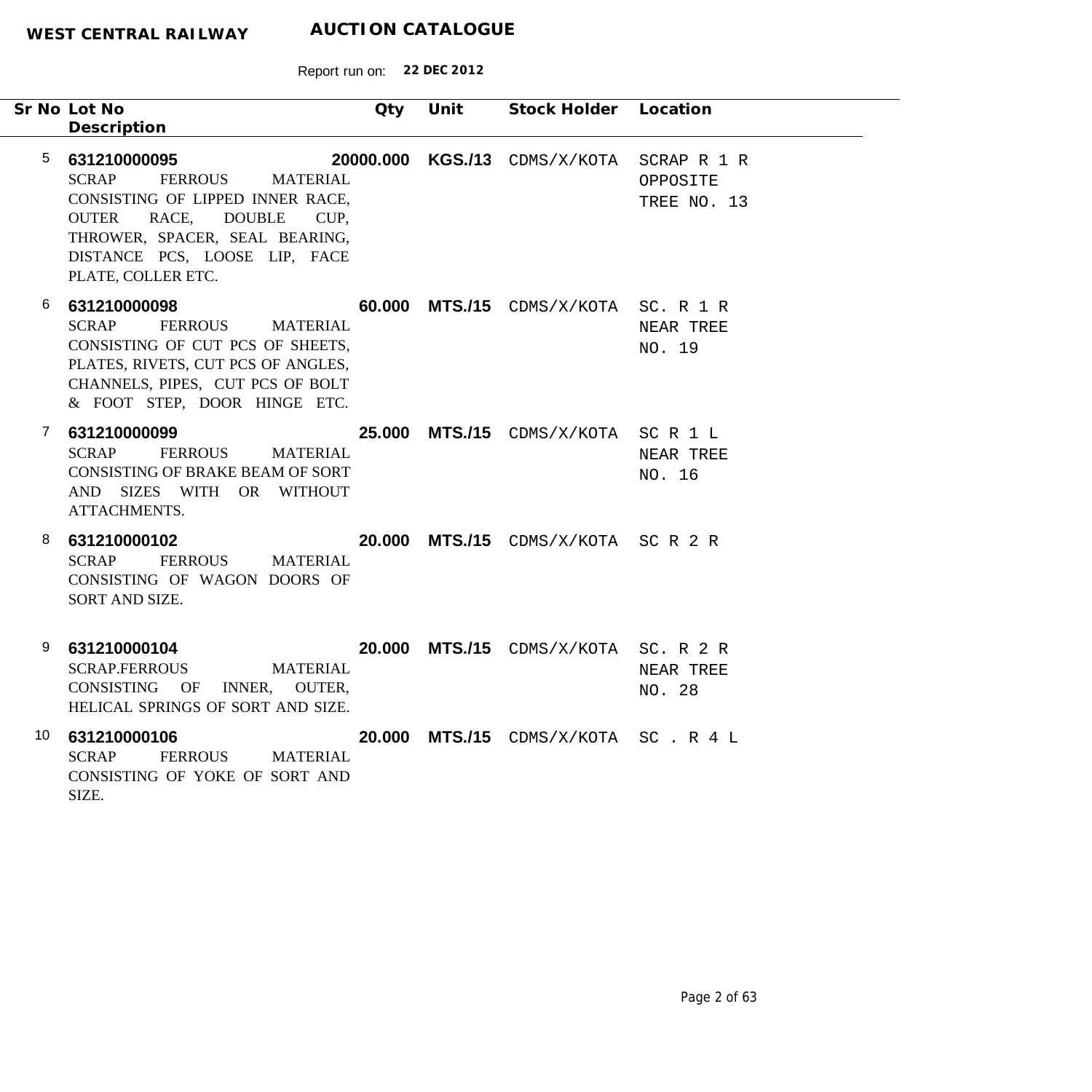| Sr No Lot No                                                                                                                                                                                                                                                                                                                                                                                                                                                                                                                                                                                                                                                                   | Qty    | Unit           | Stock Holder Location                 |                                               |
|--------------------------------------------------------------------------------------------------------------------------------------------------------------------------------------------------------------------------------------------------------------------------------------------------------------------------------------------------------------------------------------------------------------------------------------------------------------------------------------------------------------------------------------------------------------------------------------------------------------------------------------------------------------------------------|--------|----------------|---------------------------------------|-----------------------------------------------|
| Description                                                                                                                                                                                                                                                                                                                                                                                                                                                                                                                                                                                                                                                                    |        |                |                                       |                                               |
| 11<br>631210000114<br>SC.FERROUS MATERIAL CONSISTING<br>OF NUT, BOLT, RIVETS, PCS OF ANGLE,<br>CHANNEL, M.S.BRACKET, WASHER<br><b>DOOR</b><br>M.S.LINERS,<br><b>HINGE</b><br>FOOT, SMALL CUT PCS OF TIE BAR,<br>SIDE BEARER HOUSING, BRAKE WEAR<br>PLATE, KNUCKLE THROWER, G.I.OHE<br>FITTINGS, BK HANGER LEVER, BK<br>SHOE KEY, S/PIN, M.S.PINS, S/PLATE,<br>KNUCKLE PINS, PCS OF PIPE, SAFETY<br>LOOP, BK SHOE HEAD, RELEASED<br>VALVE, CUT PCS OF<br>SHEET,<br>PLATES, BUCKLES, OHE FITTING, PCS<br>OF ROUND, BRIDLE BAR, SHACKLE<br>STONE, EQUIIZING LEVER, STRIKER<br>CASTING WEAR PLATE, SUSPENSION<br>SOCKER, INSULATOR CAP AND OTHER<br>SMALL MS WAGON COMPONENTS ETC. | 80.000 | <b>MTS./15</b> | CDMS/X/KOTA                           | SC. R $4$ L.                                  |
| 12 <sub>2</sub><br>631211000120<br><b>SCRAP</b><br><b>FERROUS</b><br><b>MATERIAL</b><br>CONSISTING OF FABRICATED SHEET,<br>PLATE CUTTING OF SORTS & SIZE.                                                                                                                                                                                                                                                                                                                                                                                                                                                                                                                      |        |                | <b>15.000 MTS./15</b> CDMS/X/KOTA     | SCRAP YARD<br>R 1 R<br>OPPSITE<br>TREE NO. 14 |
| 13<br>631211000126<br><b>SCRAP</b><br><b>FERROUS</b><br><b>MATERIAL</b><br>CONSISTING OF<br><b>FRESH</b><br>SHEETS,<br>PLATES, PUNCHED & UNPUNCHED<br>SHEETS, PLATES OF SORT AND SIZE                                                                                                                                                                                                                                                                                                                                                                                                                                                                                          | 30.000 |                | <b>MTS./15</b> CDMS/X/KOTA            | SCRAP YARD<br>R 2 L<br>OPPSITE<br>TREE NO. 30 |
| 14<br>631211000127<br><b>SCRAP</b><br><b>FERROUS</b><br><b>MATERIAL</b><br>CONSISTING OF CUT PCS OF SHEETS,<br>PLATES, RIVETS, CUT PCS OF ANGLES,<br>CHANNELS, PIPES, CUT PCS OF BOLT<br>& FOOT STEP, DOOR HINGE ETC.                                                                                                                                                                                                                                                                                                                                                                                                                                                          |        |                | 50.000 MTS./15 CDMS/X/KOTA SCRAP YARD | R 3 L                                         |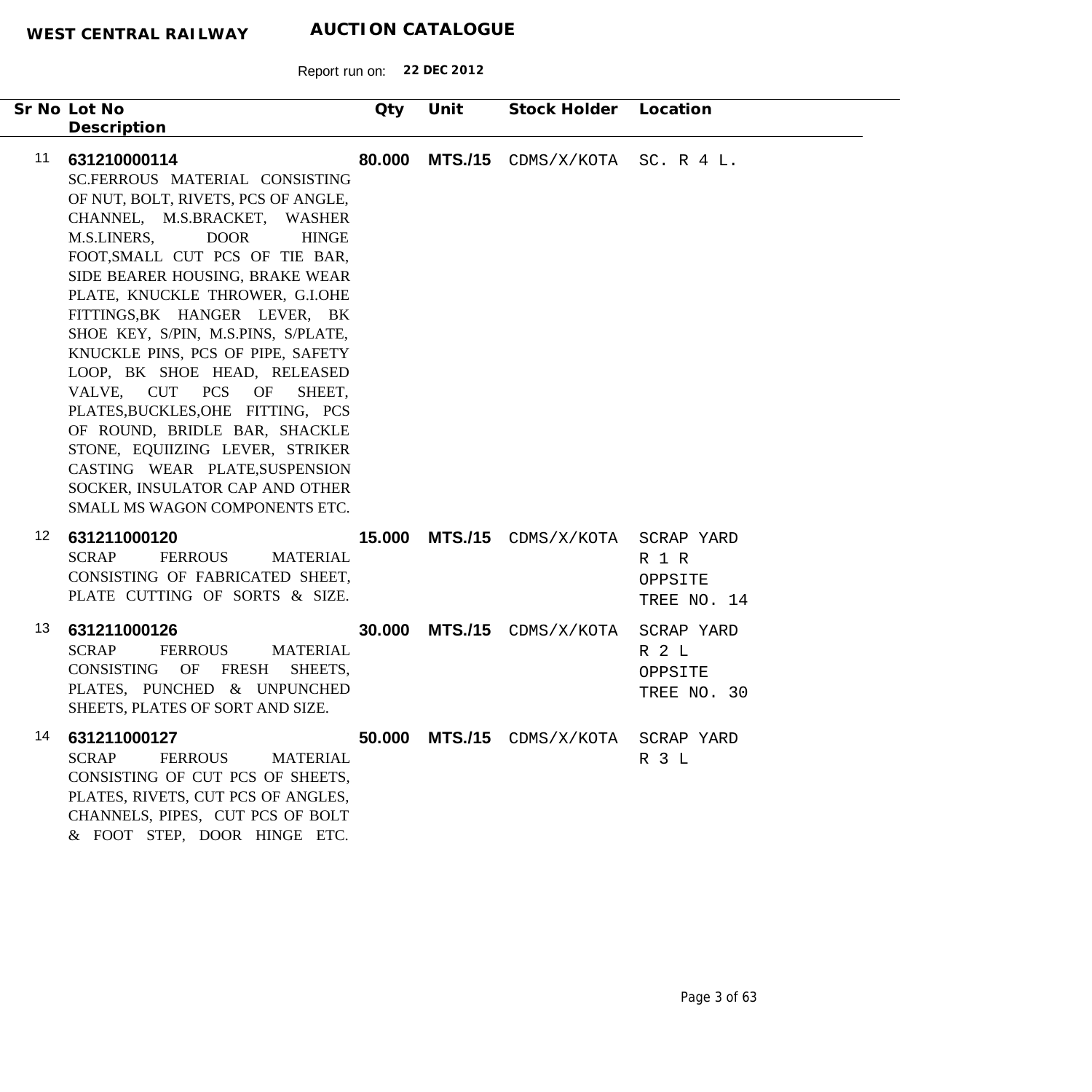Report run on: **22 DEC 2012**

| Sr No Lot No<br>Description                                                                                                                                                                                                                                                                                                                                                                                                                                                                                                                                                                                                                                                    | Qty     | Unit           | Stock Holder Location                 |                                                 |
|--------------------------------------------------------------------------------------------------------------------------------------------------------------------------------------------------------------------------------------------------------------------------------------------------------------------------------------------------------------------------------------------------------------------------------------------------------------------------------------------------------------------------------------------------------------------------------------------------------------------------------------------------------------------------------|---------|----------------|---------------------------------------|-------------------------------------------------|
| 15<br>631211000139<br>SC.FERROUS MATERIAL CONSISTING<br>OF NUT, BOLT, RIVETS, PCS OF ANGLE,<br>CHANNEL, M.S.BRACKET, WASHER<br><b>DOOR</b><br>M.S.LINERS,<br><b>HINGE</b><br>FOOT, SMALL CUT PCS OF TIE BAR,<br>SIDE BEARER HOUSING, BRAKE WEAR<br>PLATE, KNUCKLE THROWER, G.I.OHE<br>FITTINGS, BK HANGER LEVER, BK<br>SHOE KEY, S/PIN, M.S.PINS, S/PLATE,<br>KNUCKLE PINS, PCS OF PIPE, SAFETY<br>LOOP, BK SHOE HEAD, RELEASED<br>VALVE, CUT PCS OF<br>SHEET,<br>PLATES, BUCKLES, OHE FITTING, PCS<br>OF ROUND, BRIDLE BAR, SHACKLE<br>STONE, EQUIIZING LEVER, STRIKER<br>CASTING WEAR PLATE, SUSPENSION<br>SOCKER, INSULATOR CAP AND OTHER<br>SMALL MS WAGON COMPONENTS ETC. | 100.000 | <b>MTS./15</b> | CDMS/X/KOTA SCRAP YARD                | R 4 L<br>OPPOSITE<br>TREE NO. 46                |
| 16<br>631212000143<br>98320063<br>SCRAP COND. TATA DIESEL TRUCK<br>NO. RNZ-6120. MODEL NO. 1210 SE. CC<br>ISSUED BY CWM KOTA. L NO.<br>M&P/1991-92/03 DT. 07.11.12.                                                                                                                                                                                                                                                                                                                                                                                                                                                                                                            | 1.000   | <b>NOS./01</b> | CDMS/X/KOTA SCRAP YARD                | MAIN ROAD L<br>SIDE NEAR<br>TREE NO. 10         |
| 17<br>631212000144<br>98320063<br>SCRAP COND. FORKLIFT VOLTAS.<br>CC ISSUED BY CWM KOTA L NO.<br>M/247/96/KOTA/M&P/VOL-05<br>DT.<br>03.11.12                                                                                                                                                                                                                                                                                                                                                                                                                                                                                                                                   | 2.000   | <b>NOS./01</b> | CDMS/X/KOTA SCRAP YARD                | MAIN ROAD L<br>SIDE NEAR<br>TREE NO. 11         |
| 18<br>631212000145<br>98090719<br><b>SCRAP</b><br>FERROUS<br><b>MATERIAL</b><br>CONSISTING OF CUT PIECES OF IRSM-<br>44 SORT & SIZE.                                                                                                                                                                                                                                                                                                                                                                                                                                                                                                                                           |         |                | 10.000 MTS./15 CDMS/X/KOTA SCRAP YARD | ROAD NO. 1<br>R SIDE<br>OPPOSITE<br>TREE NO. 11 |

٠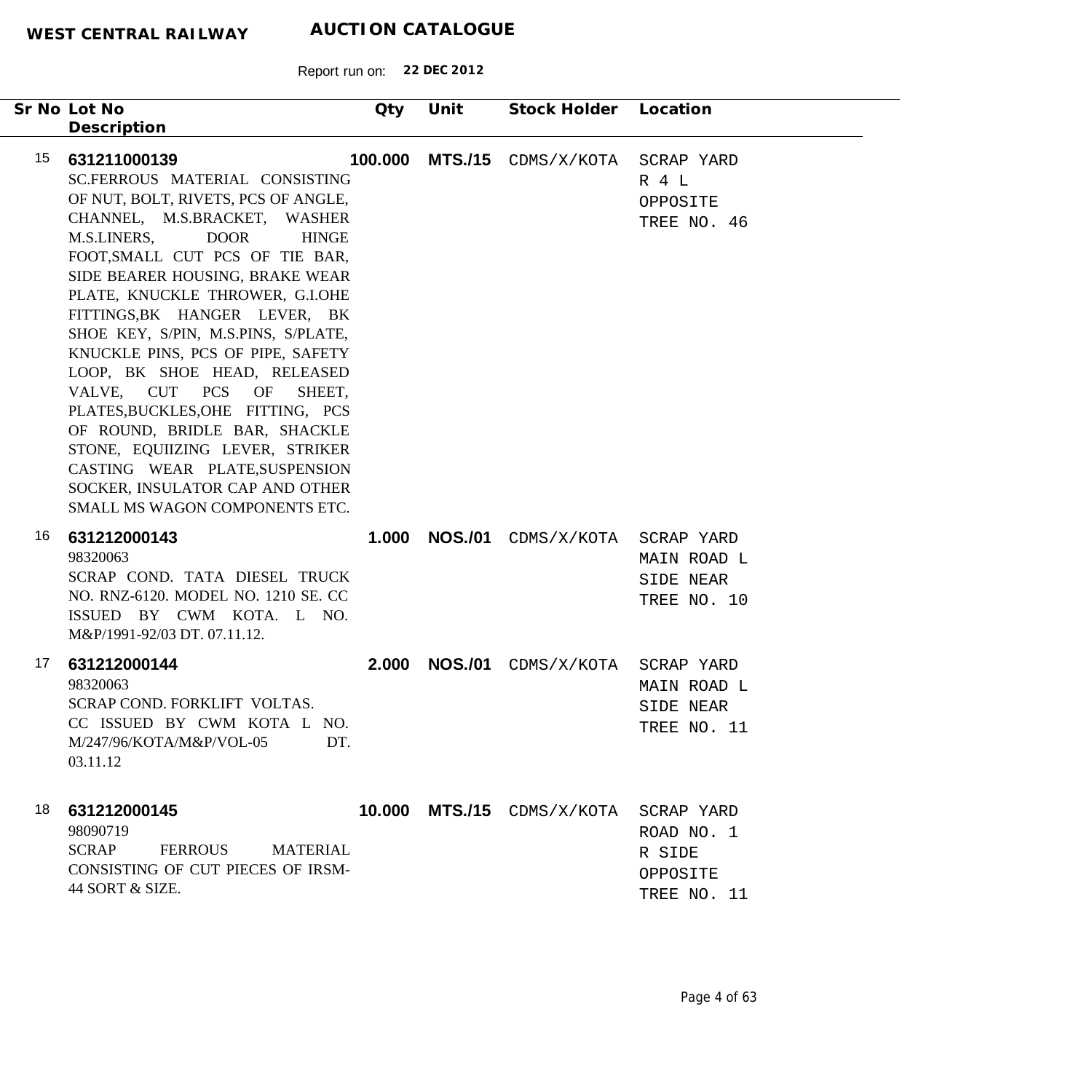| Sr No Lot No<br>Description                                                                                                                                      | Qty    | Unit             | Stock Holder Location                 |                                                     |
|------------------------------------------------------------------------------------------------------------------------------------------------------------------|--------|------------------|---------------------------------------|-----------------------------------------------------|
| 19<br>631212000146<br>98090800<br><b>SCRAP</b><br>FERROUS<br><b>MATERIAL</b><br>CONSISTING OF WAGON DOORS OF<br>SORT AND SIZE.                                   | 60.000 | <b>MTS./15</b>   | CDMS/X/KOTA SCRAP YARD                | ROAD NO. 1<br>L SIDE NEAR<br>TREE NO. 12            |
| 20<br>631212000147<br>98012010<br><b>SCRAP</b><br>FERROUS MATERIAL<br><b>CONSISTING OF AIR BRAKE CYLINDER</b><br>OF SORT AND SIZE AND PARTS THERE<br>OF.         |        |                  | 15.000 MTS./15 CDMS/X/KOTA SCRAP YARD | ROAD NO. 1<br>L SIDE NEAR<br>TREE NO. 13            |
| 21<br>631212000148<br>98030012<br>SCRAP ALL TYPE OF RAILS OF SORT &<br>SIZE<br>WITH<br><b>OR</b><br><b>WITHOUT</b><br>ATTACHMENT.                                |        | 9.000 MTS./15    | CDMS/X/KOTA SCRAP YARD                | ROAD NO. 1<br>L SIDE NEAR<br>TREE NO. 14            |
| 22<br>631212000149<br>98050060<br><b>SCRAP</b><br><b>FERROUS</b><br><b>MATERIAL</b><br>CONSISTING OF YOKE OF SORT AND<br>SIZE.                                   |        |                  | 20.000 MTS./15 CDMS/X/KOTA SCRAP YARD | ROAD NO. 1<br>R SIDE<br>OPPOSITE<br>TREE NO. 16     |
| 23<br>631212000150<br>98310203<br><b>SCRAP</b><br>FERROUS<br><b>MATERIAL</b><br>OF<br><b>EMPTY</b><br><b>CONSISTING</b><br><b>DRUM</b><br>CAPACITY 20 LTR.       |        | 2400.000 NOS./01 | CDMS/X/KOTA SCRAP YARD                | ROAD NO. 1<br>L SIDE<br>OPPOSITE<br>TREE NO.<br>17. |
| 24<br>631212000151<br>98050060<br><b>SCRAP</b><br><b>FERROUS</b><br><b>MATERIAL</b><br>CONSISTING OF BOLSTER, SIDE FRAME<br>OF SORT & SIZE.<br>(TWO CUT ALLOWED) | 40.000 | <b>MTS./15</b>   | CDMS/X/KOTA                           | SCRAP YARD<br>ROAD NO. 1<br>DEAD END.               |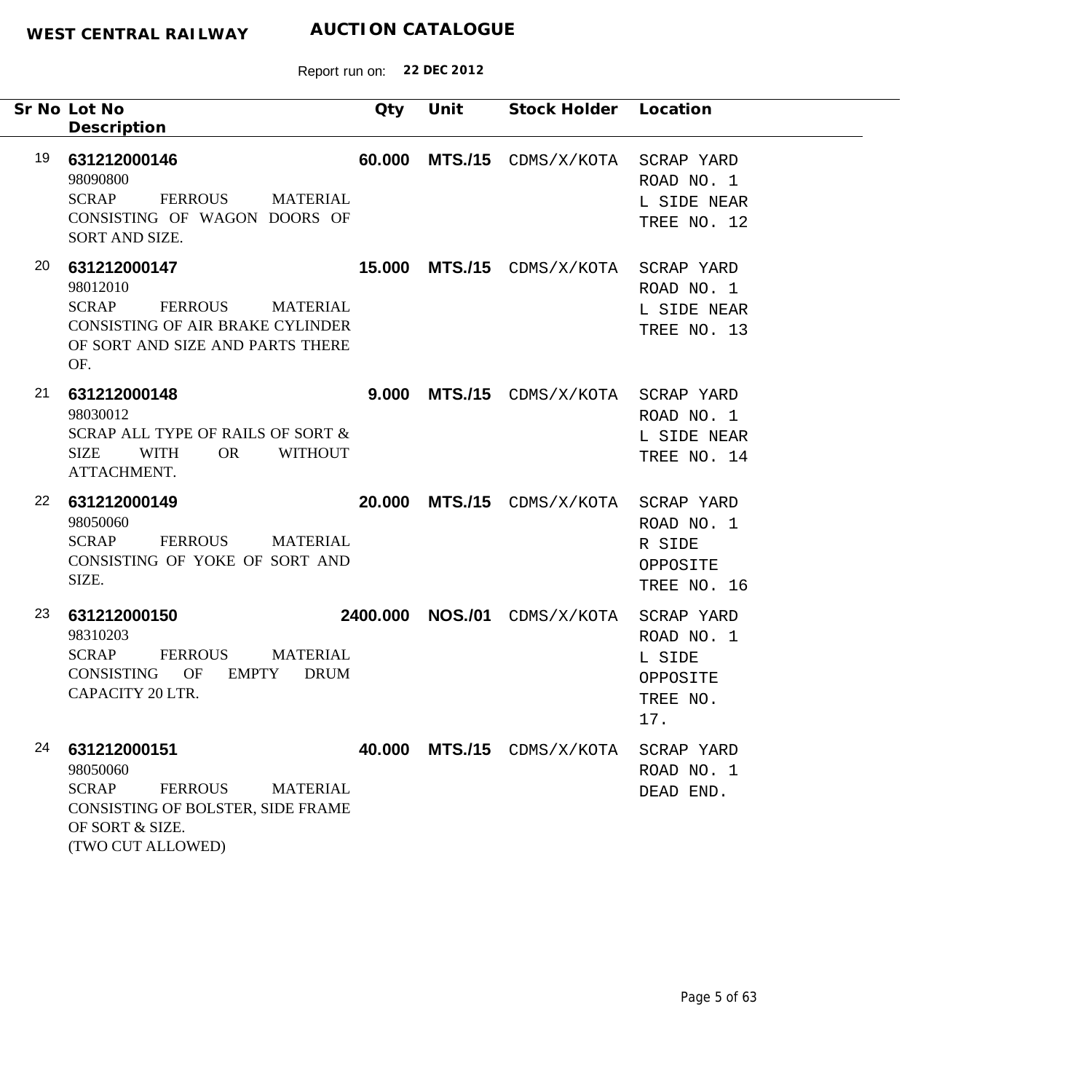| Sr No Lot No<br>Description                                    |                                                                                                                                                                                                                                                                                                                                                           | Qty    | Unit           | Stock Holder Location                    |                                                 |
|----------------------------------------------------------------|-----------------------------------------------------------------------------------------------------------------------------------------------------------------------------------------------------------------------------------------------------------------------------------------------------------------------------------------------------------|--------|----------------|------------------------------------------|-------------------------------------------------|
| 25<br>631212000152<br>98050114<br><b>SCRAP</b><br>ATTACHMENTS. | FERROUS<br><b>MATERIAL</b><br>CONSISTING OF BRAKE BEAM OF SORT<br>AND SIZE WITH<br>OR WITHOUT                                                                                                                                                                                                                                                             | 15.000 | <b>MTS./15</b> | CDMS/X/KOTA SCRAP YARD                   | ROAD NO. 2<br>R SIDE<br>OPPOSITE<br>TREE NO. 26 |
| 26<br>631212000153<br>98413454<br>ATTACHMENT.                  | SCRAP COMPOSITE BRAKE BLOCKS OF<br>SORT AND SIZES WITH OR WITHOUT                                                                                                                                                                                                                                                                                         |        |                | 40000.000 KGS./13 CDMS/X/KOTA SCRAP YARD | ROAD NO. 2<br>R SIDE.                           |
| 27<br>631212000154<br>98090800<br><b>SCRAP</b>                 | <b>FERROUS</b><br>MATERIAL<br>CONSISTING OF CUT PCS OF SHEETS,<br>PLATES, RIVETS, CUT PCS OF ANGLES,<br>CHANNELS, PIPES, CUT PCS OF BOLT<br>& FOOT STEP, DOOR HINGE ETC.                                                                                                                                                                                  |        | 60.000 MTS./15 | CDMS/X/KOTA SCRAP YARD                   | ROAD NO. 2<br>L SIDE NEAR<br>TREE NO. 25        |
| 28<br>631212000155<br>98413508<br><b>SCRAP</b>                 | FERROUS<br><b>MATERIAL</b><br>CONSISTING OF ELESTO MERIC PAD,<br>METAL BONDED RUBBER PAD, D/GEAR<br>PAD, RUBBER PAD, BUFFER PAD WITH<br>OR WITHOUT ATTACHMENT.                                                                                                                                                                                            | 60.000 | <b>MTS./15</b> | CDMS/X/KOTA SCRAP YARD                   | ROAD NO. 3<br>R SIDE.                           |
| 29<br>631212000156<br>98080106<br>CONSISTING                   | SCRAP CAST IRON GR. I & II<br>OF<br><b>BRAKE</b><br>BLOCK,<br>VACCUM CYCLINDER, PIG IRON, C.I.<br>POT, CST-9 PLATE WITH OR WITHOUT<br>TIE BAR, MACHINE PARTS, PARTS OF<br>WEIGH BRIDGE, TRASAL, TLD BOX,<br>BOOL LEG, SIGNAL UNIT, GATE DRUM,<br>CUT OFF ANGLE COCK, HAND WHEEL,<br>CI BHATTI, PARTS OF WEIGH BRIDGE,<br>PISTON, PIPE OF ETC SORT & SIZE. | 25,000 | <b>MTS./15</b> | CDMS/X/KOTA SCRAP YARD                   | ROAD NO. 3<br>R SIDE.                           |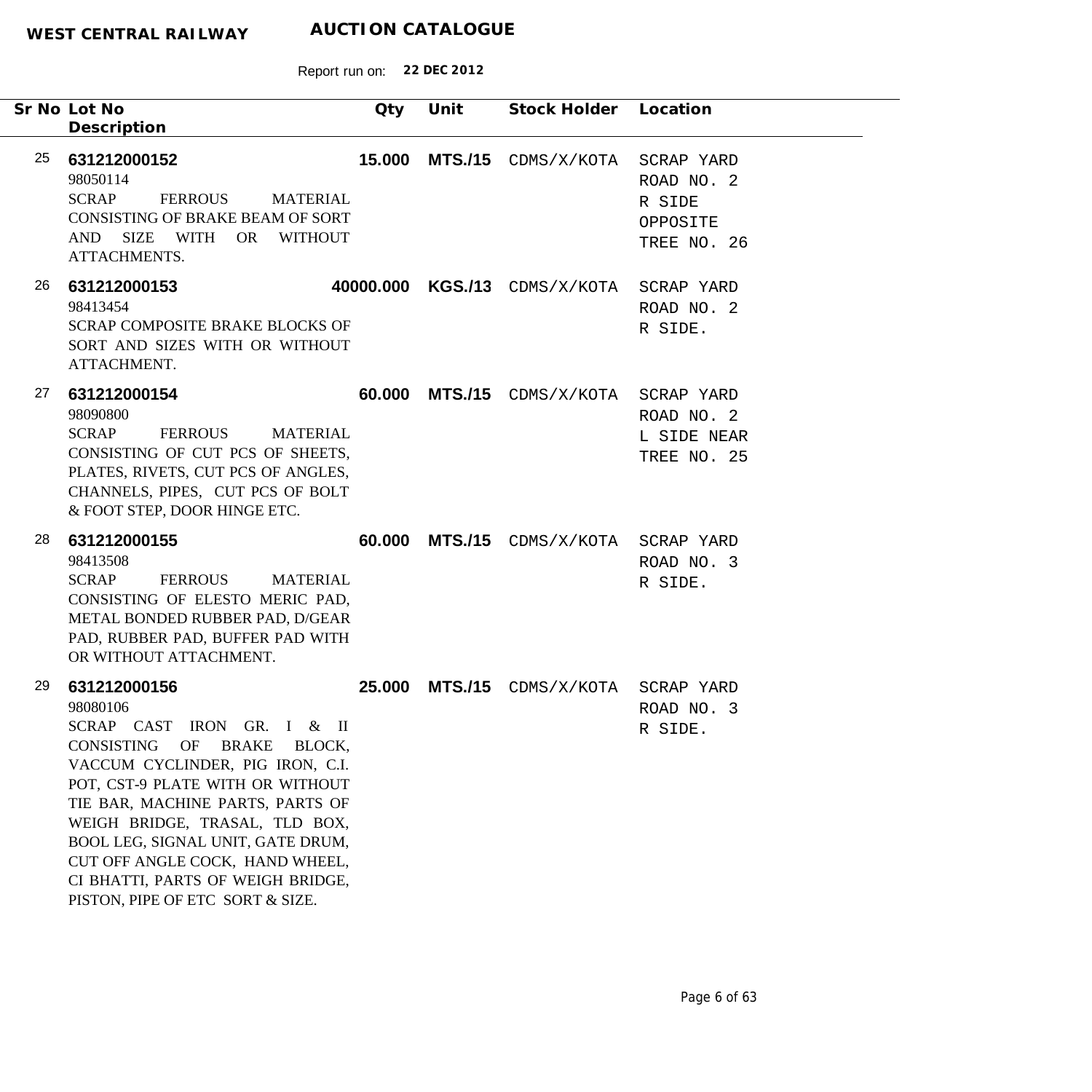|    | Sr No Lot No<br>Description                                                                                                                                                                                                                                                                                                                                                                                                                                                                                                                                                                                                                         | Qty    | Unit           | Stock Holder Location          |                                                        |
|----|-----------------------------------------------------------------------------------------------------------------------------------------------------------------------------------------------------------------------------------------------------------------------------------------------------------------------------------------------------------------------------------------------------------------------------------------------------------------------------------------------------------------------------------------------------------------------------------------------------------------------------------------------------|--------|----------------|--------------------------------|--------------------------------------------------------|
| 30 | 631212000157<br>98090800<br><b>SCRAP</b><br>FERROUS<br><b>MATERIAL</b><br>CONSISTING OF RUSTY AND CORODED<br>SHEETS, PLATES, SMALL & BIG<br>DRUMS, PACKING PATTI, PACKING<br>SHEETS, PCS OF ANGLE CHANNEL,<br>PUNCHED SHEET, SHAVEL, M.S. TUBE<br>LIGHT PATI, WIRE ROPE, RIVET, PIPES,<br>MS BOX, G.I.SHEETS, BOLTS, RUSTY<br>MS ROUND, FILTER BUCKET, TAGARI,<br>MS<br>STRUCTURE, PINS,COOLER<br>BODY, LOCATION BOX, TRANSFORMER<br>PATTI, LADDER, LOCKING PLATE,<br>COMMODE, M.S. DUST SHIELD, M.S.<br>VACCUME CYLINDER, CHAIR, TIRE<br>RING, TRACK INPUT BOX, PARTS OF<br><b>SAB REGULATOR RUSTY &amp; CORRODED</b><br>SLEEPER VARIOUS TYPE ETC. | 50.000 | <b>MTS./15</b> | CDMS/X/KOTA                    | SCRAP YARD<br>ROAD NO. 4<br>R SIDE NEAR<br>TREE NO. 45 |
| 31 | 631212000158<br>98090800<br><b>SCRAP</b><br><b>FERROUS</b><br><b>MATERIAL</b><br>CONSISTING OF GREASE SEAL OF<br>SORT & SIZE.                                                                                                                                                                                                                                                                                                                                                                                                                                                                                                                       | 20,000 |                | MTS./15 CDMS/X/KOTA SCRAP YARD | ROAD NO. 4<br>R SIDE TREE<br>NO. 46                    |
| 32 | 631212000159<br>98050096<br>SC.FERROUS MATERIAL CONSISTING<br>OF BADLY RUSTY AND CORODED<br>TURNING BORING OF SORT AND SIZES<br>INCLUDING BADLY RUSTY AND<br>CORODED NUT, BOLT, RIVET.                                                                                                                                                                                                                                                                                                                                                                                                                                                              |        |                | 25.000 MTS./15 CDMS/X/KOTA     | SCRAP YARD<br>ROAD NO. 4<br>R SIDE.                    |
| 33 | 631212000160<br>98320051<br><b>SCRAP</b><br><b>FERROUS</b><br><b>MATERIAL</b><br>CONSISTING OF DISMENTAL PARTS OF<br>AIR COMPRESSOR OF SORT & SIZE.CC<br>ISSUED BY CWM KOTA L NO.<br>M/247/96/KOTA/M&P/VOL-05<br>DT.<br>21.11.12                                                                                                                                                                                                                                                                                                                                                                                                                    | 6.000  |                | MTS./15 CDMS/X/KOTA            | SCRAP YARD<br>ROAD NO. 2<br>R SIDE NEAR<br>TREE NO. 22 |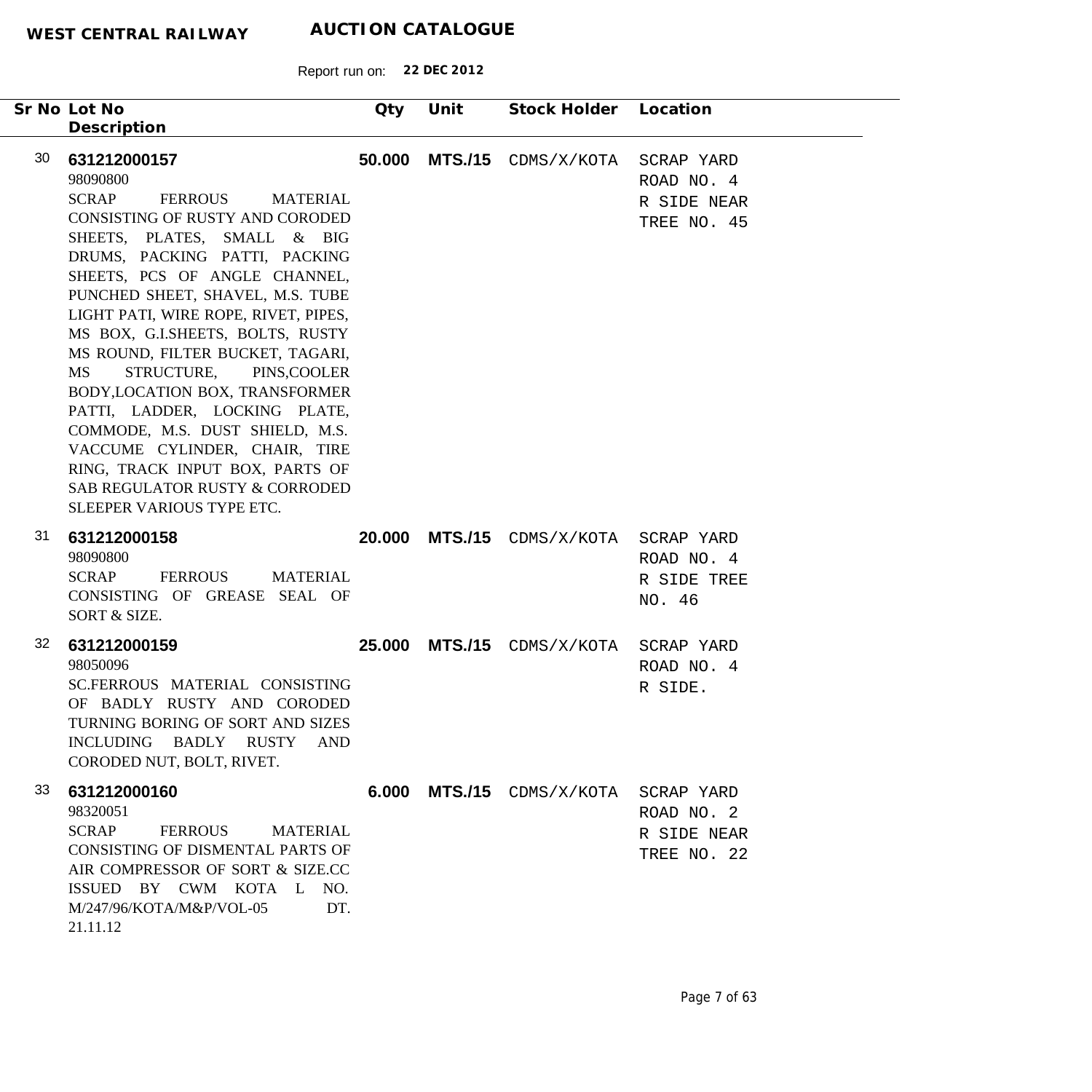|    | Sr No Lot No<br>Description                                                                                                                                                                                                                                                                                                                                                 | Qty      | Unit           | Stock Holder Location  |                                                           |
|----|-----------------------------------------------------------------------------------------------------------------------------------------------------------------------------------------------------------------------------------------------------------------------------------------------------------------------------------------------------------------------------|----------|----------------|------------------------|-----------------------------------------------------------|
| 34 | 631212000161<br>98414653<br><b>SCRAP ELECTRONIC ITEMS BROKEN &amp;</b><br>DISMENTAL COMPUTER COMPONENTS<br>SUCH AS MONITOR, CPU, CARTRIDGE,<br>KEY BOARD, MOUSE, CYCLO STYLE<br>MACHINE, ZEROX MACHINE, FAX<br>MACHINE, BATTERY CHARGER, UPS,<br>CRIS MACHINE, INVERTOR, LAPTOP<br>ETC.(AUTHORISATION CERTIFICATE IS<br><b>REQUIRED OF CPCB)</b>                            | 3400.000 | <b>KGS./13</b> | CDMS/X/KOTA            | SCRAP YARD<br><b>SCRAP</b><br>GODOWN.                     |
| 35 | 631212000162<br>98414501<br>SCRAP ELECTRIC FANS OF VARIOUS<br>TYPE SUCH AS CARRIAGE FAN,<br>PEDASTAL FAN, EXHAUST FAN, TABLE<br>FAN, WALL MOUNTING FAN OF SORT<br>& SIZE.                                                                                                                                                                                                   | 4500.000 | <b>KGS./13</b> | CDMS/X/KOTA            | LYING AT<br>GAS GODOWN<br>NEAR TIME<br>KEEPER<br>OFFICE.  |
| 36 | 631212000163<br>98322102<br><b>SCRAP</b><br><b>CONDEMN</b><br><b>SHEARING</b><br>MACHINE WITH MOTOR. CC ISSUED<br><b>CWM</b><br><b>KOTA</b><br>L<br>BY<br>NO.<br>M/247/96/KOTA/M&P<br>VOL.05<br>DT.<br>11.12.2012.                                                                                                                                                          | 1.000    | <b>NOS./01</b> | CDMS/X/KOTA SCRAP YARD | MAIN ROAD L<br>SIDE NEAR<br>TREE NO. 10                   |
| 37 | 631212000164<br>98050060<br><b>FERROUS</b><br><b>MATERIAL</b><br><b>SCRAP</b><br>CONSISTING OF COUPLER BODY,<br>C.P.TOP, C.P.BOTTOM, KNUCKLE,<br>ADOPTER, AXLE BOX, CBC LOCK,<br><b>BACK</b><br>STOPPER, KICKER, TOGGLE,<br>WEDGE,<br>DRAFT GEAR, BUFFER<br>PLUNGER, YOKE SUPPORT PLATE,<br>BUFFER SOCKET, AXLE BOX COVER,<br>S/CASTING.<br>NOTE:- YOKE NOT TO BE DELIVERED | 80,000   | <b>MTS./15</b> | CDMS/X/KOTA            | SCRAP YARD<br>ROAD NO 1 L<br>SIDE NEAR<br>TREE NO.<br>15. |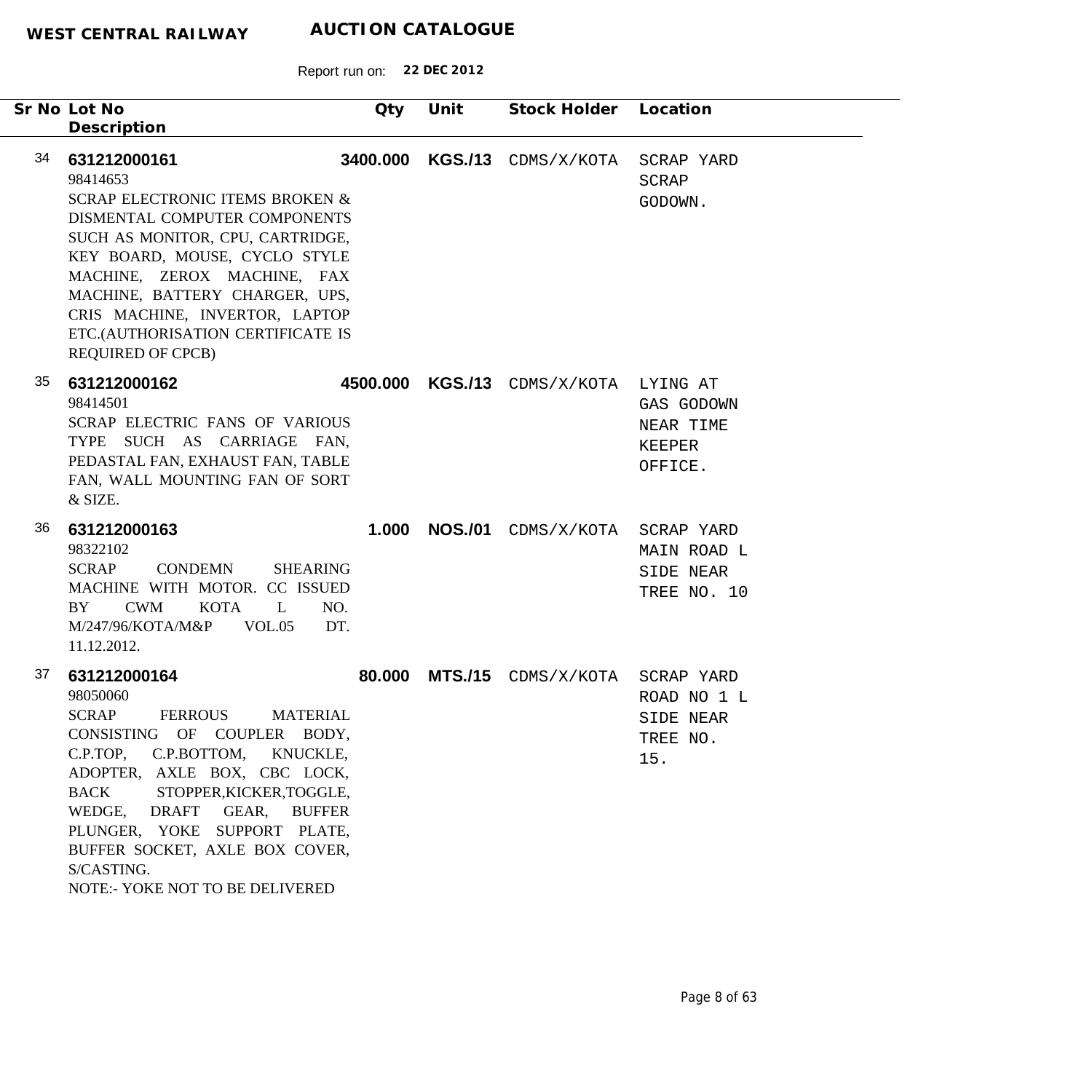| Sr No Lot No<br>Description                                                                                                                                                                                                                                                                                                                                                                                                                                                                                                                                                                                                                                                                | Qty     | Unit           | Stock Holder Location |                                                                   |
|--------------------------------------------------------------------------------------------------------------------------------------------------------------------------------------------------------------------------------------------------------------------------------------------------------------------------------------------------------------------------------------------------------------------------------------------------------------------------------------------------------------------------------------------------------------------------------------------------------------------------------------------------------------------------------------------|---------|----------------|-----------------------|-------------------------------------------------------------------|
| 38<br>631212000165<br>98050126<br>SC.FERROUS MATERIAL CONSISTING<br>OF NUT, BOLT, RIVETS, PCS OF ANGLE,<br>CHANNEL, M.S.BRACKET, WASHER<br>M.S.LINERS,<br><b>DOOR</b><br><b>HINGE</b><br>FOOT, SMALL CUT PCS OF TIE BAR,<br>SIDE BEARER HOUSING, BRAKE WEAR<br>PLATE, KNUCKLE THROWER, G.I.OHE<br>FITTINGS, BK HANGER LEVER, BK<br>SHOE KEY, S/PIN, M.S.PINS, S/PLATE,<br>KNUCKLE PINS, PCS OF PIPE, SAFETY<br>LOOP, BK SHOE HEAD, RELEASED<br>VALVE, CUT PCS OF<br>SHEET.<br>PLATES, BUCKLES, OHE FITTING, PCS<br>OF ROUND, BRIDLE BAR, SHACKLE<br>STONE, EQUIIZING LEVER, STRIKER<br>CASTING WEAR PLATE, SUSPENSION<br>SOCKER, INSULATOR CAP AND OTHER<br>SMALL MS WAGON COMPONENTS ETC. | 80,000  | <b>MTS./15</b> | CDMS/X/KOTA           | SCRAP YARD<br>ROAD NO. 1<br>R SIDE<br>OPPOSITE<br>TREE NO.<br>16. |
| 39<br>631212000166<br>98050114<br><b>SCRAP</b><br><b>FERROUS</b><br><b>MATERIAL</b><br>CONSISTING OF SHEETS, PLATES, SIDE<br>PANEL, PANEL ENDS, PCS OF SHEETS,<br>PLATES OF SORT AND SIZE WITH OR<br>WITHOUT ATTACHMENT.                                                                                                                                                                                                                                                                                                                                                                                                                                                                   | 100.000 | <b>MTS./15</b> | CDMS/X/KOTA           | SCRAP YARD<br>ROAD NO. 2<br>L SIDE                                |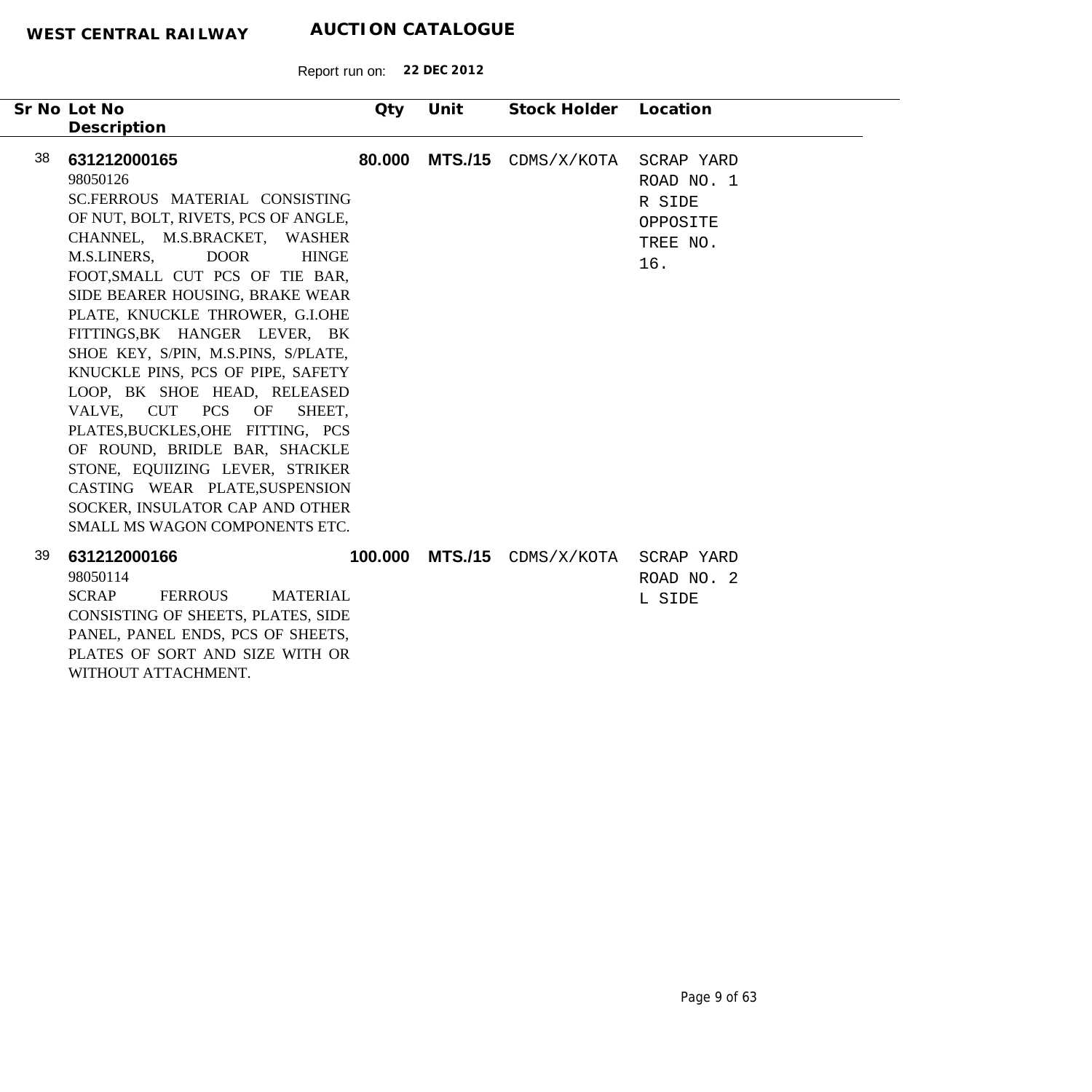| Sr No Lot No                                                                                                                                                                                                                                                                                                                                                                                                                                                                                                                                                                                                                                                                                                                                                                                                  | Qty    | Unit           | Stock Holder                | Location                                              |
|---------------------------------------------------------------------------------------------------------------------------------------------------------------------------------------------------------------------------------------------------------------------------------------------------------------------------------------------------------------------------------------------------------------------------------------------------------------------------------------------------------------------------------------------------------------------------------------------------------------------------------------------------------------------------------------------------------------------------------------------------------------------------------------------------------------|--------|----------------|-----------------------------|-------------------------------------------------------|
| Description                                                                                                                                                                                                                                                                                                                                                                                                                                                                                                                                                                                                                                                                                                                                                                                                   |        |                |                             |                                                       |
| 40<br>631212000167<br>98050114<br><b>SCRAP</b><br><b>FERROUS</b><br><b>MATERIAL</b><br>CONSISTING OF ANGLE, CHANEL,<br>FOOT STEP, YOKE PIN, KNUCKLE PIN,<br>FISH PLATE, BUCKLE, COUPLER ROD,<br>CONTROL ROD, PUSH ROD, PULL ROD,<br>PUSH TROLLY WHEEL, BOGIE BRAKE<br>PUSH ROD, ROUND BAR, HORIZENTAL<br>LEVER COMPLETE SET, HORIZENTAL<br>LEVER, ANGLE CHANEL AND ROUND'S<br>STRUCTURE, G.I.ROD, SIGNAL EYE<br>ROD, G.I. ANGLE & CHANEL, DRAFT<br>LINK, TARE TIE ROD, DOOR CHECK<br>SPRING, LADDERS, SAB CONTROL<br>ROD, M.S.ROUND OF VARIOUS TYPE,<br>BOTTOM SUPPORT PLATE,<br><b>SIDE</b><br>STANCTION, M.S.PLATE, HAND, WHEEL,<br>CENTRE PIVOT PIN, BKT CONNECTING<br>LINK, BK SHAFT, BK BEAM HANGER,<br>HORN CHECK, BRIDLE BAR, BRAKE<br>BEAM SUPPORT, SANCTION WINDOW<br>WITH OR WITHOUT ATTACHMET ETC. | 80.000 | <b>MTS./15</b> | CDMS/X/KOTA                 | SCRAP YARD<br>ROAD NO 2 L<br>SIDE NEAR<br>TREE NO. 23 |
| 41<br>631212000168<br>98050114<br><b>SCRAP</b><br><b>FERROUS</b><br><b>MATERIAL</b><br>CONSISTING OF SHEETS, PLATES, SIDE<br>PANEL, PANEL ENDS, PCS OF SHEETS,<br>PLATES OF SORT AND SIZE WITH OR<br>WITHOUT ATTACHMENT.                                                                                                                                                                                                                                                                                                                                                                                                                                                                                                                                                                                      | 80.000 | <b>MTS./15</b> | CDMS/X/KOTA                 | SCRAP ROAD<br>NO. 3 R<br>SIDE NEAR<br>TREE NO. 41     |
| 42<br>631212000169<br>98050114<br><b>SCRAP</b><br><b>FERROUS</b><br><b>MATERIAL</b><br>CONSISTING OF SIDE WALL, END<br>WALL OF SORT & SIZE.<br>[ONLY FIVE CUT ALLOWED.]                                                                                                                                                                                                                                                                                                                                                                                                                                                                                                                                                                                                                                       |        |                | 100.000 MTS./15 CDMS/X/KOTA | SCRAP YARD<br>ROAD NO 3 L<br>SIDE.                    |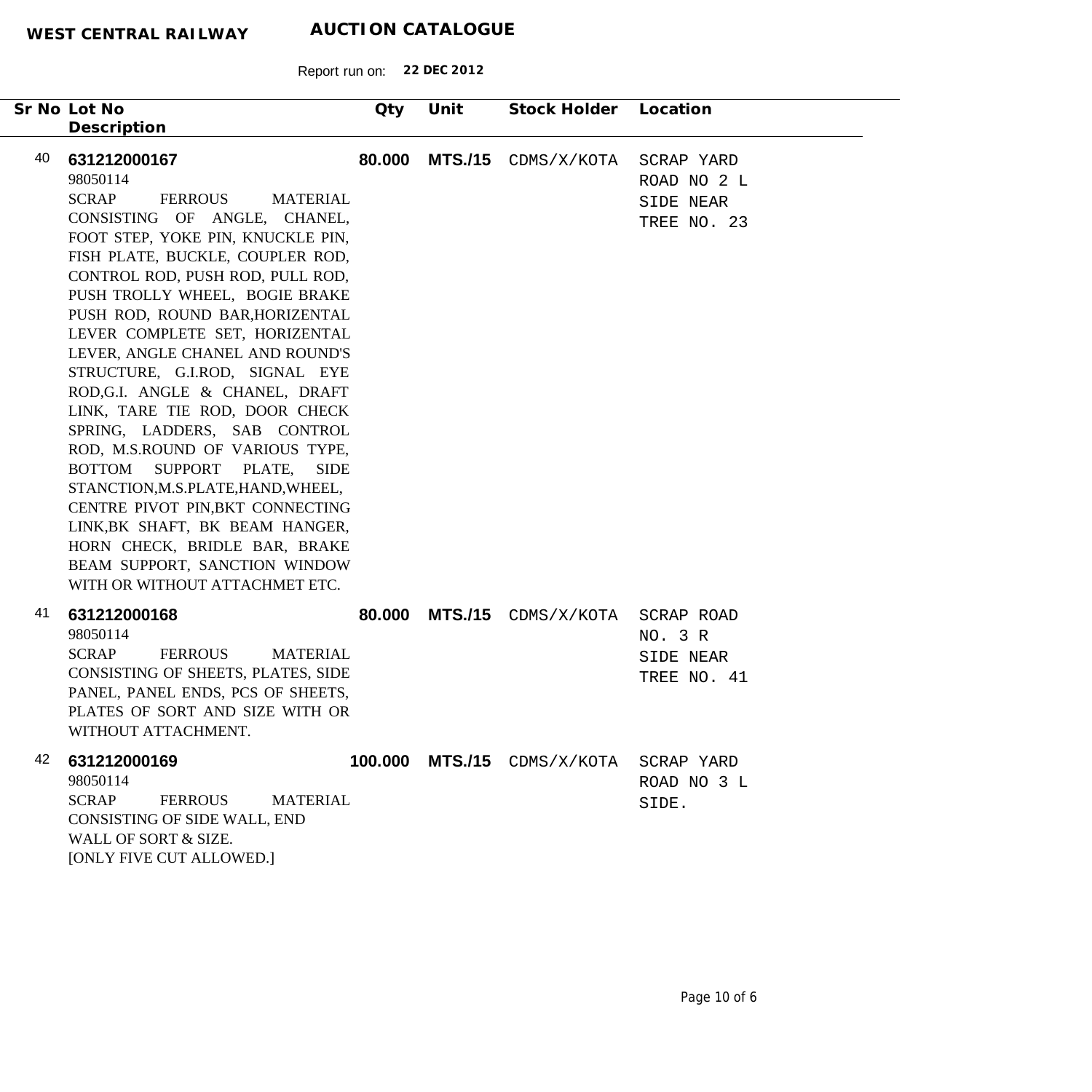|    | Sr No Lot No<br>Description                                                                                                                                                                                             | Qty             | Unit           | Stock Holder Location                    |                                                                                                                                  |
|----|-------------------------------------------------------------------------------------------------------------------------------------------------------------------------------------------------------------------------|-----------------|----------------|------------------------------------------|----------------------------------------------------------------------------------------------------------------------------------|
| 43 | 631212000170<br>98210075<br><b>COPPER</b><br><b>SCRAP</b><br>CONTACT<br>CATNARY JUMPER, HARD HOOK WIRE<br>OF SORT AND SIZE.                                                                                             | 4800.000<br>AND | <b>KGS./13</b> | DMS/NF/KOTA                              | $DMS$ $N/F$<br>WARD                                                                                                              |
| 44 | 631212000171<br>98200070<br>SCRAP BRASS MISC. ITEM MASTER<br>VALVE, VALVE SHEET, BUSH D/A<br>REGULATOR, NUL FITTING, WALL,<br>BEARING BRASS, CAGE, PIPE, STRIP OF<br>LOCO PARTS WITHOUT ATTACHMENT<br>OF SORT AND SIZE. |                 |                | 2200.000 KGS./13 DMS/NF/KOTA DMS N/F     | WARD                                                                                                                             |
| 45 | 631212000172<br>98210129<br><b>SCRAP</b><br><b>COPPER</b><br><b>COILS</b><br><b>INSULATION OF SORT AND SIZE.</b>                                                                                                        | <b>WITH</b>     |                | 2000.000 KGS./13 DMS/NF/KOTA DMS N/F     | WARD.                                                                                                                            |
| 46 | 631212000173<br>98210129<br>SCRAP COPPER MISC. ITEM SHUNT,<br>STRIP, NOZZLE, REDIATOR ROD, PIPE,<br>ROD, COILS OF LOCO PARTS WITHOUT<br>ATTCHMENT OF SORT AND SIZE.                                                     |                 |                | 1500.000 KGS./13 DMS/NF/KOTA DMS/NF/WARD |                                                                                                                                  |
| 47 | 631212000174<br>98237093<br>SCRAP SILVER TIPS OF SORT AND<br>SIZE.                                                                                                                                                      | 4.670           |                | KGS./13 DMS/NF/KOTA DMS/NF/WARD          |                                                                                                                                  |
| 48 | 631212000175<br><b>SCRAP</b><br>FERROUS MATERIAL<br>CONSISTING OF TURNING BORING OF<br><b>SORT</b><br>$\&$                                                                                                              | SIZE.           |                | 115.000 MTS./15 CDMS/X/KOTA SC. ON LINE  | NO. 1 IN<br>BOX NO. 1.<br>99619<br>SE/BOXNM-I<br>2. 41521<br>ER/BOXNM-I<br>3. 45520<br>$ER/BOXNM-I$ .<br>4. 87009/WR<br>BOXNM-I. |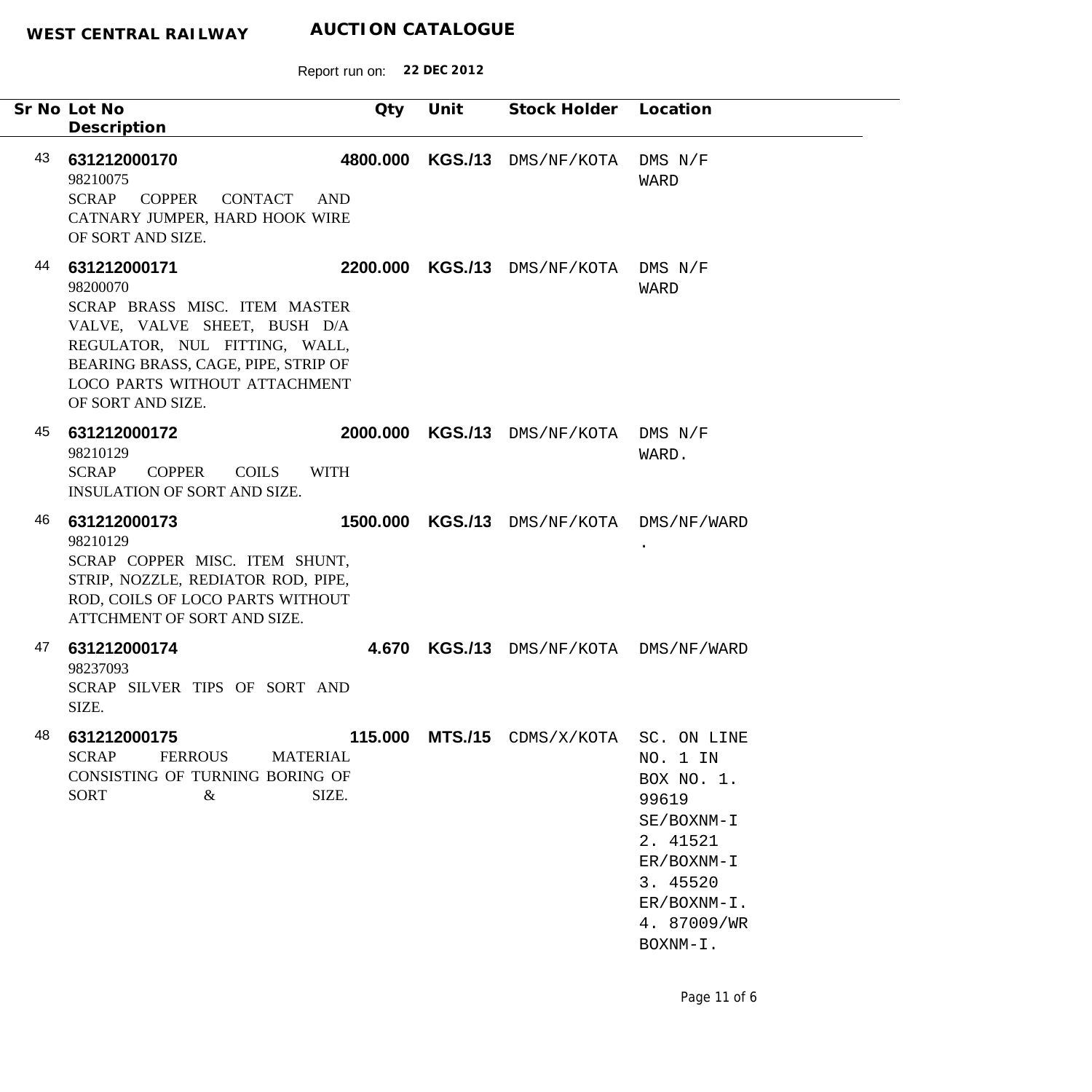| 63120103<br><b>Auction Catalogue No</b>                                                                                                                                                                                                                       |         |                  | Auction Date: 31-12-2012               |                                                                         |
|---------------------------------------------------------------------------------------------------------------------------------------------------------------------------------------------------------------------------------------------------------------|---------|------------------|----------------------------------------|-------------------------------------------------------------------------|
| Auctioneer: Dy CMM(S)                                                                                                                                                                                                                                         |         |                  | Place: KOTA                            |                                                                         |
| Sr No Lot No<br>Description                                                                                                                                                                                                                                   | Qty     | Unit             | Stock Holder                           | Location                                                                |
| KTT631202346<br>1<br>98415418<br><b>SCRAP U/S WOODEN SLEEPER BROKEN</b><br>ORDINERY P&C BRIDGE TIMBER OF<br>SORT AND SIZES WITH ATTACHMENT<br>IF ANY.IN 31 STACK.<br>S/HOLDER<br><b>INF.NO.)SS.11</b><br>(FOR<br>NO.SSE/PW/LKE/W/S/11-12/058<br>DT.10.01.2012 | 137.200 | <b>MTS./15</b>   | SSE/PW/LKE                             | SE/PW/LKE<br>OFFICE<br>COMPOUND<br>$KM-982/5-7$<br>AND 7-9 LKE<br>YARD. |
| MODE OF DELIVERY BY ACTUAL WT.                                                                                                                                                                                                                                |         |                  |                                        |                                                                         |
| $\mathbf{2}$<br>KTT631203395<br>98415418<br>1-SCRAP U/S WOODEN SLEEPER OFF<br>$SIZE = 40.08 MTS$<br>2-SCRAP U/S WOODEN BRIDGE TIMBAR<br>$= 8.02$ MTS<br>(FOR<br>S/HOLDER<br><b>INF.NO.)SS.11</b><br>NO.SSE/PW/N/GGC/SCRAP/11-12/27<br>DT.18.02.2012           | 48.100  | <b>MTS./15</b>   | SSE/PW/N/GG SSE/PW/N/GG<br>$\mathsf C$ | C OFFICE<br>COMPOUND<br>KM-1092/03-<br>09.                              |
| MODE OF DELIVERY BY ACTUAL WT.<br>3<br>KTT631203461<br>1-SCRAP U/S SLIDE CHAIR 52 KG 90 R =<br>654 NOS<br>2-SCRAP U/S MS CANTED BEARING<br>$PLATE = 2035 NOS$<br>3-SCRAP U/S MS PLAIN BEARING                                                                 |         | 3047.000 NOS./01 | SSE/PW/BXN                             | SSE/PW/BXN<br>OFFICE<br>COMPOUND.                                       |
| $PLATE = 358 NOS$<br>(FOR<br><b>S/HOLDER</b><br>INF.NO.)SS.11<br>NO.SSE/PW/BXN<br>MS/11-12/25<br>DT.22.02.2012.                                                                                                                                               |         |                  |                                        |                                                                         |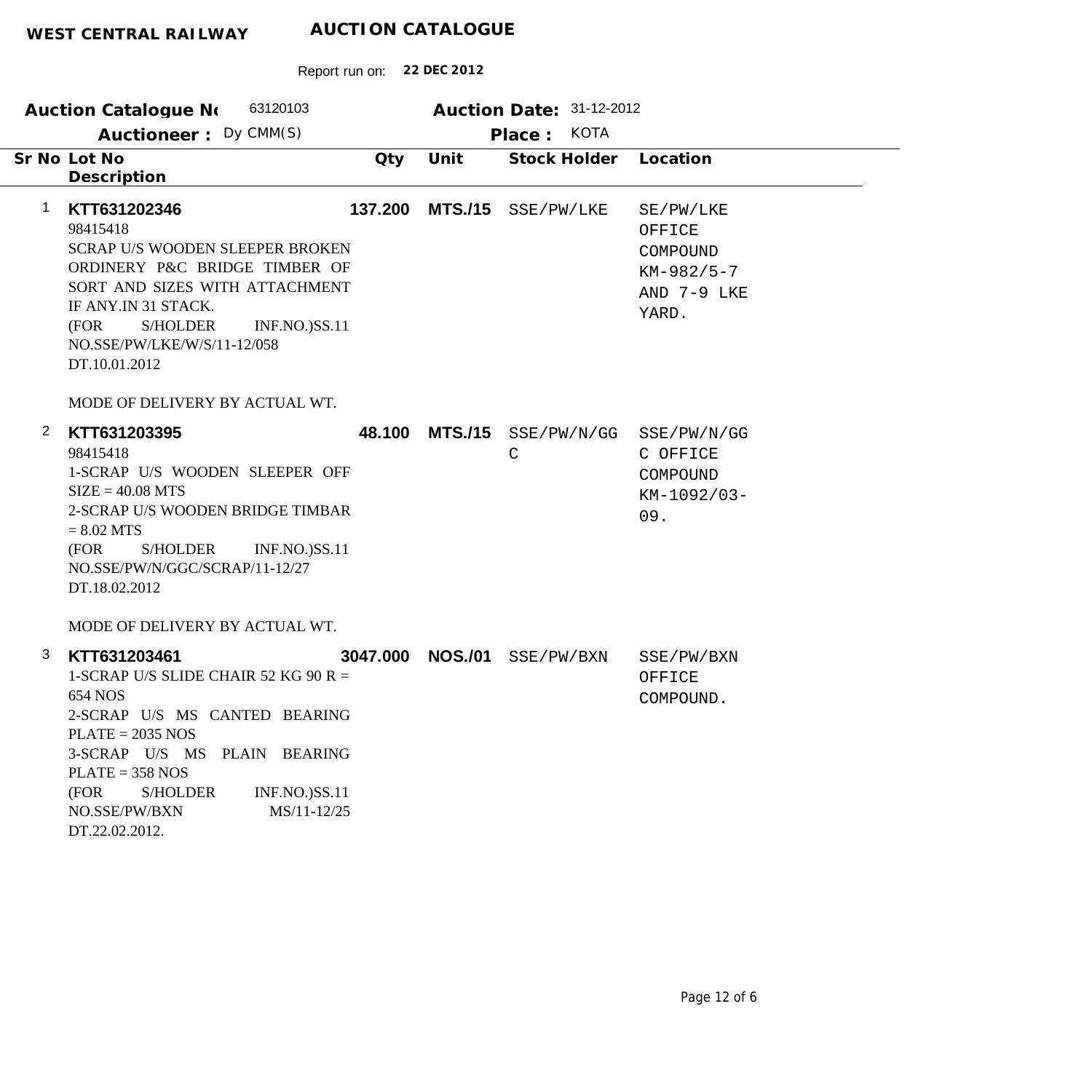|   | Sr No Lot No<br>Description                                                                                                                                                                                                                                                                               | Qty | Unit | Stock Holder Location                                  |                                                                                              |
|---|-----------------------------------------------------------------------------------------------------------------------------------------------------------------------------------------------------------------------------------------------------------------------------------------------------------|-----|------|--------------------------------------------------------|----------------------------------------------------------------------------------------------|
| 4 | KTT631206012<br>98011285<br>SCRAP U/S RAIL 52 $KG = 110$ NOS=<br>177.57 RM (FOR S/HOLDER INF.NO.)<br>NO.SSE/PW/C/KTT/11-12/11<br>SS11<br>DT.29.02.2012<br>MODE OF DELIVERY BY RM.                                                                                                                         |     |      | 9.214 MTS./15 SSE/PW/C/KO<br>TA                        | 1.- OFFICE<br>COMPOUND<br>SSE/PW/C/KO<br>TA $2. -$<br>OFFICE<br>COMPOUND<br>SSE/W/C/KOT<br>Α |
| 5 | KTT631206013<br>98050620<br>SCRAP U/S GALV.CHANNEL SLEEPER<br>S/HOLDER<br>(FOR<br>INF.NO.<br><b>SS11</b><br>NO.SSE/PW/S/GGC/CHANNEL/12-13/04<br>DT.14.04.2012                                                                                                                                             |     |      | 36.778 MTS./15 SSE/PW/S/GG<br>$\mathsf{C}$             | $1 - NEAR$<br>STORE GODAM<br><b>BALLAST</b><br>SIDING GGC.                                   |
| 6 | KTT631207039<br>98011285<br>SCRAP RAILS 60 KG U/S = 65 NOS.=<br>232.02 RM<br>(FOR S/HOLDER INF. NO.) SS 11 NO.<br>SSE/PW/N/GGC/SCRAP/12-13/02<br>DT.<br>29.06.2012<br>MODE OF DELIVERY BY RM.                                                                                                             |     |      | 14.000 MTS./15 SSE/PW/N/GG SSE/PW/N/GG<br>$\mathsf{C}$ | C OFFICE<br>COMPOUND KM<br>$1092/03 -$<br>1092/09                                            |
| 7 | KTT631208055<br>98050709<br>SCRAP U/S S.T. SLEEPER OF P&C OFF<br>SIZE $(52 \text{ KG}/90 \text{ R}) = 47 \text{ NOS} = 168.36 \text{ RM}$<br>WITH ATTACHMENT OF SLIDE CHAIR<br>IN 01 STACK.<br>(FOR S/HOLDER INF.NO.) SS 11 NO.<br>KTT/RMA/DRF/ST/P&C/000141<br>DT.04.07.2012.<br>MODE OF DELIVERY BY RM. |     |      | 6.173 MTS./15 SSE/PW/RMA                               | DRF YARD<br>$873/31-33.$                                                                     |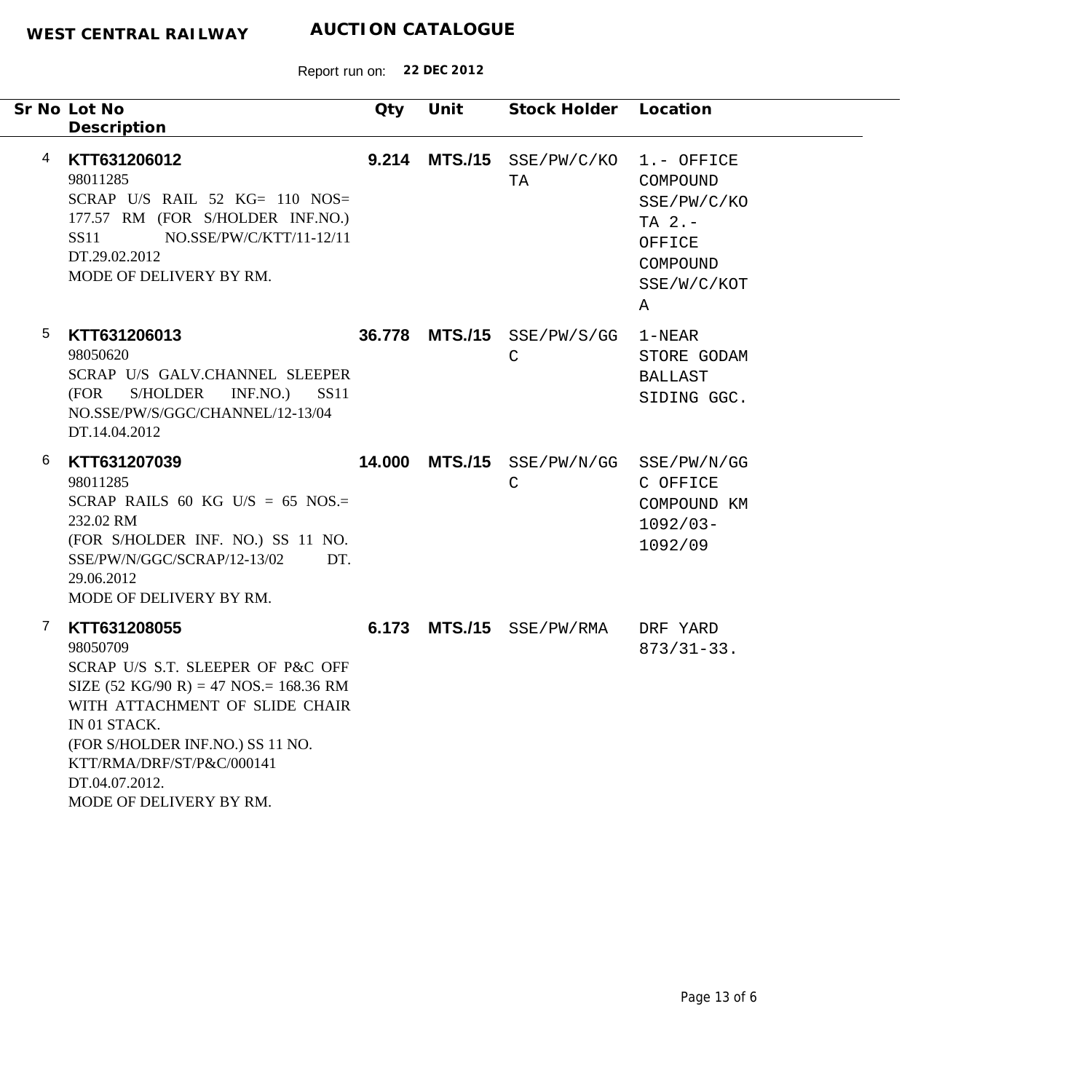|    |   | Sr No Lot No<br>Description                                                                                                                                                                                                                                                                                                                 | Qty     | Unit           | Stock Holder Location         |                                                                                   |
|----|---|---------------------------------------------------------------------------------------------------------------------------------------------------------------------------------------------------------------------------------------------------------------------------------------------------------------------------------------------|---------|----------------|-------------------------------|-----------------------------------------------------------------------------------|
|    | 8 | KTT631208056<br>98011285<br>(1) SCRAP US 90 R RAIL LESS THAN 1.00<br>$M = 6.190$ MTS.<br>(2) SCRAP US 52 KG RAIL LESS THAN<br>$1.00 M = 1.838 MTS.$<br>(3) SCRAP US 60 KG RAIL LESS THAN<br>$1.00 M = 2.567 MTS.$<br>(FOR S/HOLDER INF.NO.) SS 11 NO.<br>SSE/PW/N/GGC/SCRAP/12-13/03<br>DT.<br>24.07.2012<br>MODE OF DELIVERY BY ACTUAL WT. | 10.595  | <b>MTS./15</b> | SSE/PW/N/GG<br>$\mathsf{C}$   | SSE/PW/N/GG<br>C OFFICE<br>COMPOUND KM<br>$1092/03-$<br>1092/09.                  |
|    | 9 | KTT631208057<br>98050709<br>SCRAP U/S S.T. SLEEPER OF P&C OFF<br>SIZE $(52 \text{ KG}/90 \text{ R}) = 92 \text{ NOS} = 331.55 \text{ RM}$<br>WITH ATTACHMENT OF SLIDE CHAIR<br>IN 02 STACKS.<br>(FOR S/HOLDER INF.NO.)SS 11 NO.<br>KTT/RMA/ST/P&C/000143 DT. 09.07.2012.<br>MODE OF DELIVERY BY RM.                                         | 12.160  | <b>MTS./15</b> | SSE/PW/RMA                    | RMA YARD KM<br>$848/36-$<br>849/02 & KM<br>$848/33 - 35$ .                        |
| 10 |   | KTT631209077<br>98030103<br>SCRAP CHUCK RAIL, WING RAIL,<br>T/RAIL NOSE XING 90 R, CMS XING.<br>(FOR S/HOLDER INF. NO.) SS 11 NO.<br>SSE/PW/N/KOTA/2012-13/8<br>DT.<br>28.07.2012.<br>MODE OF DELIVERY ACTUAL WT.                                                                                                                           | 5.848   | <b>MTS./15</b> | SSE/PW/N/KO (1) 945/19-<br>TA | 21. (2)<br>ARE-1001 TO<br>$1005.$ (3)<br>945/0 TO<br>945/3. (4)<br>$944/21 - 23.$ |
| 11 |   | KTT631210081<br>98050709<br>SCRAP U/S S.T. SLEEPER 52 KG/90 R.<br>(FOR S/HOLDER INF.NO.) SS 11 NO.-<br>SSE/PW/S/GGC/ST SLEEPER/12-13/07 DT.<br>07.05.2012<br>NOS.<br><b>MODE</b><br>OF<br><b>DELIVERY</b><br>BY                                                                                                                             | 291.000 | <b>NOS./01</b> | SSE/PW/S/GG<br>$\mathsf{C}$   | KM-1058/37-<br>$41-$ MLZ YD.                                                      |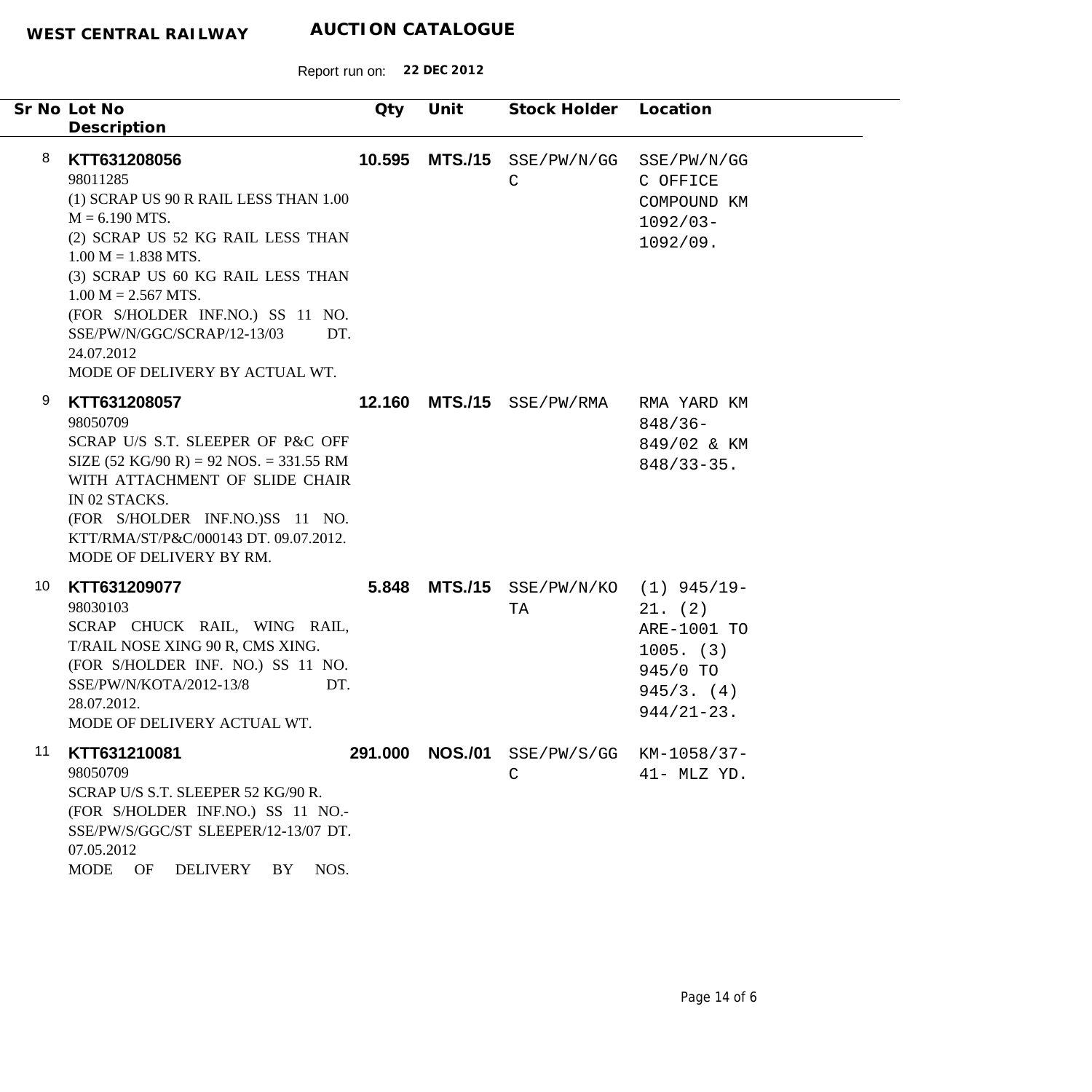|                 | Sr No Lot No<br>Description                                                                                                                                                                                                                                                                                                                                                                                                                                                                                     | Qty     | Unit           | Stock Holder Location       |                                         |
|-----------------|-----------------------------------------------------------------------------------------------------------------------------------------------------------------------------------------------------------------------------------------------------------------------------------------------------------------------------------------------------------------------------------------------------------------------------------------------------------------------------------------------------------------|---------|----------------|-----------------------------|-----------------------------------------|
| 12 <sup>°</sup> | KTT631210082<br>98050709<br>SCRAP U/S S.T. SLEEPER 52 KG/90 R.<br>(FOR S/HOLDER INF.NO.) SS 11 NO.-<br>SSE/PW/S/GGC/ST SLEEPER/12-13/06 DT.<br>02.05.2012<br>MODE OF DELIVERY BY NOS.                                                                                                                                                                                                                                                                                                                           | 219.000 | <b>NOS./01</b> | SSE/PW/S/GG<br>$\mathsf{C}$ | KM 1065/19-<br>$21 - NMD$<br>GANGCHAWL. |
| 13              | KTT631210094<br>98050035<br>SCRAP MS SCRAP CONSISTING OF<br>NUT, BOLT, KEYS, F/PLATE, BRACKET, PL<br>SCREW,LUG,HOOK,BOLT,LOOSE<br>ATE<br>JAW, WASHER, DOGSPICK, COTTER, BLO<br>CK, BASE & SQUIRE PLATE, MS<br>LINER, PIN, FLAT BAR & SMALL PWAY<br>FITTING WIRE ROPE SHEET WITH<br>ATTACHMENT OF CI IF ANY OFF SORT<br>& SIZE, ENDS OF ST SLEEPER OF &<br>SLIDE CHAIR OF 52 KG/ 90 R ETC.<br>FOR S/HOLDER INF.NO. SS 11 NO.<br>SSE/PW/DEPOT/KOTA/MS/SCRAP/1/01<br>DT 16.07.12<br>MODE OF DELIVERY BY ACTUAL WT. | 28.500  | <b>MTS./15</b> | SSE/PW/D/KO<br>TA           | SSE/PW/DEPO<br>T/KOTA'S<br>PREMISES.    |
| 14              | KTT631210095<br>98050709<br>SCRAP ST SLEEPER P&C OFF SIZES<br>WITH ATTACHMENT OF SLIDE CHAIR<br>40 NOS. IN TWO STACKS = 134 NOS.=<br>477.25 RM.<br>(FOR S/HOLDER INF. NO.) SS 11 NO.-<br>SSE/PW/LKE/SLEEPER/062<br>DT.<br>22.08.2012.<br>MODE OF DELIVERY BY RM.                                                                                                                                                                                                                                                |         |                | 17.522 MTS./15 SSE/PW/LKE   | KM 982/6-8<br>LKE YD.                   |
| 15              | KTT631210096<br>98011285<br>SCRAP U/S RAIL 52 KG = 37 NOS.=<br>318.89 RM.<br>(FOR S/HOLDER INF. NO.) SS 11 NO.-<br>SSE/PW/LKE/SLEEPER/060<br>DT.<br>22.08.2012.<br>MODE OF DELIVERY BY RM.                                                                                                                                                                                                                                                                                                                      |         |                | 16.547 MTS./15 SSE/PW/LKE   | KM 980/32-<br>34 LKE YD.                |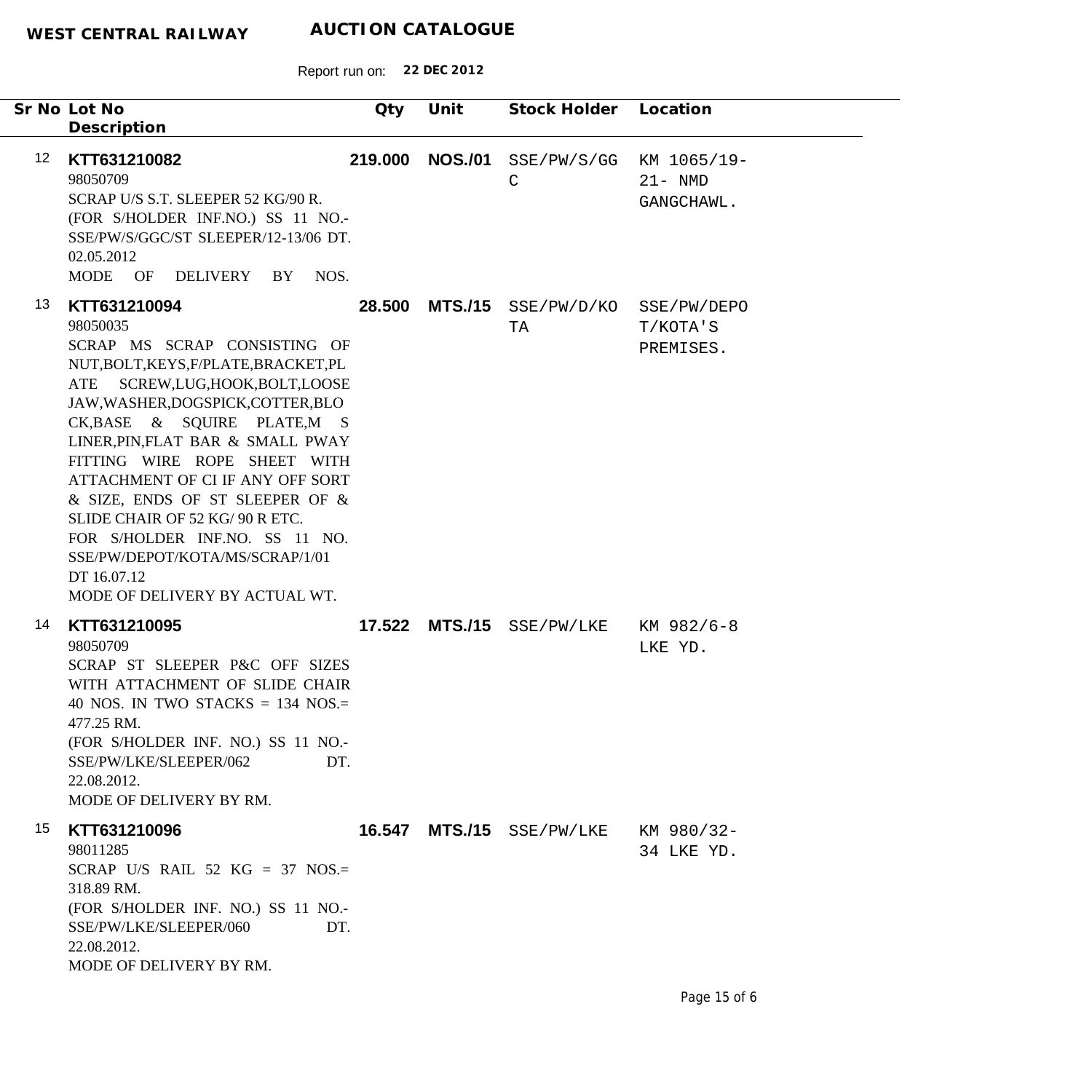|    | Sr No Lot No                                                                                                                                                                                                                                                                     | Qty    | Unit | Stock Holder Location                |                                 |
|----|----------------------------------------------------------------------------------------------------------------------------------------------------------------------------------------------------------------------------------------------------------------------------------|--------|------|--------------------------------------|---------------------------------|
|    | Description                                                                                                                                                                                                                                                                      |        |      |                                      |                                 |
| 16 | KTT631210097<br>98011285<br>SCRAP U/S RAIL 90 R = 43 NOS. = 371.14<br>RM.<br>(FOR S/HOLDER INF. NO.) SS 11 NO.-<br>SSE/PW/LKE/RAIL/12-13/061<br>DT.<br>22.08.2012.<br>MODE OF DELIVERY BY RM.                                                                                    | 16.556 |      | MTS./15 SSE/PW/LKE                   | KM 982/8-10<br>LKE YD.          |
| 17 | KTT631210103<br>98050035<br><b>SCRAP M.S. SCRAP.</b><br>FOR S/HOLDER INF. NO. SS 11 NO.<br>SSE/PW/VMA/12-13/02 DT. 01.09.12.<br>MODE OF DELIVERY BY ACTUAL WT.                                                                                                                   |        |      | $9.650$ MTS./15 $SSE/PW/VMA$         | 758/2-4 CMU<br>YD<br>RAJASTHAN. |
| 18 | KTT631210111<br>98080106<br>(1) SCRAP C.I. POT WITH TIE BAR $=$<br>8.430 MTS<br>(2) TIE BAR WITH COTTERS &<br>WITHOUT TIE BAR $= 0.540$ MTS.<br>(FOR S/HOLDER INF. NO.) SS 11 NO.<br>SSE/PW/RMA/DRF/CI POT/000142 DT.<br>09.07.12<br>MODE OF DELIVERY BY ACTUAL WT.              |        |      | 8.970 MTS./15 SSE/PW/RMA             | DRF YARD KM<br>$873/21 - 23$ .  |
| 19 | KTT631210112<br>SCRAP LMV DIESEL JEEP, MODEL-<br>1982.<br>MAKE- MAHINDRA & MAHINDRA,<br>ENGINE NO. 6602, CHASSIS NO. 6602,<br>REG. NO. RSO 7061.<br>(FOR S/HOLDER INF. NO.) SS 11 NO.<br>SSE/TELE/SWM/T&P/JEEP RSO 7061/12-<br>13/01 DT. 16.06.2012.<br>MODE OF DELIVERY BY NOS. | 1.000  |      | NOS./01 SSE/TELE/SW SSE/TELE/SW<br>М | M OFFICE.                       |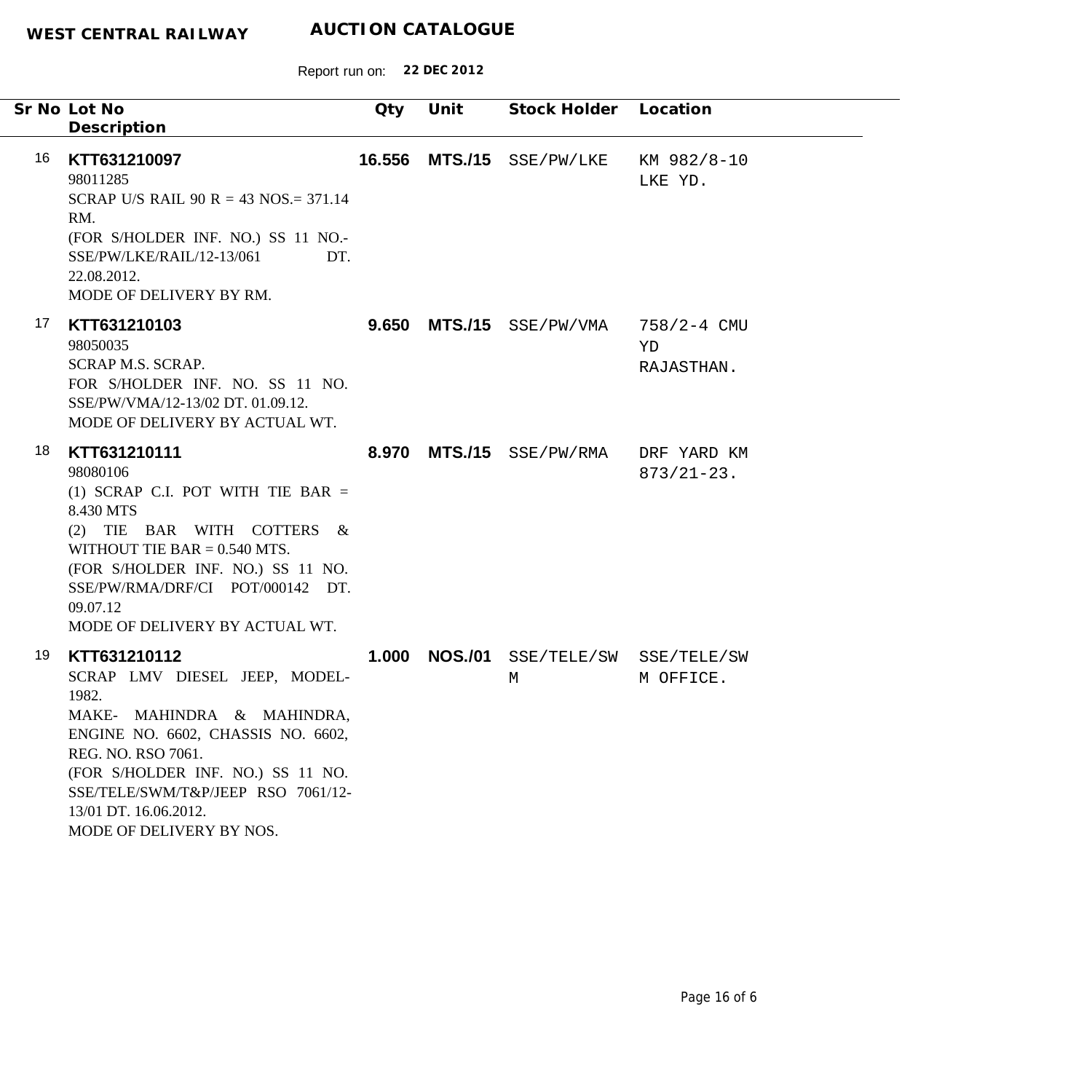|    | Sr No Lot No<br>Description                                                                                                                                                                                                                                                                  | Qty | Unit | Stock Holder              | Location                                         |
|----|----------------------------------------------------------------------------------------------------------------------------------------------------------------------------------------------------------------------------------------------------------------------------------------------|-----|------|---------------------------|--------------------------------------------------|
| 20 | KTT631210113<br>98011285<br>SCRAP 60 KG RAILS U/S IN 01 STACK $=$<br>$108$ NOS. = 1437.75 RM.<br>FOR S/HOLDER INF. NO. SS 11 NO.<br>SSE/PW/RMA/DRF/RAILS/001<br>DT.<br>01.10.12<br>MODE OF DELIVERY BY RM.                                                                                   |     |      | 86.754 MTS./15 SSE/PW/RMA | DRF YARD KM<br>$873/3 - 5$ .                     |
| 21 | KTT631210114<br>98011285<br>(1) SCRAP 60 KG RAILS PIECES 1 MTR<br>$LONG = 10.447 MTS.$<br>(2) SCRAP CHECK RAIL BROKEN &<br>RAIL FLANGE W/O WEB $&$ HEAD =<br>03.007 MTS.<br>FOR S/HOLDER INF. NO. SS 11 NO.<br>SSE/PW/RMA/DRF/RAILS/002<br>DT.<br>03.10.12<br>MODE OF DELIVERY BY ACTUAL WT. |     |      | 13.454 MTS./15 SSE/PW/RMA | DRF YARD IN<br>$873/9 - 11.$                     |
| 22 | KTT631210115<br>98011285<br>SCRAP 52 KG RAILS U/S IN 01 STACK $=$<br>34 NOS.= 381.88 RM.<br>FOR S/HOLDER INF. NO. SS 11 NO.<br>KTT/RMA/DRF/RAILS/150 DT. 24.09.12<br>OF DELIVERY<br><b>MODE</b><br>BY<br>RM.                                                                                 |     |      | 19.815 MTS./15 SSE/PW/RMA | DRF YARD KM<br>$873/31 - 33.$                    |
| 23 | KTT631211116<br>98011285<br>SCRAP U/S RAIL 52 KG IN 2 STACK =<br>$144$ NOS. = 1590.72 RM.<br>FOR S/HOLDER INF. NO. SS 11 NO.<br>SSE/PW/BD/SCRAP RAIL 52 KG/2012-<br>13/12<br>DT. 04.10.12<br>MODE OF DELIVERY BY RM.                                                                         |     |      | 82.542 MTS./15 SSE/PW/BD  | $KM$ 73/3-4<br>KM & 73/5-6<br>NEAR URML<br>YARD. |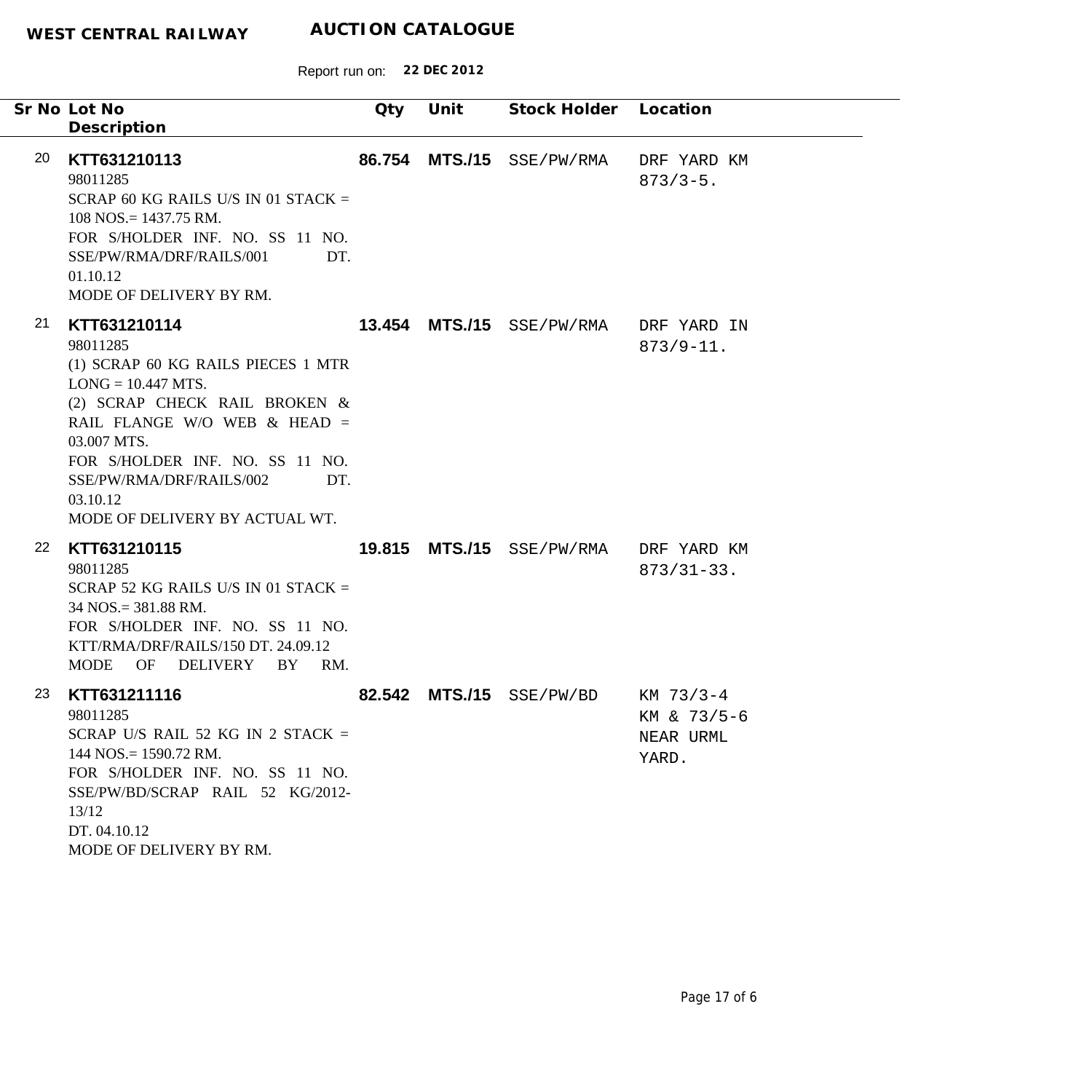|    | Sr No Lot No                                                                                                                                                                                                                                                                                            | Qty   | Unit | Stock Holder Location            |                                                                           |
|----|---------------------------------------------------------------------------------------------------------------------------------------------------------------------------------------------------------------------------------------------------------------------------------------------------------|-------|------|----------------------------------|---------------------------------------------------------------------------|
| 24 | Description<br>KTT631211117<br>98110147<br>SCRAP/ CONDEMN LOCO NO. 20607<br>WAM-4 WITH FERROUS & NON-<br>FERROUS ATTACHMENT.<br>FOR S/HOLDER INF. NO. SS 11 LOT NO.<br>SSE/S/TKD/35/12/12 DT. 26.10.2012<br>MODE OF DELIVERY BY NOS.<br>NOTE-1. CUTTING ALLOWED FOR                                     | 1.000 |      | <b>NOS./01</b> SSE/S/TKD         | OHE OFF<br>LOCO<br>CUTTING<br>AREA IN<br>SCRAP YARD<br>AT ELS/TKD.        |
|    | EASY LOADING.<br>2. THERE IS NO FACILITY TO GROUND<br>THE LOCO, HENCE THE CONDEMN<br><b>LOCO IS STANDING ON DUMMY BOGIE</b><br>WHEELS (NOT INCLUDED FOR LOCO<br><b>CUTTING DURING DELIVERY)</b>                                                                                                         |       |      |                                  |                                                                           |
| 25 | KTT631211118<br>98110147<br>SCRAP/CONDEMN LOCO NO. 20633<br>WAM-4 WITH FERROUS & NON<br>FERROUS ATTACHMENT.<br>FOR S/HOLDER INF.NO. SS11 LOT NO<br>SSE/S/TKD/35/2/13 DT. 26.10.2012<br>MODE OF DELIVEY BY NOS.<br>NOTE-<br>1- CUTTING ALLOWED FOR EASY<br>LOADING.<br>2- THERE IS NO FACILITY TO GROUND |       |      | <b>1.000 NOS./01</b> SSE/S/TKD   | OHE OFF<br><b>LOCO</b><br>CUTTING<br>AREA IN<br>SCRAP YARD<br>AT ELD/TKD. |
|    | THE LOCO, HENCE THE CONDEMN<br>LOCO IS STANDING ON DUMMY BOGIE<br>WHEELS (NOT INDLUDED FOR LOCO<br><b>CUTTING DURING DELIVERY)</b>                                                                                                                                                                      |       |      |                                  |                                                                           |
| 26 | KTT631212119<br><b>SCRAP TURNING &amp; BORING.</b><br>FOR S/HOLDERL INF. NO. SS 11 NO.<br>EL/03/S/35 DT. 17.11.2012<br>MODE OF DELIVERY BY ACTUAL WT.                                                                                                                                                   |       |      | 12.000 MTS./15 SSE/S/TRS/T<br>ΚD | NEAR PIT<br>WHEEL<br>LEATHE.                                              |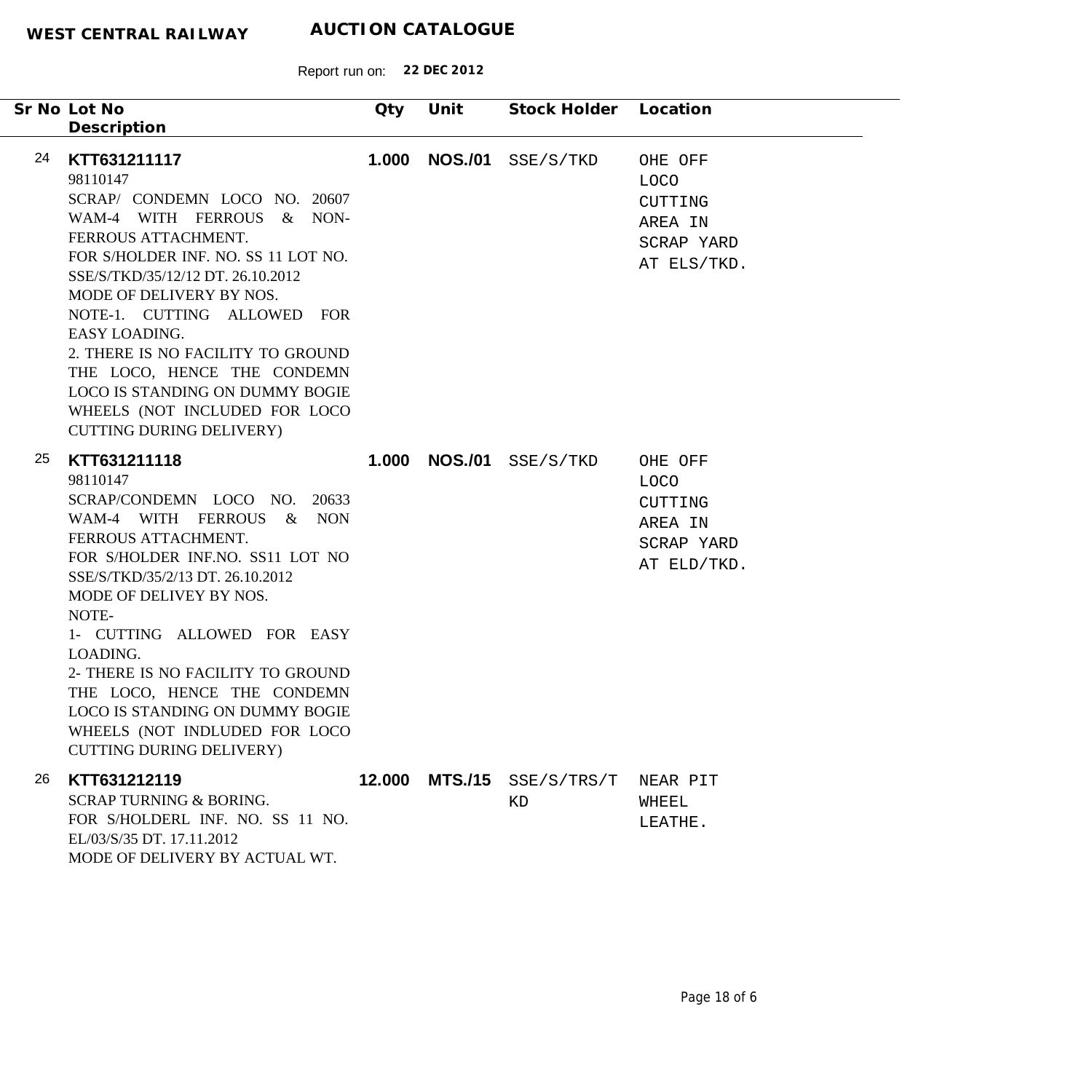|    | Sr No Lot No                             | Qty    | Unit           | Stock Holder | Location       |
|----|------------------------------------------|--------|----------------|--------------|----------------|
|    | Description                              |        |                |              |                |
|    |                                          |        |                |              |                |
| 27 | KTT631212120                             | 33.570 | <b>MTS./15</b> | SSE/PW/N/GG  | GGC YD         |
|    | 98030103                                 |        |                | $\mathsf{C}$ | STACK-1 KM     |
|    | <b>SCRAPMS.</b>                          |        |                |              | $1093/25 - 27$ |
|    | 1- US 52 KG WING RAIL 1 IN 12 = 0.430    |        |                |              | & STACK-2      |
|    | MTS.                                     |        |                |              | KM 1091/21-    |
|    | 2- US 52 KG WING RAIL 1 IN $8.5 = 0.380$ |        |                |              | 23.            |
|    | MTS.                                     |        |                |              |                |
|    | 3- US 90 R WING RAIL 1 IN $8.5 = 0.169$  |        |                |              |                |
|    | MTS.                                     |        |                |              |                |
|    | 4- US 60 KG NOSE 1 IN 8.5 = 0.658 MTS.   |        |                |              |                |
|    | 5- US 60 KG NOSE 1 IN 12 = 0.761 MTS.    |        |                |              |                |
|    | 6- US 52 KG NOSE 1 IN 12 = 0.930 MTS.    |        |                |              |                |
|    | 7- US 52 KG NOSE 1 IN 8.5 = 0.275 MTS.   |        |                |              |                |
|    | 8- US 90 R NOSE 1 IN $12 = 0.260$ MTS.   |        |                |              |                |
|    | 9- US 90 R NOSE 1 IN 8.5 = 0.247 MTS.    |        |                |              |                |
|    | 10- US 60 KG CHECK RAIL P&C = $1.968$    |        |                |              |                |
|    | MTS.                                     |        |                |              |                |
|    | 11- US 60 KG CHECK RAIL P&C = 0.6609     |        |                |              |                |
|    | MTS.                                     |        |                |              |                |
|    | 12- US 52 KG CHECK RAIL P&C = 1.950      |        |                |              |                |
|    | MTS.                                     |        |                |              |                |
|    | 13- US 52 KG CHECK RAIL P&C = $0.760$    |        |                |              |                |
|    | MTS.                                     |        |                |              |                |
|    | 14- US 90 R CHECK RAIL P&C = $0.9084$    |        |                |              |                |
|    | MTS.                                     |        |                |              |                |
|    | 15- US 90 R TONGUE RAIL 1 IN 8.5         |        |                |              |                |
|    | $=1.771$ MTS.                            |        |                |              |                |
|    | 16- US 52 KG TONGUE RAIL CU 1 IN 8.5     |        |                |              |                |
|    | $=0.921MTS$                              |        |                |              |                |
|    | 17- US 60 KG TONGUE RAIL 1 IN 12         |        |                |              |                |
|    | $=3.130$ MTS.                            |        |                |              |                |
|    | 18- US 60 KG TONGUE RAIL 1 IN            |        |                |              |                |
|    | $8.5 = 1.128$ MTS.                       |        |                |              |                |
|    | 19- US 60 KG TONGUE RAIL 1 IN $8.5 =$    |        |                |              |                |
|    | 0.7756MTS.                               |        |                |              |                |
|    | 20- US 60 KG SEJ MODIFIED = $4.63572$    |        |                |              |                |
|    | MTS.                                     |        |                |              |                |
|    | 21- US 60 KG B-UP XING 1 IN 12= 1.810    |        |                |              |                |
|    | MTS.                                     |        |                |              |                |
|    | 22- US 90 R B-UP XING 1 IN 8.5= 1.380    |        |                |              |                |
|    | MTS.                                     |        |                |              |                |
|    | 23- US 52 KG CHECK RAIL OFF SIZE         |        |                |              |                |
|    | $=4.44178$ MTS.                          |        |                |              |                |
|    |                                          |        |                |              |                |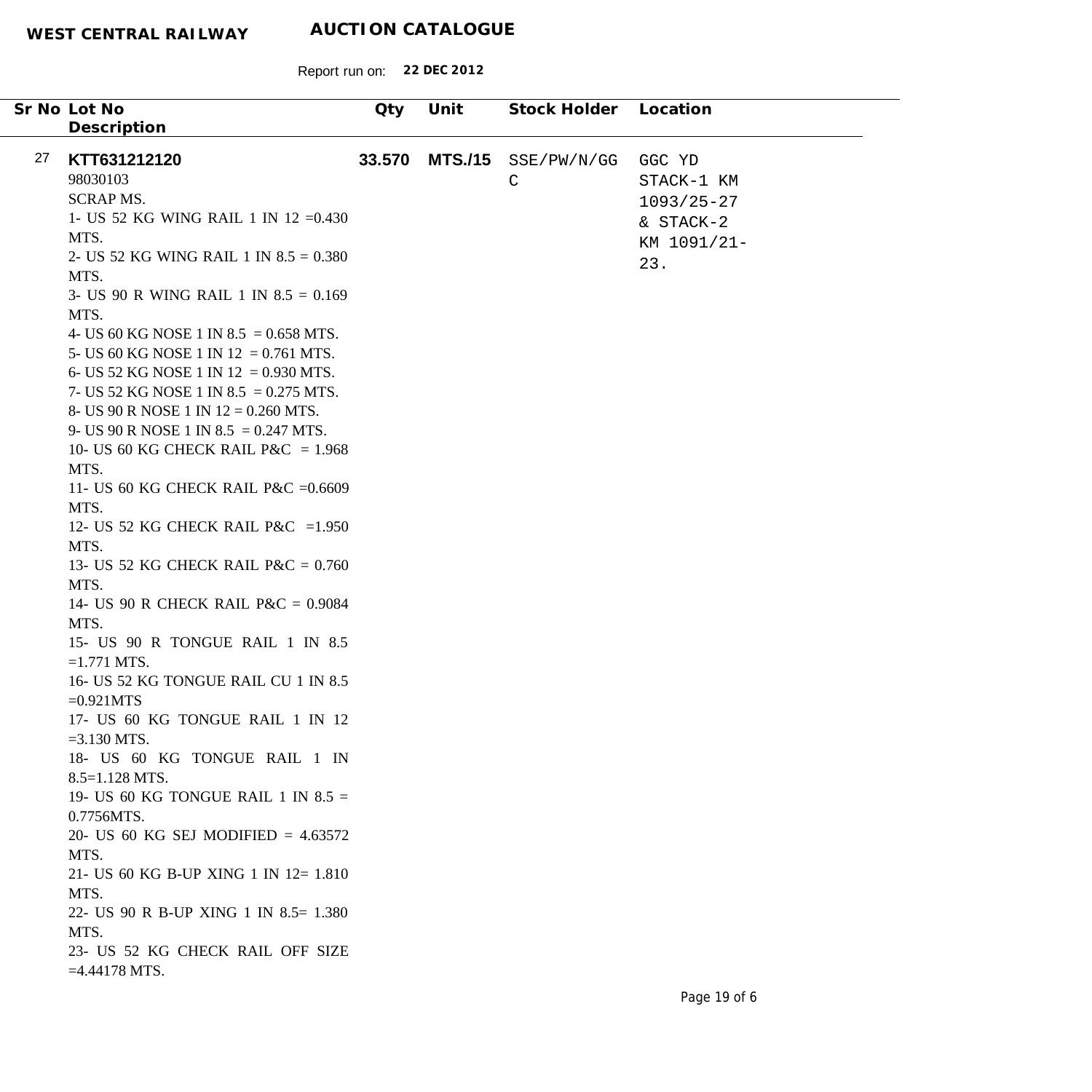Report run on: **22 DEC 2012**

| Sr No Lot No                                                                                                                                                                                              | Qty     | Unit           | Stock Holder Location                                 |                                                                                        |
|-----------------------------------------------------------------------------------------------------------------------------------------------------------------------------------------------------------|---------|----------------|-------------------------------------------------------|----------------------------------------------------------------------------------------|
| Description                                                                                                                                                                                               |         |                |                                                       |                                                                                        |
| 24- US 90 R CHECK RAIL OFF SIZE $=$<br>3.61982 MTS.<br><b>TOTAL=33.570 MTS.</b><br>FOR S/HOLDER INF. NO. SS 11<br>NO.SSE/PW/N/GGC/SCRAP/12-13/08 DT.<br>30.10.12<br>MODE OF DELIVERY BY ACTUAL WT.        |         |                |                                                       |                                                                                        |
| 28<br>KTT631212121<br>98011285<br>SCRAP RAILS 52 KG U/S = 40 NOS.=<br>297.55 RM.<br>FOR S/HOLDER INF. NO. SS 11 NO.-<br>SSE/PW/N/GGC/SCRAP/12-13/04<br>DT.<br>29.10.2012<br>MODE OF DELIVERY<br>BY<br>RM. |         |                | 15.440 MTS./15 SSE/PW/N/GG GGC YD KM-<br>$\mathsf{C}$ | 1091/21 TO<br>1091/28.                                                                 |
| 29<br>KTT631212122<br>98011285<br>SCRAP RAILS 60 KG U/S = $109$ NOS.=<br>393.04 RM.<br>FOR S/HOLDER INF. NO. SS 11 NO.<br>SSE/PW/N/GGC/SCRAP/12-13/07<br>DT.<br>30.10.12<br>MODE OF DELIVERY BY RM.       |         |                | 23.716 MTS./15 SSE/PW/N/GG GGC YD KM-<br>$\mathsf{C}$ | 1091/21 TO<br>1091/23.                                                                 |
| 30<br>KTT631212123<br>98080015<br>SCRAP U/S CST 9 PLATE.<br>FOR S/HOLDER INF. NO. SS 11 NO.<br>KOTA/SGZ/SGZ YD/CST-9/050/02 DT.<br>17.10.12<br>MODE OF DELIVERY BY NOS.                                   | 495.000 | <b>NOS./01</b> | SSE/PW/SGZ                                            | $786/25 - 27$<br>SGZ YARD<br>SSE/PW/SGZ<br>OFFICE<br>COMPOUND<br>BEHIND BARA<br>NO. 2. |
| 31<br>KTT631212124<br>98080015<br>SCRAP U/S CST 9 PLATE 52 KG/90 R<br>INTACT.<br>FOR S/HOLDER INF.NO. SS 11 NO.<br>SSE/PW/BD/SCRAP CST 9 PLATE 2012-<br>13/13<br>DT. 04.10.12<br>MODE OF DELIVERY BY NOS. |         |                | 1456.000 NOS./01 SSE/PW/BD                            | KM 72/7-8<br>NEAR URML<br>YARD.                                                        |

 $\overline{\phantom{a}}$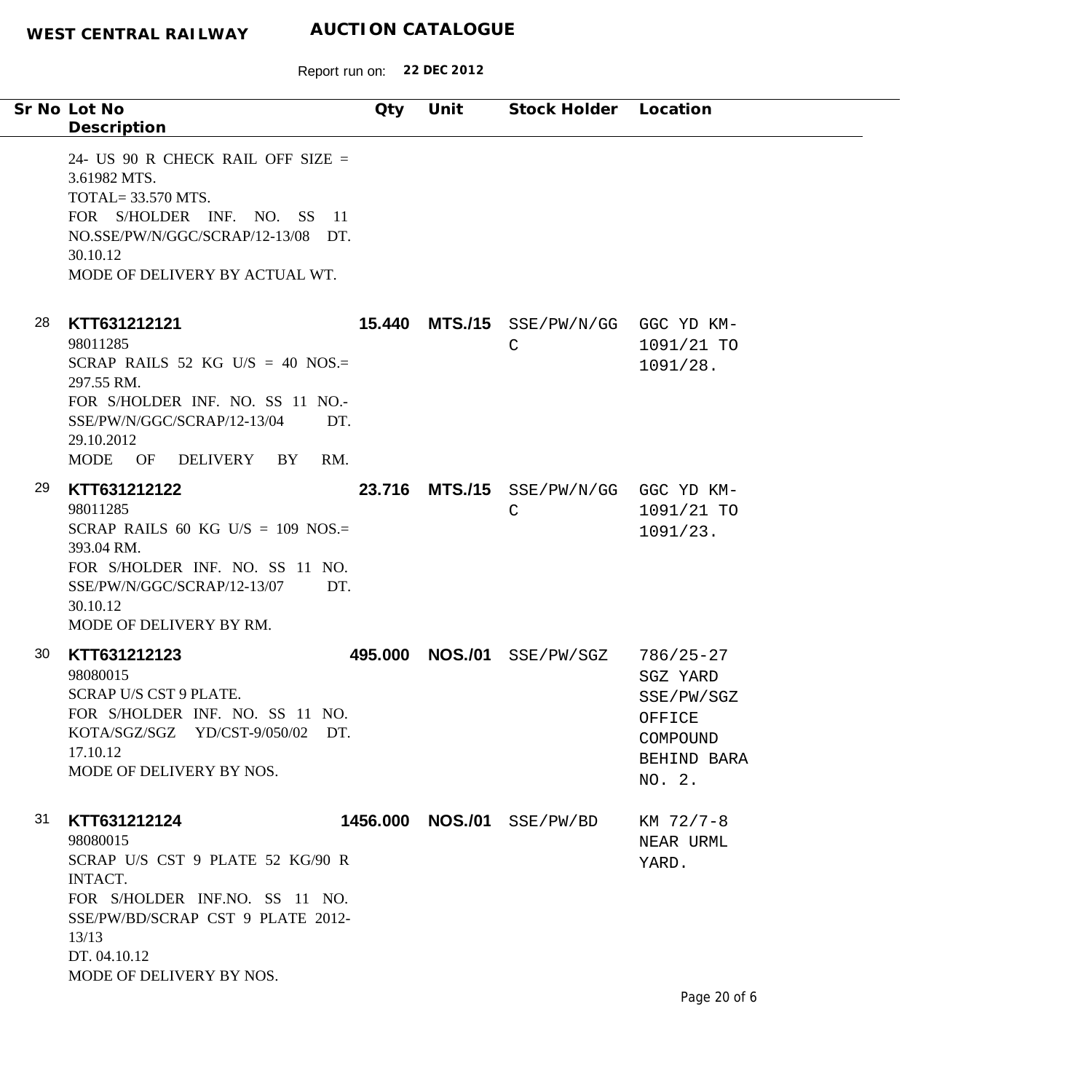| Sr No Lot No<br>Description                                                                                                                                                                          | Qty            | Unit           | Stock Holder Location                |                                                                                      |
|------------------------------------------------------------------------------------------------------------------------------------------------------------------------------------------------------|----------------|----------------|--------------------------------------|--------------------------------------------------------------------------------------|
| 32<br>KTT631212125<br>98011285<br>SCRAP GLUD JOINT WITH ONE MTR<br>LONG FISH PLATE, NUT BOLT U/S ETC.<br>FOR S/HOLDER INF.NO. SS 11 NO.<br>I4/7/20<br>DT. 05.11.12<br>MODE OF DELIVERY BY ACTUAL WT. | 7.960          |                | MTS./15 SSE/PW/IDG                   | KM AM/1006<br>TO AM/1008<br>AM YARD.                                                 |
| 33<br>KTT631212126<br>98080015<br>SCRAP CMS XING 60 KG /52 KG 1:12 &<br>1:8.5.<br>FOR S/HOLDER INF.NO. SS 11 NO.<br>I4/7/21<br>DT. 05.11.12<br>MODE OF DELIVERY BY ACTUAL WT.                        |                |                | 9.860 MTS./15 SSE/PW/IDG KM AM/ 1004 | TO AM 1006<br><b>BETWEEN UP</b><br>ML & COMMON<br>LOOP LINE<br>AM YARD.              |
| 34<br>KTT631212127<br>SCRAP RELEASED U/S STEEL CHANNEL<br><b>SLEEPERS OFF SIZE.</b><br>FOR S/HOLDER INF.NO. SS 11 NO.<br>I4/7/22<br>DT. 05.11.12<br>MODE OF DELIVERY BY ACTUAL WT.                   |                |                | 27.510 MTS./15 SSE/PW/IGD            | КM<br>SSE/PW/IGD<br>OFFICE<br>COMPOUND.                                              |
| 35<br>KTT631212128<br>98011285<br>SCRAP 60 KG U/S RAILS = 79 NOS.=<br>593.15 RM.<br>FOR S/HOLDER INF.NO. SS 11 NO.<br>I4/7/18<br>DT. 16.10.12<br>MODE OF DELIVERY BY RM.                             |                |                | 35.790 MTS./15 SSE/PW/IGD KM AM/1004 | TO AM/1006<br>AM YD. BET<br>UP ML &<br>COMMON<br>LOOP.                               |
| 36<br>KTT631212129<br>98080015<br>SCRAP CST 9 PLATES UNBROKEN.<br>FOR S/HOLER INF NO. SS 11 NO.<br>SSE/PW/N/GGC/SCRAP/12-13/05<br>29.10.12<br>MODE OF DELIVERY BY NOS.                               | 540.000<br>DT. | <b>NOS./01</b> | SSE/PW/N/GG<br>C                     | <b>BEHIND</b><br>SSE/SIGNAL/<br>GGC OFFICE<br>COMPOUND KM<br>$1092/05 -$<br>1092/09. |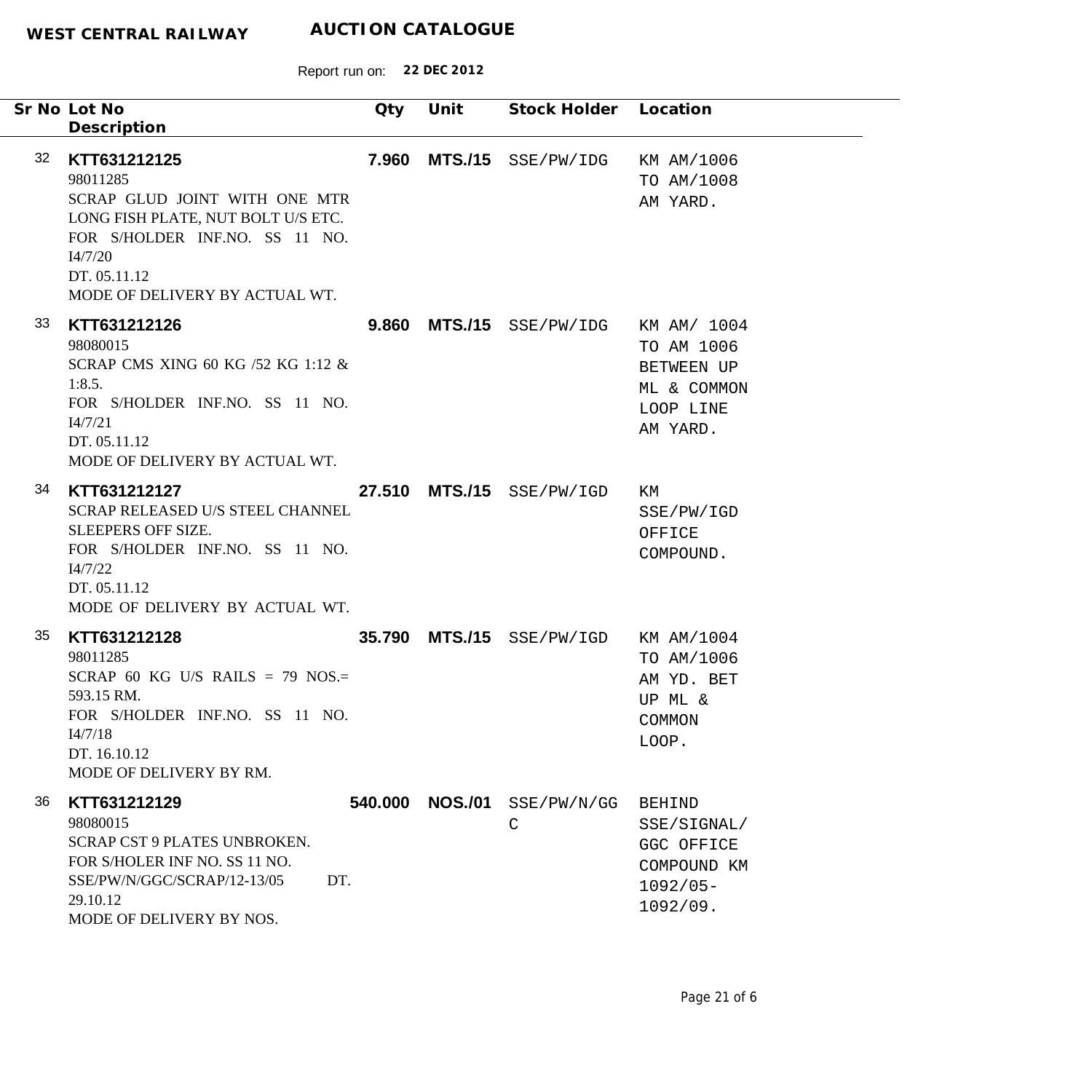|    | Sr No Lot No<br>Description                                                                                                                                                                                       | Qty | Unit           | Stock Holder                         | Location                                                                             |
|----|-------------------------------------------------------------------------------------------------------------------------------------------------------------------------------------------------------------------|-----|----------------|--------------------------------------|--------------------------------------------------------------------------------------|
| 37 | KTT631212130<br>9808015<br><b>SCRAP CST 9 PLATES BROKEN.</b><br>FOR S/HOLDER INF. NO. SS 11 NO.<br>SSE/PW/N/GGC/SCRAP/12-13/06<br>DT.<br>29.10.12<br>MODE OF DELIVERY BY ACTUAL WT.                               |     | 15.940 MTS./15 | SSE/PW/N/GG<br>$\mathsf C$           | <b>BEHIND</b><br>SSE/SIGNAL/<br>GGC OFFICE<br>COMPOUND KM<br>$1092/05 -$<br>1092/09. |
| 38 | KTT631212131<br>98011285<br><b>SCRAP US RAIL 60 KG IN TWO STACKS</b><br>$=$ 35 NOS. $=$ 338.24 RM.<br>FOR S/HOLDER INF. NO. SS 11 NO.<br>SSE/PW/BAZ/ATH-BJK/12-13/2<br>DT.<br>13.09.12<br>MODE OF DELIVERY BY RM. |     |                | 20.409 MTS./15 SSE/PW/BAZ            | KM 45/14-16<br>(LHS) AND<br>$45/14 - 16$<br>OHE (RHS)<br><b>BETWEEN</b><br>ATH-BJK.  |
| 39 | KTT631212132<br>98011285<br>SCRAP RAIL US 60 KG = $158$ NOS =<br>996.940 RM IN THREE STACK.<br>FOR S/HOLDER INF. NO. SS 11 NO.<br>SSE/PW/LKE/RAIL/12-13/064<br>DT.<br>9.11.2012<br>MODE OF DELIVERY BY RM.        |     |                | 60.155 MTS./15 SSE/PW/LKE            | KM 982/8-10<br>AND 981/2-6<br>LKE YARD.                                              |
| 40 | KTT631212133<br>98011285<br>SCRAP RAIL US $90R/90LBS = 74 NOS =$<br>608.06 RM IN TWO STACK.<br>FOR S/HOLDER INF. NO. SS 11 NO.<br>SSE/PW/LKE/12-13/RAIL065<br>DT.<br>04.11.2012<br>MODE OF DELIVERY BY RM.        |     |                | 27.125 MTS./15 SSE/PW/LKE KM 974/5-7 | $& 973/23 - 27$<br>LBN YARD.                                                         |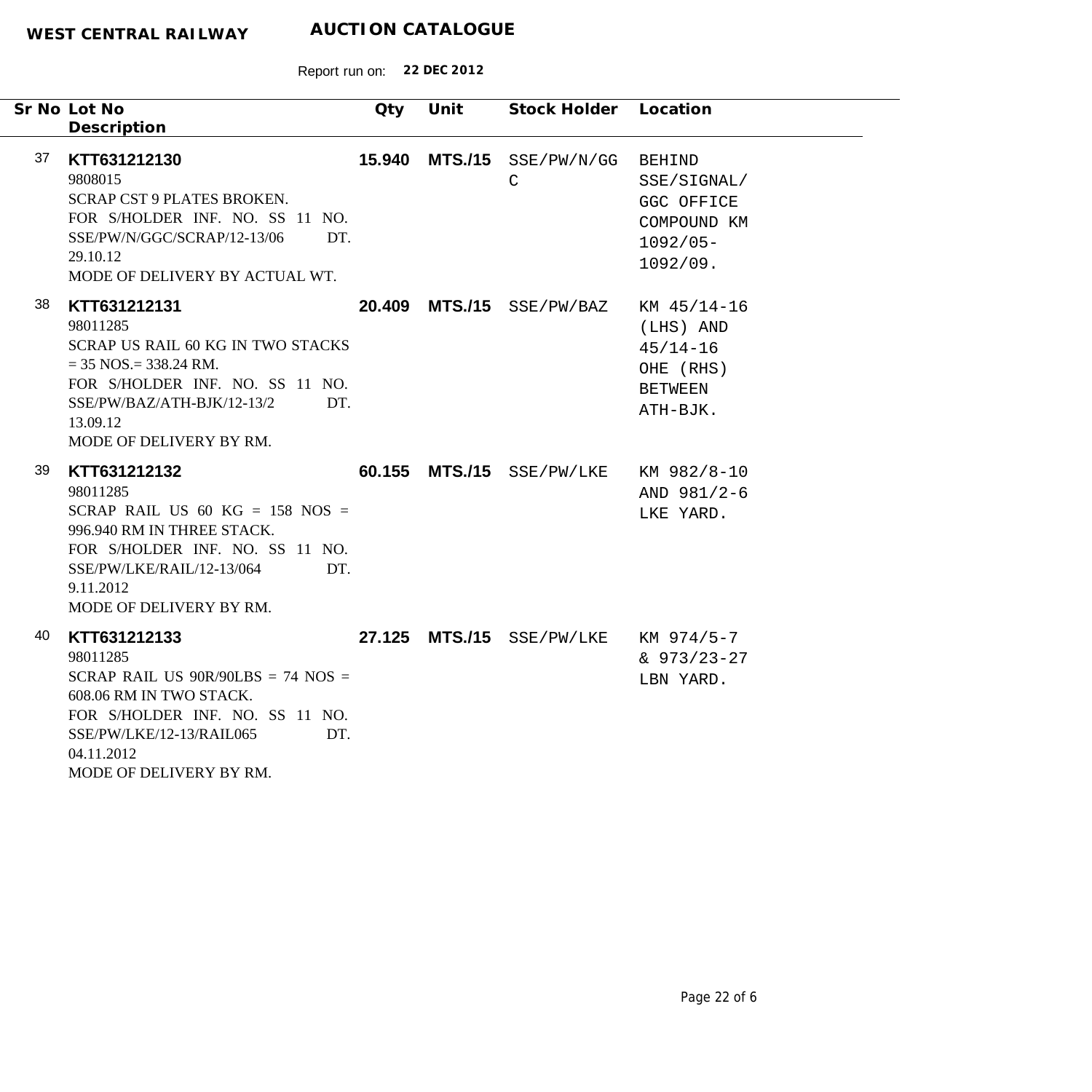|    | Sr No Lot No                                                                                                                                                                                                                                                                                                                                                             | Qty    | Unit           | Stock Holder Location             |                                                                                                                                                                               |
|----|--------------------------------------------------------------------------------------------------------------------------------------------------------------------------------------------------------------------------------------------------------------------------------------------------------------------------------------------------------------------------|--------|----------------|-----------------------------------|-------------------------------------------------------------------------------------------------------------------------------------------------------------------------------|
|    | Description                                                                                                                                                                                                                                                                                                                                                              |        |                |                                   |                                                                                                                                                                               |
| 41 | KTT631212134<br>98011285<br>1. SCRAP RAIL 52 KG US = $219$ NOS =<br>2675.75 RM.<br>FOR S/HOLDER INF. NO. SS 11 NO.<br>SSE/PW/N/KOTA/2012/13/16<br>DT.<br>14.11.2012<br>$= 138.845$ MTS<br>2. SCRAP RAIL 52 KG US = 84 NOS =<br>901.59 RM<br>FOR S/HOLDER INF. NO. SS 11 NO.<br>SSE/PW/N/KOTA/2012/13/15<br>DT.<br>02.11.2012<br>$= 46.783$ MTS<br>MODE OF DELIVERY BY RM |        |                | 185.628 MTS./15 SSE/PW/N/KO<br>TA | 1. BY PASS<br>KTT-SOG<br>NEAR LC NO.<br>$1 X GBPO/7-$<br>8, BY PASS<br>KTT-SOG<br>NEAR LC NO.<br>$1 X GBPO/8-$<br>$9.2 -$<br>CUTTING<br>YARD KOTA<br>TPGBPO/11<br>TO GBPO/10. |
| 42 | KTT631212135<br>98011285<br>SCRAP 52 KG/60 KG U/S GLUDE JOINTS<br>WITH 1.0 M LONG GLUDE JOINT FISH<br><b>WITH</b><br><b>PLATES</b><br>06<br>BOLTS/NUTS/WASHER/INSULATION<br>ETC.<br>FOR S/HOLDER INF. NO. SS 11 NO.<br>SSE/PW/BXN/GLUDE JOINTS/2012-13/04<br>DT. 27.11.2012.<br>MODE OF DELIVERY BY ACTUAL WT.                                                           |        |                | 19.000 MTS./15 SSE/PW/BXN         | KM 1081/01<br>TO KM<br>$1181/05$ &<br>KM 1181/01<br>TO KEV/1003<br>KEV YARD.                                                                                                  |
| 43 | KTT631212136<br>98011285<br>SCRAP RAIL 60 KG = 98 NOS = $746.45$<br>RM.<br>FOR S/HOLDER INF. NO. SS 11 NO.<br>SSE/PW/BXN/RAILS/2012-13/03<br>DT.<br>27.11.12<br>MODE OF DELIVERY BY RM.                                                                                                                                                                                  | 45.041 | <b>MTS./15</b> | SSE/PW/BXN                        | KM 1180/29<br>TO 1181/01<br>& KM<br>1181/05-07<br>KEV YARD.                                                                                                                   |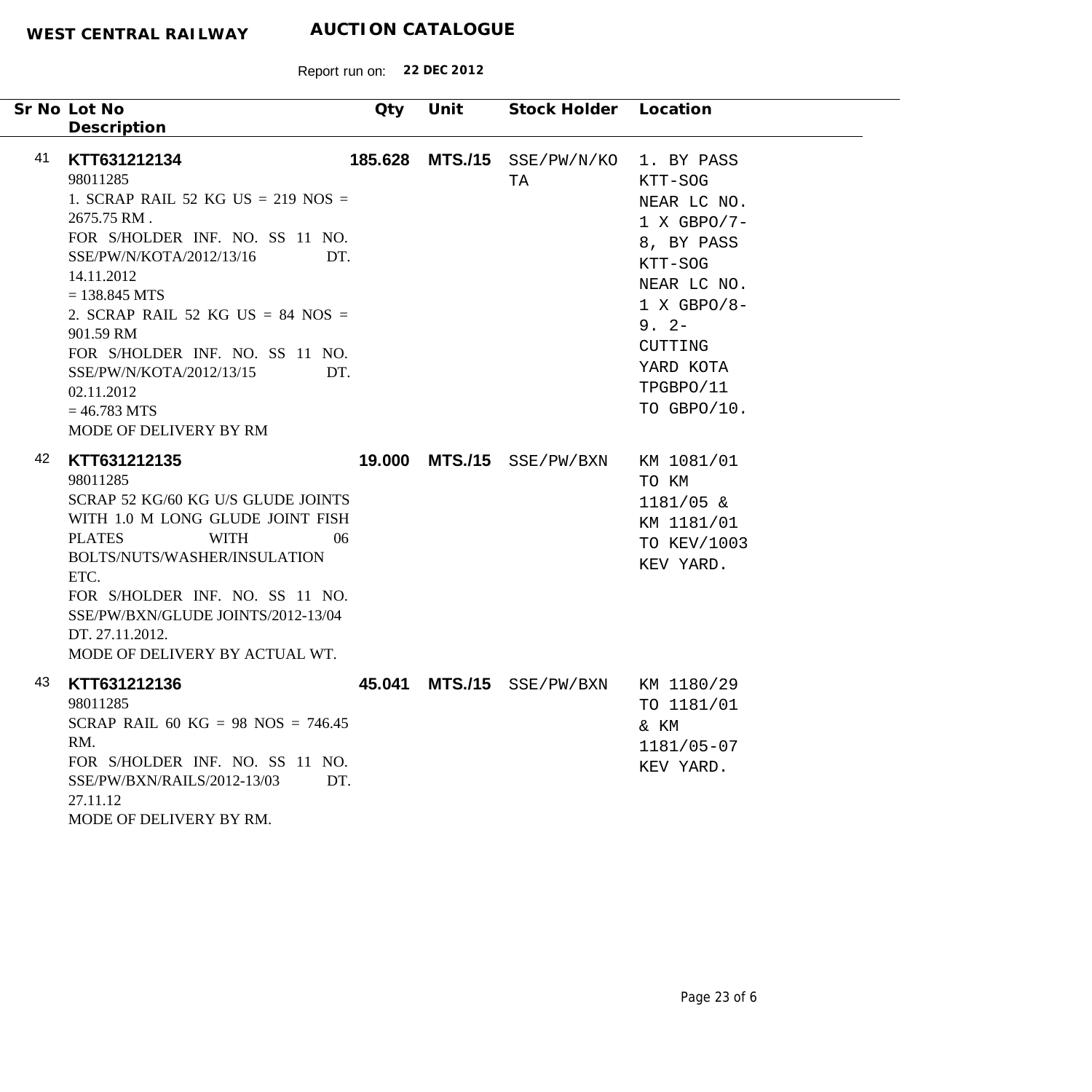Report run on: **22 DEC 2012**

|    | Sr No Lot No<br>Description                                                                                                                                                                                                                                                                                                                                                   | Qty    | Unit           | Stock Holder Location     |                                                                                                          |
|----|-------------------------------------------------------------------------------------------------------------------------------------------------------------------------------------------------------------------------------------------------------------------------------------------------------------------------------------------------------------------------------|--------|----------------|---------------------------|----------------------------------------------------------------------------------------------------------|
| 44 | KTT631212137<br>98011285<br>SCRAP RAIL 52 KG = 113 NOS = $940.23$<br>RM.<br>FOR S/HOLDER INF. NO. SS 11 NO.<br>SSE/PW/BXN/RAILS/2012-13/01<br>DT.<br>17.11.12<br>MODE OF DELIVERY BY RM.                                                                                                                                                                                      |        |                | 48.788 MTS./15 SSE/PW/BXN | KM 1180/25-<br>29, KM<br>$1181/7 - 11$ ,<br>KM 1181/0<br>TO KEV/1002<br>& KM 1181/0<br>TO<br>KEV/1003.   |
| 45 | KTT631212138<br>98030103<br>SCRAP 90R/90 LBS GLUED RAILS, WING<br>RAIL, TOUNGE RAIL, CHECK RAIL,<br>(P&C) & LC GROVED NOSE OF XING,<br>BUILT UP XING COMPLETE, SEJ<br>STOCK/TONGUE RAILS 90 R/52KG/60KG<br>OFF SORT & SIZE WITH ATTACHMENT<br>IF ANY.<br>FOR S/HOLDER INF. NO. SS 11 NO.<br>SSE/PW/BXN/M.S.SCRAP/2012-13/05 DT.<br>04.12.12<br>MODE OF DELIVERY BY ACTUAL WT. | 24.660 | <b>MTS./15</b> | SSE/PW/BXN                | KM 1180/29<br>TO KM<br>1181/05, KM<br>1181/01 TO<br>KEV/1003,<br>KM 1180/30<br>TO KM<br>KEV/1002.        |
| 46 | KTT631212139<br>98011285<br>SCRAP 90R/90LBS RAILS = 36 NOS =<br>280.03 RM.<br>FOR S/HOLDER INF. NO. SS 11 NO.<br>SSE/PW/BXN/RAILS/2012-13/02<br>DT.<br>21.11.12<br>LOBB OBBBITHDU BULDI                                                                                                                                                                                       |        |                | 12.492 MTS./15 SSE/PW/BXN | KM 1181/01<br>TO 1181/03,<br>KM 1181/07<br>TO 1181/09,<br>KEV/1007 TO<br><b>KM KEV/1009</b><br>KEV YARD. |

MODE OF DELIVERY BY RM.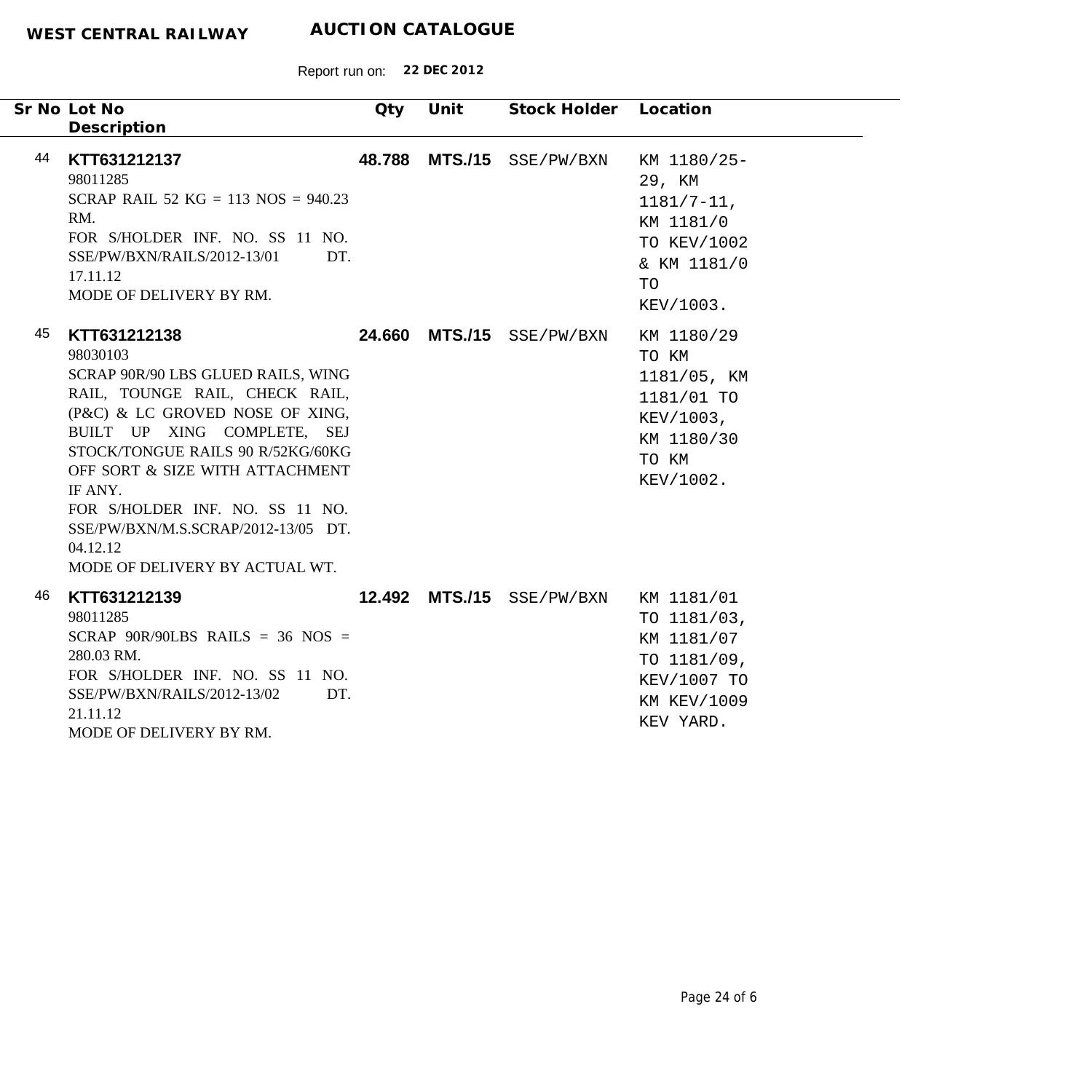|   | 63120104<br>Auction Catalogue No<br>Auctioneer: Dy CMM(S)                                                                                                                                                                                                                                            |         | Auction Date: 31-12-2012<br><b>KOTA</b><br>Place: |                                       |                                                                 |  |  |
|---|------------------------------------------------------------------------------------------------------------------------------------------------------------------------------------------------------------------------------------------------------------------------------------------------------|---------|---------------------------------------------------|---------------------------------------|-----------------------------------------------------------------|--|--|
|   | Sr No Lot No<br>Description                                                                                                                                                                                                                                                                          | Qty     | Unit                                              | Stock Holder                          | Location                                                        |  |  |
| 1 | JBP631110215<br>98415816<br>SCRAP RELEASED WOODEN PACKAGE<br>AND BROKEN TREES IN 5 STACK. AT<br>DIFFERENT LOCATION<br>IN<br><b>SHED</b><br>PERMISSION.<br>(FOR<br><b>S/HOLDER</b><br><b>INF.NO.)SS.11</b><br>NO.NKJ/SSE/D/2011/14 DT.15.09.2011.                                                     | 15.000  | <b>MTS./15</b>                                    | SSE/LOCO/DL<br>S/NKJ                  | MATERIAL<br>WILL BE<br>SUPPLIED IN<br>DIESEL SHED<br>NKJ.       |  |  |
| 2 | JBP631202461<br>98230062<br>SCRAP ALLUMINIUM PARTS<br>LIKE<br>SCRAP VALVE, PISTON,4 NOS WDS6<br>COOLER, RADIATOR<br><b>AFTER</b><br><b>FAN</b><br>BLADES AND OTHER U/S ALLUMINIUM<br>PARTS OF DIESEL LOCO MOTIVES.<br>(FOR<br>S/HOLDER<br><b>INF.NO.)SS.11</b><br>NO.NKJ/SSE/D/2011/39 DT.18.01.2012 | 2.600   | <b>MTS./15</b>                                    | SSE/LOCO/D/<br>NKJ                    | MATERIAL<br>WILL BE<br>SUPPLIED<br>FROM DLS-<br>NKJ             |  |  |
| 3 | JBP631203536<br>98080015<br>SCRAP STS 168 LBS INTACT BG IN 7<br>STACK.<br>(FOR<br>S/HOLDER<br>INF.NO.)<br>$SS-11$<br>NO.S4/STS 168/190 DT.09.02.2012                                                                                                                                                 | 658.000 | <b>NOS./01</b>                                    | SSE/PW/KTE                            | $KM-1098/3-4$<br>TO $1097/8-9$<br>UP JKE<br>YARD.               |  |  |
| 4 | JBP631203537<br>98080015<br>SCRAP STS 168 LBS INTACT BG IN 5<br>STACK.<br>(FOR<br>S/HOLDER INF.NO.)<br>$SS-11$<br>NO.S4/STS 168/213 DT.18.02.2012                                                                                                                                                    | 292,000 | <b>NOS./01</b>                                    | SSE/PW/KTE                            | $KM-1077/4-5$<br>TO $1078/0-1$<br>UP AND DN<br>KTE (S)<br>YARD. |  |  |
| 5 | JBP631203647<br>98050709<br><b>SCRAP STEEL TRUFF SLEEPER 168 LBS</b><br><b>S/HOLDER</b><br>$IN \t9$<br>STACK. (FOR<br><b>INF.NO.)SS.11</b><br>NO.JBP/BGTA/STS168<br><b>BS/06</b><br>DT.12.03.2012                                                                                                    |         |                                                   | 613.000 NOS./01 SSE/PW/BGTA KM-771/4- | $5, 5 - 6, 6 -$<br>$7, 8-$<br>$9,772/0 - 1$<br>DN SIDE.         |  |  |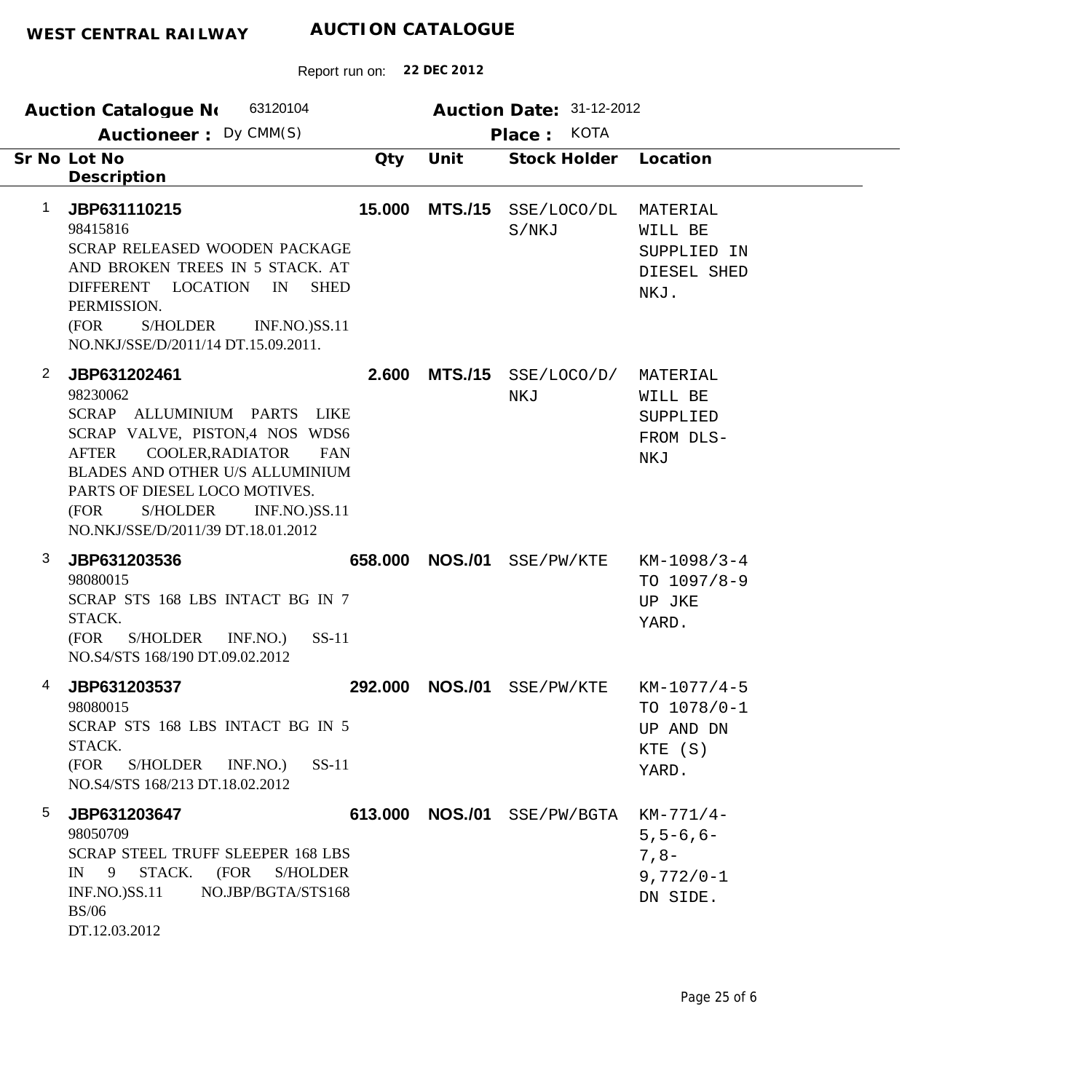| Sr No Lot No<br>Description                                                                                                                                                                                                  | Qty     | Unit           | Stock Holder | Location                                                                                                                                                                                                                                                                                                                   |
|------------------------------------------------------------------------------------------------------------------------------------------------------------------------------------------------------------------------------|---------|----------------|--------------|----------------------------------------------------------------------------------------------------------------------------------------------------------------------------------------------------------------------------------------------------------------------------------------------------------------------------|
| 6<br>JBP631203654<br>98050709<br><b>SCRAP STEEL TRUFF SLEEPER 168 LBS</b><br>IN 14 STACK.<br>(FOR<br><b>S/HOLDER</b><br><b>INF.NO.)SS.11</b><br>NO.JBP/BGTA/STS/168<br>LBS/04<br>DT.09.03.2012                               | 546.000 | <b>NOS./01</b> | SSE/PW/BGTA  | $KM-785/1-$<br>$0,784/9-$<br>$10, 9 - 8, 8 -$<br>$7, 7 - 6, 6 -$<br>$5, 5 - 4$ DN<br>SIDE, KM-<br>$784/4 - 5, 5 -$<br>$6, 0-1$ DN<br>SIDE.                                                                                                                                                                                 |
| $\overline{7}$<br>JBP631203678<br>98050709<br>SCRAP STEEL SXS WITHOUT SLIDE<br>CHAIR IN 7 STACK = $342$ NOS = $1215.95$<br>RM (FOR S/HOLDER INF.NO.)SS.11 S<br>4/NKJ/PW/SXS/11-12/46 DT.05.03.2012<br>MOD OF DELIVERY BY RM. | 43.166  | <b>MTS./15</b> | SSE/PWNKJ    | 1-KM 1029/5<br>TO 1029/4<br>UP LINE, $2-$<br>KM 1029/6<br>TO 1029/5<br>UP<br>LINE, $3&4-$<br>KM 1029/7<br>TO 1029/6<br>UP LINE, $5-$<br><b>URDI 1027</b><br>TO URDI<br>1023 NEAR<br>ARE NKJ C<br>CABIN, 6-<br><b>URDI 1063</b><br>TO URDI<br>$1041, 7-$<br><b>URDI 1079</b><br>TO URDI<br>1063 NEAR<br>ARE NKJ C<br>CABIN. |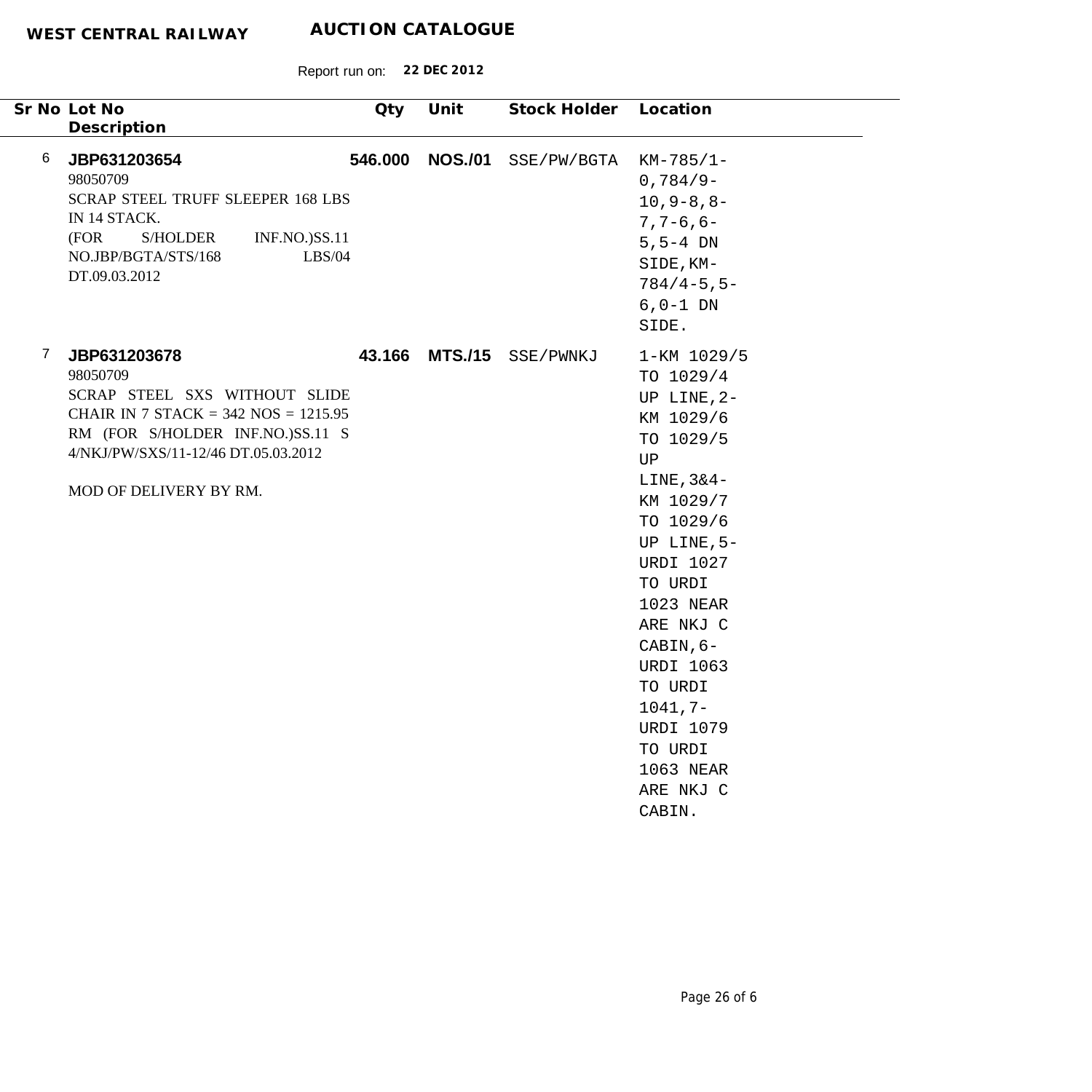| Sr No Lot No                  | Description                                                                                                                                                                                                                                                                        | Qty    | Unit | Stock Holder Location             |                                                                                                                                                                                                                                                                                           |
|-------------------------------|------------------------------------------------------------------------------------------------------------------------------------------------------------------------------------------------------------------------------------------------------------------------------------|--------|------|-----------------------------------|-------------------------------------------------------------------------------------------------------------------------------------------------------------------------------------------------------------------------------------------------------------------------------------------|
| 8<br>98936028<br><b>SCRAP</b> | JBP631205014<br>OIL<br><b>USED</b><br><b>OF</b><br>TRANSFORMER(TFP)<br><b>WITH</b><br><b>IRON</b><br>DRUMS. TOTAL177DRUMS EACH DRUM<br>CONTAINING APPROX.209 LTR TFP OIL.<br>(FOR s/HOLDER INF. NO.) LOT<br>NO.NKJ/TRS/SC NF/11-12/16 DTD22/03/12<br>[AUTHORIZATION CERTIFICATE IS | 33.000 |      | $MTS./15$ $SSE/S/ELS/N$<br>ΚJ     | MATERIAL<br>WILL BE<br>DELIVERED<br>FROM<br>ELS/NKJ.                                                                                                                                                                                                                                      |
| 9                             | <b>REQUIRED</b><br>OF<br>CPCB.]<br>JBP631205019                                                                                                                                                                                                                                    |        |      | <b>15.000 MTS./15</b> SSE/S/ELS/N | MATERIAL                                                                                                                                                                                                                                                                                  |
| 98850102<br>(FOR              | SCRAP TURNING & BORING RUSTED<br>CHIPS RELEASED FROM AC LOCO<br>S/HOLDER<br>INF.NO.)LOT<br>NO.NKJ/TRS/SC/F/11-12/20 DT.22.03.12.                                                                                                                                                   |        |      | ΚJ                                | WILL BE<br><b>RELEASED</b><br>FROM ELS<br>NKJ.                                                                                                                                                                                                                                            |
| 10                            | JBP631207027<br>SCRAP SXS WITH OUT SLIDE CHAIR =<br>306 NOS.= 1057.92 RM IN 07 STACK FOR<br>(S/HOLDER INF.<br>NO.)<br>SS <sub>1</sub><br>- 11<br>DT.<br>NO.S4/NKJ/PW/SXS/11-12/45<br>01.03.2012.<br>MODE OF DELIVERY BY RM.                                                        |        |      | 37.556 MTS./15 SSE/PW/NKJ         | (1) 1031/7<br>TO 1031/8<br>DN LINE.<br>$(2)$ TL/1007<br>TO TL 1003<br>TRIPE SHED.<br>(3)1030/7<br>TO 1030/6<br>UP LINE.<br>(4) 1030/7<br>TO 1030/6<br>UP LINE.<br>$(5)$ 1030/6<br>TO 1030/5<br>UP LINE.<br>$(6)$ 1029/9<br>TO 1029/8<br>UP LINE.<br>$(7)$ 1029/9<br>TO 1029/8<br>UP LINE. |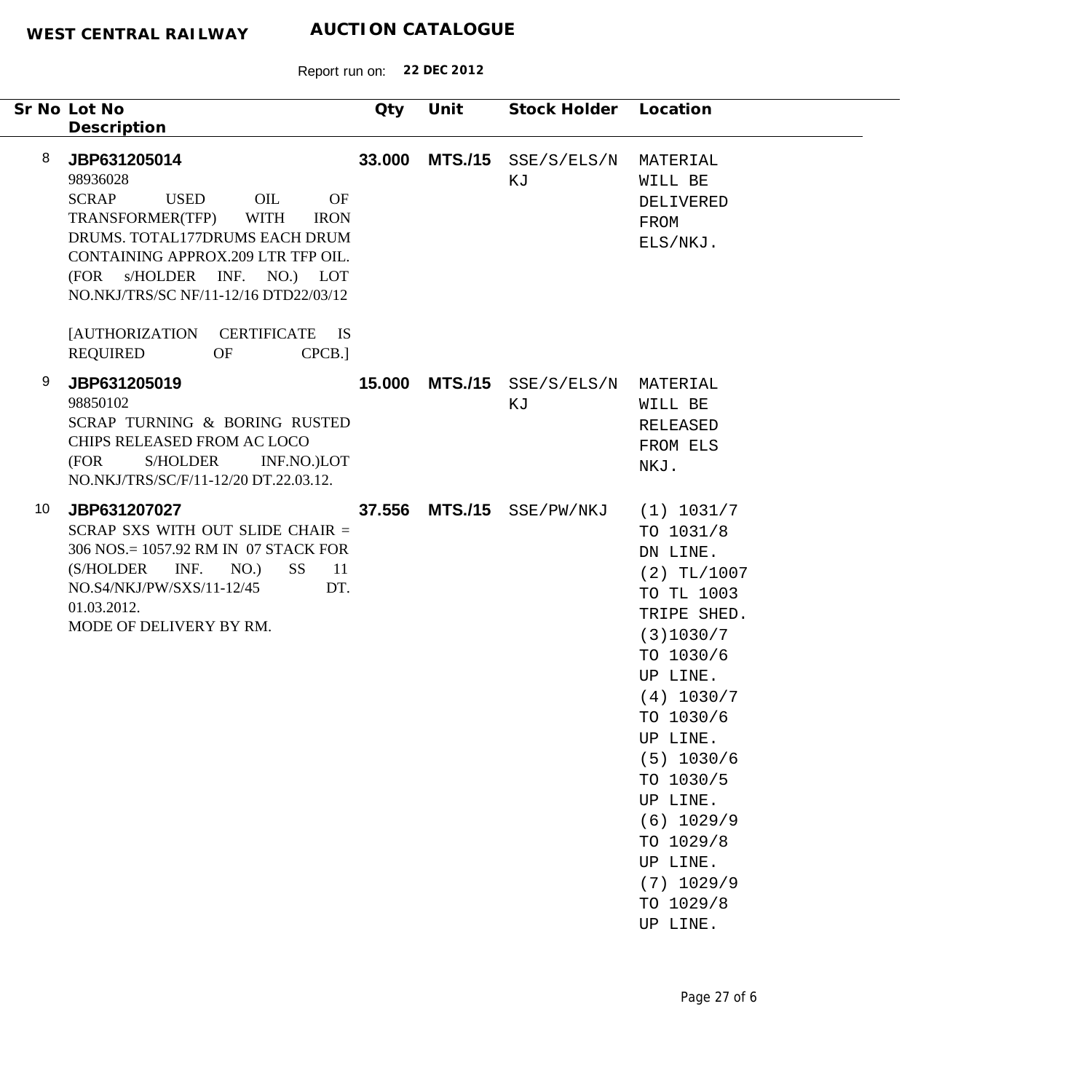|                  | Sr No Lot No<br>Description                                                                                                                                                                                                                                                                                                                      | Qty    | Unit | Stock Holder Location     |                                                                                                                                       |
|------------------|--------------------------------------------------------------------------------------------------------------------------------------------------------------------------------------------------------------------------------------------------------------------------------------------------------------------------------------------------|--------|------|---------------------------|---------------------------------------------------------------------------------------------------------------------------------------|
| 11               | JBP631207028<br>980110285<br>SCRAP RAIL $100 \text{ DH} = 103 \text{ NOS} = 1086.47$<br>RM IN 03 STACKS (FOR S/HOLDER INF.<br>NO.) SS 11 NO. S4/NKJ/PW/RAIL/100<br>DH/11-12/53 DT. 27.03.2012<br>OF DELIVERY<br>MODE<br>RM.<br>BY                                                                                                                | 53.997 |      | MTS./15 SSE/PW/NKJ        | (1) 1031/1<br>TO KM<br>1032//0 UP<br>LINE. $(2)$<br>1032/0 TO<br>KM 1031/9<br>UP LINE.<br>$(3)$ 1032/8<br>TO KM<br>1032/7 UP<br>LINE. |
| 12 <sup>12</sup> | JBP631207029<br>98080015<br>(1) SCRAP RAIL BLOW 1 MTR 52 $KG =$<br>57.550 MTS APPROX.<br>(2) SCRAP RAIL 90 LBS RAIL BLOW 1<br>$MTR = 06.815$ MTS APPROX.<br>(3) SCRAP RAIL 100 DH RAIL BLOW 1<br>MTR= 00.795 MTS APPROX.<br>(FOR S/HOLDER INF. NO.) SS 11 NO.<br>S4/NKJ/PW/RAIL/12-13/04 DT. 28.05.2012<br>MODE OF DELIVERY BY ACTUAL<br>WEIGHT. |        |      | 65.160 MTS./15 SSE/PW/NKJ | $(1)$ 1033/5<br>TO 1033/4<br>UP RD. $(2)$<br>MARSHALING<br>YARD LINE<br>NO. 12.                                                       |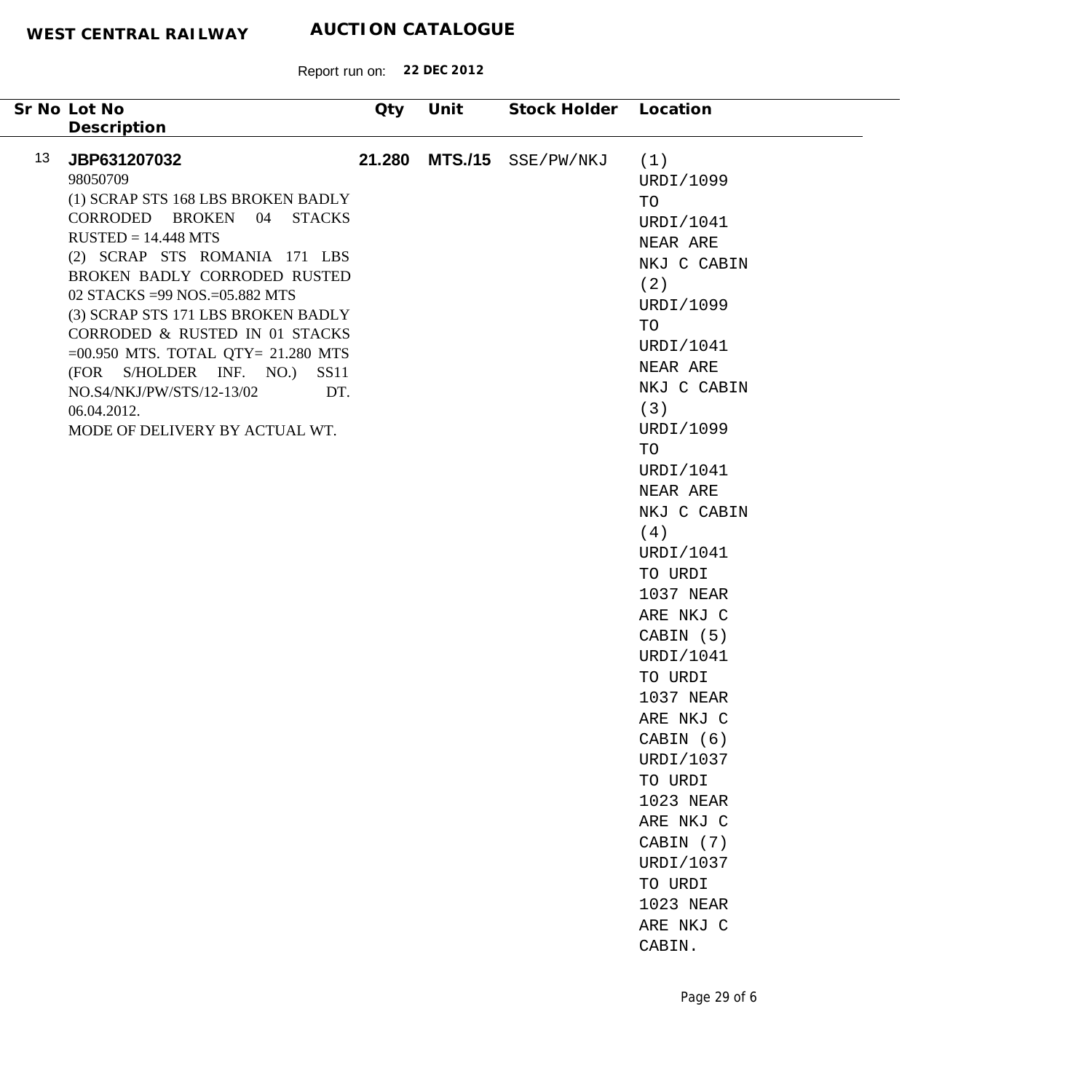| Sr No Lot No<br>Description                                                                                                                                                                                                                                                                                                                                                                                                                                                                        | Qty    | Unit           | Stock Holder Location     |                                                                                                                                                                                             |
|----------------------------------------------------------------------------------------------------------------------------------------------------------------------------------------------------------------------------------------------------------------------------------------------------------------------------------------------------------------------------------------------------------------------------------------------------------------------------------------------------|--------|----------------|---------------------------|---------------------------------------------------------------------------------------------------------------------------------------------------------------------------------------------|
| 14<br>JBP631207033<br>(1) SCRAP STS 168 LBS BROKEN<br>PARTIALLY<br><b>CORRODED</b><br><b>BADLY</b><br>RUSTED BROKEN & STRICKED MUD IN<br>06 STACKS= 14.866 MTS.<br>(2) SCRAP STS 171 LBS BADLY<br>PARTIALLY CORRODED<br><b>RUSTED</b><br>BROKEN & STRICKED MUD IN 02<br>STACKS=8.596 MTS.<br>(3) SCRAP STS ROMANIA CORRODED<br>IN 02 STACKS= 11.948 MTS<br><b>TOTAL=35.410 MTS</b><br>(FOR S/HOLDER INF. NO.) SS 11 NO.<br>S4/NKJ/PW/STS/11-12/54 DT. 27.03.2012<br>MODE OF DELIVERY BY ACTUAL WT. | 35.410 | <b>MTS./15</b> | SSE/PW/NKJ                | (1)1033/2<br>TO 1033/1<br>UP LINE $(2)$<br>$1033/1$ TO<br>1033/0 DN<br>LINE $(3)$<br>MRS/1279 TO<br>NKJ/3148<br>$(4)$ 1033/2<br>TO 1033/3<br>DN LINE (5)<br>1032/9 TO<br>1033/0 DN<br>LINE. |
| 15<br>JBP631207034<br>98050709<br>(1) SCRAP STS 168 LBS CORRODED $\&$<br><b>BROKEN IN 05 STACKS= 16.400 MTS</b><br>(2) SCRAP STS 171 LBS CORRODED $\&$<br>BROKEN IN 03 STACKS= 7.940 MTS.<br>(FOR S/HOLDER INF. NO.) SS 11 NO.<br>S4/NKJ/PW/STS/11-12/51 DT. 23.03.2012<br>MODE OF DELIVERY BY ACTUAL WT.                                                                                                                                                                                          |        |                | 24.340 MTS./15 SSE/PW/NKJ | (1)<br>URDZ/1227<br>TO<br>URDZ/1217<br>NEAR ARE<br>GCI (2)<br>URDZ/1227<br>TO<br>URDZ/1195<br>NEAR ARE<br>GCI.                                                                              |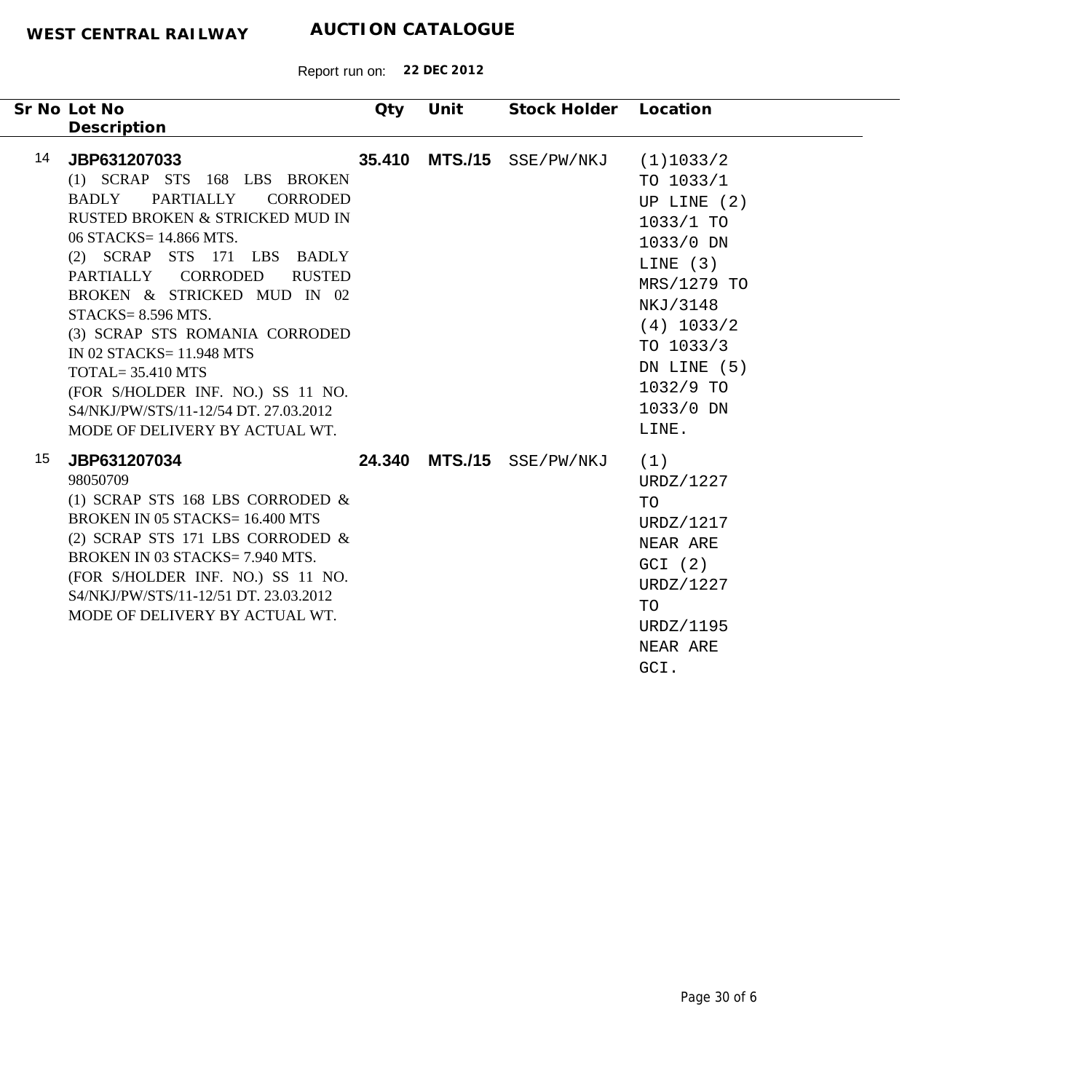| Sr No Lot No                                                                                                                                                                                                        | Oty | Unit            | Stock Holder Location |                                                                                                                                    |
|---------------------------------------------------------------------------------------------------------------------------------------------------------------------------------------------------------------------|-----|-----------------|-----------------------|------------------------------------------------------------------------------------------------------------------------------------|
| Description<br>16<br>JBP631208055<br>98080106<br>SCRAP CST 9 GR. II PAIRS CORRODED<br>RUSTED IN 12 STACKS.<br>(FOR S/HOLDER INF. NO.) SS 11 NO. S-<br>4/NKJ/PW/CI/12-13/07 DT. 07.06.12<br>MODE OF DELIVERY BY NOS. |     | 744.000 NOS./01 | SSE/PW/NKJ            | $1 -$<br>URD2/1195<br>TO<br>URD2/1175.<br>$2 -$<br>URD2/1195<br>TO<br>URD2/1175.<br>$3 -$<br>URD2/1195<br>TO<br>URD2/1175.<br>$4-$ |
|                                                                                                                                                                                                                     |     |                 |                       | URD2/1195<br>TO<br>URD2/1175.<br>$5-$<br>URD2/1161<br>TO<br>URD2/1147.<br>$6-$<br>URD2/1161<br>TO<br>URD2/1147.<br>$7-$            |
|                                                                                                                                                                                                                     |     |                 |                       | URD2/1147<br>TO<br>URD2/1133.<br>$8-$<br>URD2/1133<br>TO<br>URD2/1119.<br>$9-$<br>URD2/1133<br>TO<br>URD2/1119.<br>$10 -$          |
|                                                                                                                                                                                                                     |     |                 |                       | URD2/1119<br>TO<br>URD2/1101.<br>Page 31 of 6                                                                                      |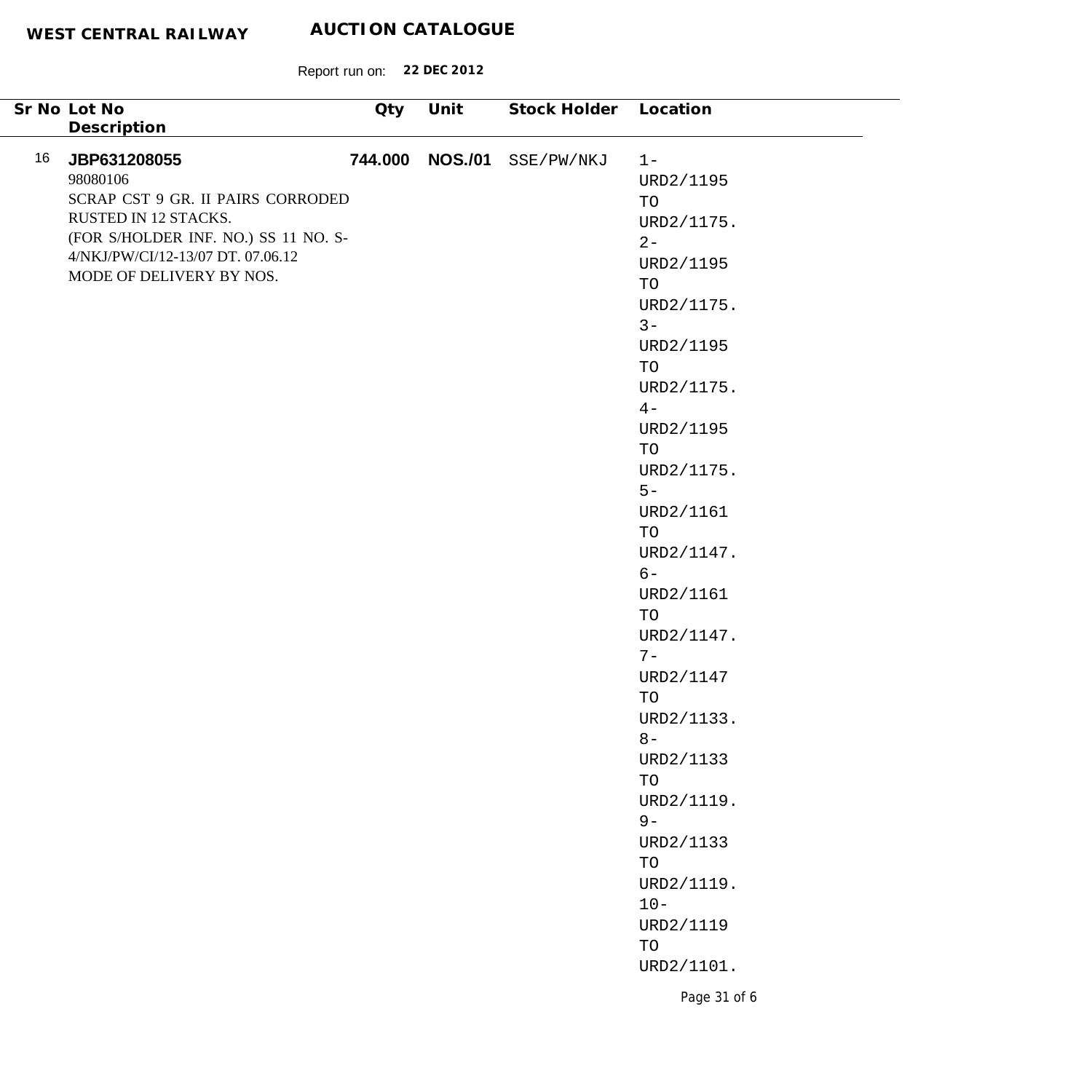| Sr No Lot No<br>Description                                                                                                                                                                                                                                                                                                                                                                                    | Qty   | Unit           | Stock Holder Location     |                                                                                              |
|----------------------------------------------------------------------------------------------------------------------------------------------------------------------------------------------------------------------------------------------------------------------------------------------------------------------------------------------------------------------------------------------------------------|-------|----------------|---------------------------|----------------------------------------------------------------------------------------------|
|                                                                                                                                                                                                                                                                                                                                                                                                                |       |                |                           | $11 -$<br>URD2/1119<br>TO<br>URD2/1101.<br>$12 -$<br>URD2/1119<br>TO<br>URD2/1101.           |
| 17<br>JBP631208056<br>98050709<br>(1) SCRAP STS 171 LBS BADLY<br>CORODED RUSTED & BROKEN IN 02<br>$STACKS = 6.180 MTS.$<br>(2) SCRAP STS 168 LBS BADLY<br>CORODED RUSTED & BROKEN IN 02<br>STACKS= 5.806 MTS.<br>(3) SCRAP STS ROMANIA BADLY<br>RUSTED & BROKEN IN 02 STACKS =<br>2.784 MTS.<br>(FOR S/HOLDER INF. NO.) SS 11 NO. S-<br>4/NKJ/PW/STS/11-12/49 DT. 19.03.2012<br>MODE OF DELIVERY BY ACTUAL WT. |       |                | 14.770 MTS./15 SSE/PW/NKJ | 1- KM<br>$1032/1$ TO<br>KM 1032/0<br>UP LINE. 2-<br>KM 1031/8<br>TO KM<br>1031/7 UP<br>LINE. |
| 18<br>JBP631208074<br>98050126<br>SCRAP MS CONSISTING OF END<br>PANEL, SIDE PANEL, M.S. SHEET,<br>PILLAR, FLOOR SHEET, DOOR & DOOR<br>FITTINGS AND ALL COMPONENT OF<br>BOXN WAGON, RELEASED FROM<br><b>BOXN WAGON.</b><br>(FOR S/HOLDER INF. NO.) SS 11 LOT<br>NO.-JBP/NKJ/C&W/MS<br>07/12/10<br>DT.<br>05.07.2012.<br>MODE OF DELIVERY BY ACTUAL WT.                                                          | 6.000 | <b>MTS./15</b> | SSE/C&W/ROH<br>SHED/NKJ   | MATERIAL<br>WILL BE<br>SUPPLIED IN<br>$SSE(C\&W)$<br>OSL ROH<br>COMPLEX<br>NKJ.              |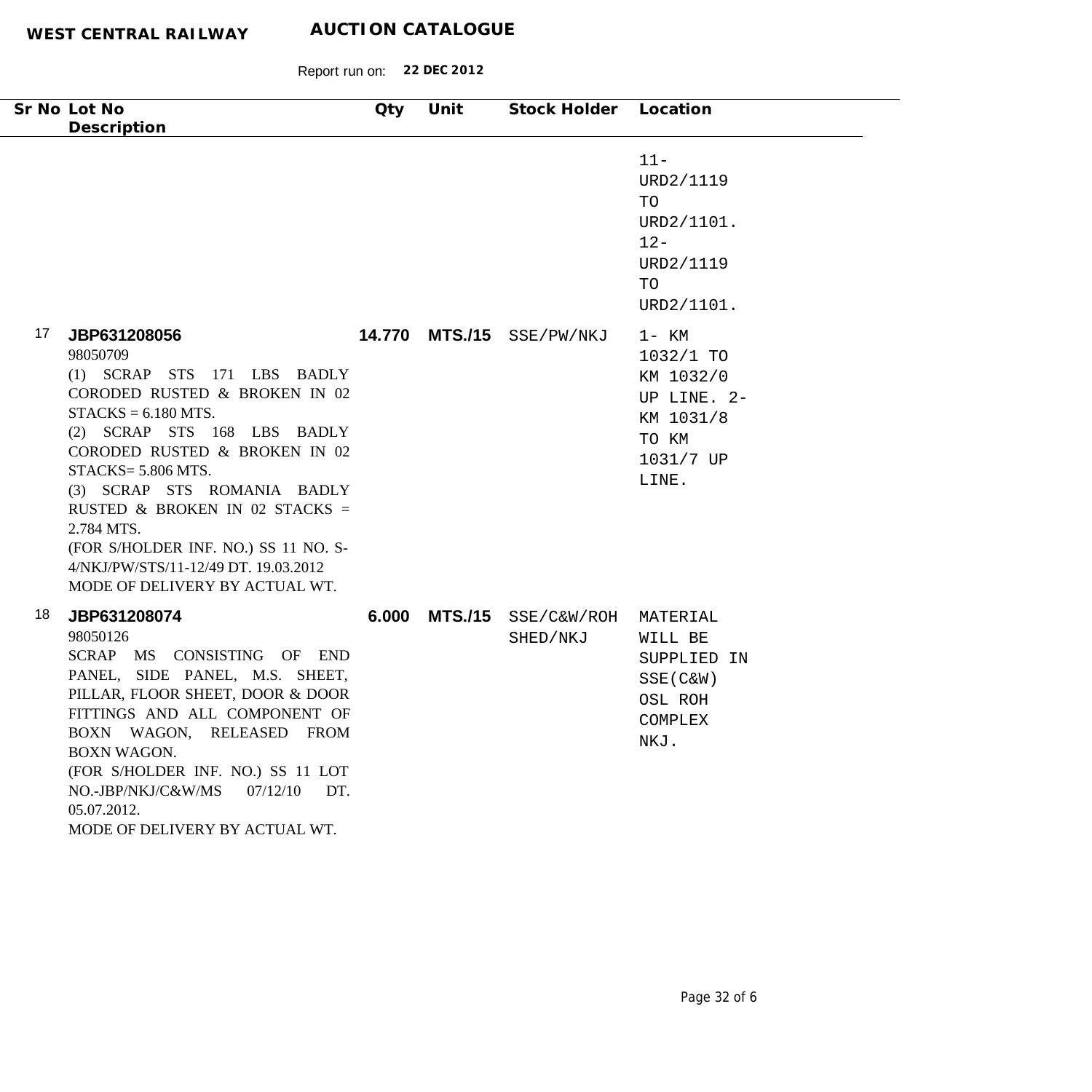|    | Sr No Lot No                                                                                                                                                                                                                                                                                                    | Qty     | Unit           | Stock Holder Location   |                                                                                  |
|----|-----------------------------------------------------------------------------------------------------------------------------------------------------------------------------------------------------------------------------------------------------------------------------------------------------------------|---------|----------------|-------------------------|----------------------------------------------------------------------------------|
|    | Description                                                                                                                                                                                                                                                                                                     |         |                |                         |                                                                                  |
| 19 | JBP631208077<br>98413508<br>SCRAP CONSISTING OF AIR HOSE<br>COUPLING, SYPHONE PIPE, HOSE PIPE<br>WITH AND WITHOUT PALM AND<br>NIPPLE RUBBER HOSE PIPE OF GAS<br><b>CYLINDER PIPE SCRAP.</b><br>(FOR S/HOLDER INF.NO.) SS 11 LOT NO.<br>JBP/NKJ/C&W/MS 07/12/15 DT. 05.07.2012<br>MODE OF DELIVERY BY ACTUAL WT. | 3.000   | <b>MTS./15</b> | SSE/C&W/ROH<br>SHED/NKJ | MATERIAL<br>WILL BE<br>SUPPLIED IN<br>$SSE(C\&W)$<br>OSL ROH<br>COMPLEX,<br>NKJ. |
| 20 | JBP631208078<br>98050060<br>SCRAP CS CONSISTING OF CASNUB<br>TROLLEY, BOLSTER SIDE FRAME,<br>PLANK,<br>RELEASE<br><b>FROM</b><br><b>BOXN</b><br>WAGON.<br>(FOR S/HOLDER INF.NO.) SS 11 LOT NO.<br>JBP/NKJ/C&W/MS 07/12/16 DT. 05.07.2012<br>MODE OF DELIVERY BY ACTUAL WT.                                      | 10.000  | <b>MTS./15</b> | SSE/C&W/ROH<br>SHED/NKJ | MATERIAL<br>WILL BE<br>SUPPLIED IN<br>SSE (C&W)<br>OSL ROH<br>COMPLEX,<br>NKJ.   |
| 21 | JBP631208079<br>98050126<br>SCRAP MS CONSISTING OF BRAKE<br>CYLINDER RELEASED FROM BOXN<br>WAGON.<br>(FOR S/HOLDER INF.NO.) SS 11 LOT NO.<br>JBP/NKJ/C&W/MS 07/12/17 DT. 05.07.2012<br>MODE OF DELIVERY BY ACTUAL WT.                                                                                           | 5.000   | <b>MTS./15</b> | SSE/C&W/ROH<br>SHED/NKJ | MATERIAL<br>WILL BE<br>SUPPLIED IN<br>$SSE(C\&W)$<br>OSL ROH<br>COMPLEX,<br>NKJ. |
| 22 | JBP631208082<br>98210129<br>SCRAP COPPER RELEASE FROM M&P<br>M/C ETC.<br>(FOR S/HOLDER INF.NO.) SS 11 LOT NO.<br>JBP/NKJ/C&W/AL/BRASS/CU/07/12/18<br>DT. 05.07.2012<br>MODE OF DELIVERY BY ACTUAL WT.                                                                                                           | 426.000 | <b>KGS./13</b> | SSE/C&W/ROH<br>SHED/NKJ | MATERIAL<br>WILL BE<br>SUPPLIED IN<br>SSE (C&W)<br>OSL ROH<br>COMPLEX,<br>NKJ.   |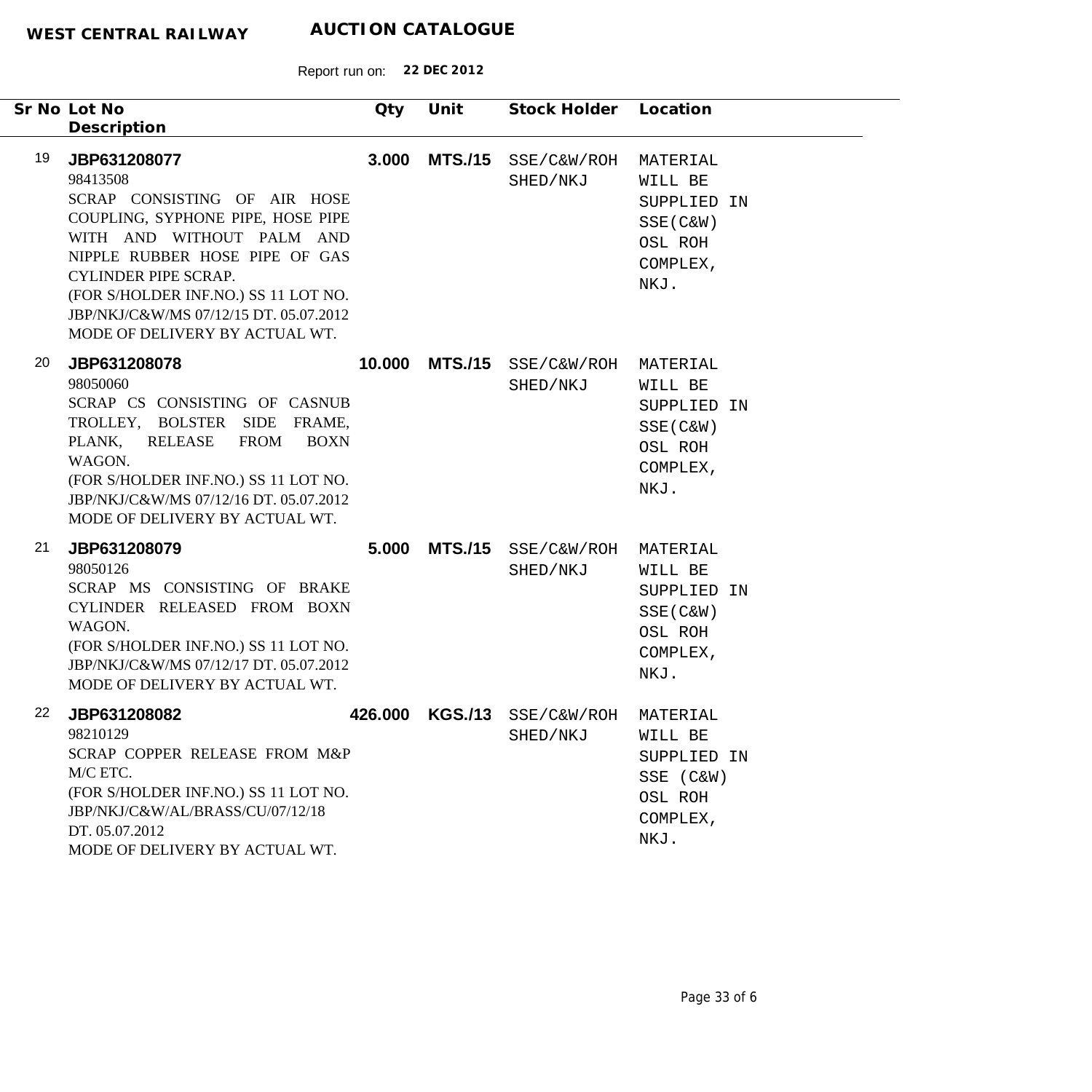|    | Sr No Lot No                                                                                                                                                                                                                                    | Qty     | Unit           | Stock Holder            | Location                                                                                                             |
|----|-------------------------------------------------------------------------------------------------------------------------------------------------------------------------------------------------------------------------------------------------|---------|----------------|-------------------------|----------------------------------------------------------------------------------------------------------------------|
|    | Description                                                                                                                                                                                                                                     |         |                |                         |                                                                                                                      |
| 23 | JBP631208083<br>98210126<br>SCRAP 20 LTRS. DRUM RELEASE FROM<br>OIL & PAINT.<br>(FOR S/HOLDER INF.NO.) SS 11 LOT NO.<br>JBP/NKJ/C&W/MS/07/12/19 DT. 05.07.2012<br>MODE OF DELIVERY BY NOS.                                                      | 370.000 | <b>NOS./01</b> | SSE/C&W/ROH<br>SHED/NKJ | MATERIAL<br>WILL BE<br>SUPPLIED IN<br>SSE (C&W)<br>OSL ROH<br>COMPLEX,<br>NKJ.                                       |
| 24 | JBP631208084<br>98210126<br>SCRAP 210 LTRS. DRUM RELEASE<br>FROM OIL & GREASE.<br>(FOR S/HOLDER INF.NO.) SS 11 LOT NO.<br>JBP/NKJ/C&W/MS/07/12/19 DT. 05.07.2012<br>MODE OF DELIVERY BY NOS.                                                    | 31.000  | <b>NOS./01</b> | SSE/C&W/ROH<br>SHED/NKJ | MATERIAL<br>WILL BE<br>SUPPLIED IN<br>SSE (C&W)<br>OSL ROH<br>COMPLEX,<br>NKJ.                                       |
| 25 | JBP631208092<br>98413454<br>SCRAP UNSERVICEABLE COMPOSITE<br><b>BREAK</b><br><b>BLOCKS</b><br><b>OF</b><br><b>DIESEL</b><br>LOCOMOTIVES.<br>(FOR S/HOLDER SS 11 NO.)<br>NKJ/SSE/D/2011/46 DT. 23.03.2012.<br>MODE OF DELIVERY BY ACTUAL WT.     | 12.000  | <b>MTS./15</b> | SSE/LOCO/DL<br>S/NKJ    | MATERIAL<br>WILL BE<br>SUPPLIED IN<br>DLS/NKJ.                                                                       |
| 26 | JBP631209098<br>98080106<br><b>SCRAP CST 9 GR.II SINGLE &amp; COUPLED</b><br>BADLY CORRODED<br><b>RUSTED</b><br>$\&$<br>BROKEN.<br>(FOR S/HOLDER INF. NO.) SS 11 NO.<br>S4/NKJ/PW/CI/12-13/08 DT. 16.06.2012.<br>MODE OF DELIVERY BY ACTUAL WT. |         | 22.930 MTS./15 | SSE/PW/NKJ              | $(1)$ URD2<br>/1185 TO<br>URD2/1119.<br>(2)<br>URD2/1195<br>TO<br>URD2/1101.<br>(3)<br>URD2/1087<br>TO<br>URD2/1031. |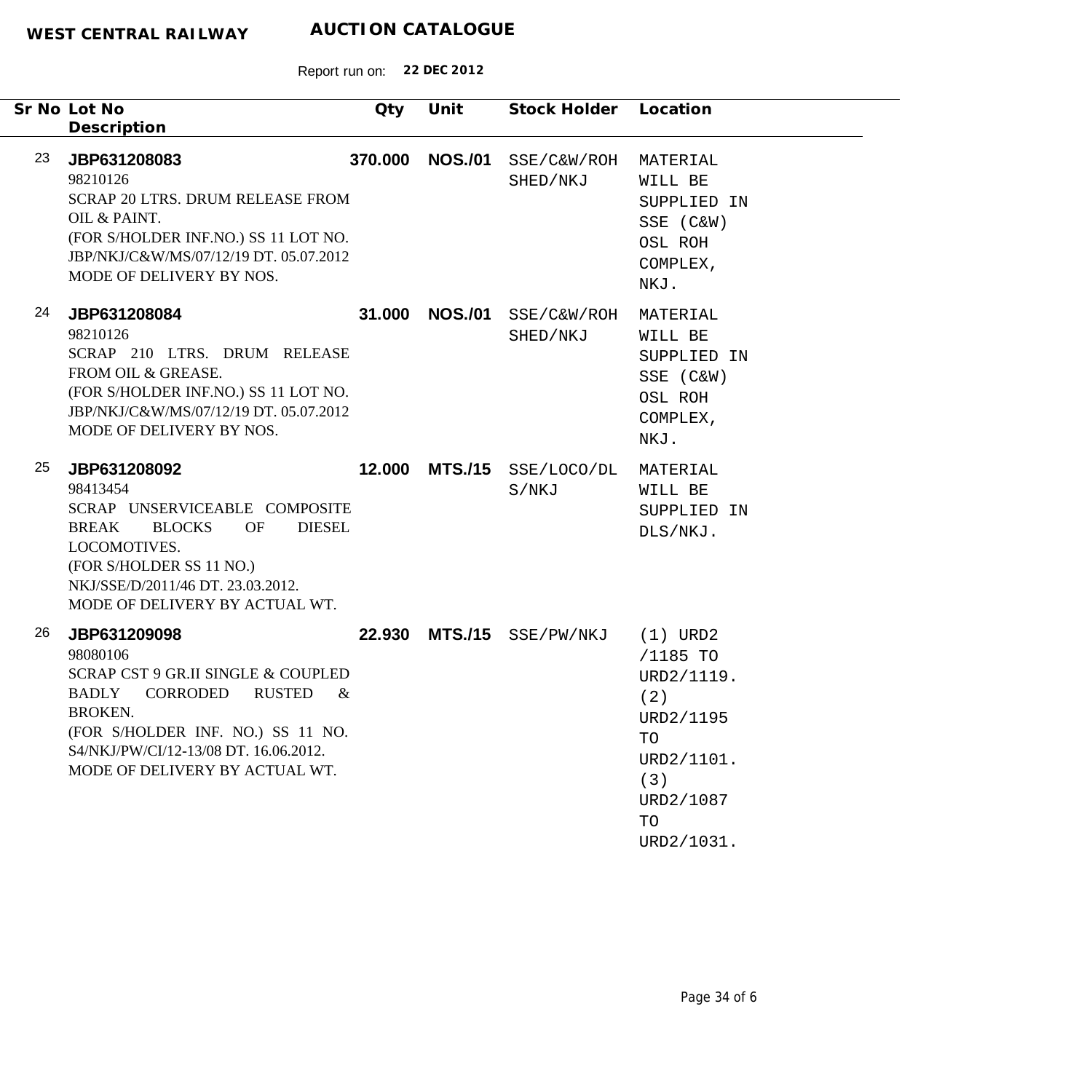| Sr No Lot No | Description                                                                                                                                                                                                                                                                                                                                                                                                                   | Qty     | Unit           | Stock Holder        | Location                                                                                                      |
|--------------|-------------------------------------------------------------------------------------------------------------------------------------------------------------------------------------------------------------------------------------------------------------------------------------------------------------------------------------------------------------------------------------------------------------------------------|---------|----------------|---------------------|---------------------------------------------------------------------------------------------------------------|
| 27           | JBP631209099<br>98050709<br>(1) SCRAP STS 171 LBS CORRODED $\&$<br>RUSTED IN 05 STACKS = $08.609$ MTS.<br>(2) SCRAP STS 168 LBS CORRODED<br>RUSTED & BROKEN IN 06 STACKS =<br>10.071 MTS.<br>(3) SCRAP STS ROMANIA CORRODED &<br>RUSTED IN 01 STACKS = $03.150$ MTS.<br>(FOR S/HOLDER INF. NO.) SS 11 NO.<br>S4/NKJ/PW/CI/12-13/09 DT. 16.06.2012.<br>MODE OF DELIVERY BY ACTUAL WT.                                          | 21.830  | <b>MTS./15</b> | SSE/PW/NKJ          | (1)<br>URD2/1195<br>TO<br>URD2/1087.<br>(2)<br>URD2/1095<br>TO<br>URD2/1031.<br>(3)<br>EL/1005 TO<br>EL/1067. |
| 28           | JBP631209100<br>98080015<br>SCRAP CST 9 GR.I BROKEN IN 06<br>STACKS.<br>(FOR S/HOLDER INF. NO.) SS 11 NO.<br>S4/NKJ/PW/CI/12-13/10 DT. 16.06.2012.<br>MODE OF DELIVERY BY ACTUAL WT.                                                                                                                                                                                                                                          | 16.120  |                | MTS./15 SSE/PW/NKJ  | URD2/1175<br>TO<br>URD2/1025.                                                                                 |
| 29           | JBP631209120<br>(1) SCRAP EMPTY PLASTIC CONTAINER<br>OF 50 LITRE CAPACITY = 200 NOS.<br>(2) SCRAP EMPTY PLASTIC CONTAINER<br>OF 5 LITRE CAPACITY = $145$ NOS.<br>(3) SCRAP EMPTY PLASTIC CONTAINER<br>OF 10 LITRE CAPACITY = $370$ NOS.<br>(4) SCRAP EMPTY PLASTIC CONTAINER<br>OF 20 LITRE CAPACITY = 50 NOS.<br>FOR S/HOLDER INF. NO. SS 11 NO.<br>JBP/C&W/STORES/12-13/05<br>DT.<br>27.06.2012<br>MODE OF DELIVERY BY NOS. | 765.000 | <b>NOS./01</b> | SSE/C&W/JBP         | OS/STORE/C&<br>W/JBP                                                                                          |
| 30           | JBP631209123<br>98011285<br>SCRAP RAIL 90 LBS 1 MTR. LONG IN 03<br>$STACK = 130 NOS = 1542.86 RM.$<br>(FOR S/HOLDER INF.NO.) SS 11 NO.-<br>KHBJ/SS11/SCRAP/RAIL/90 LBS/13 DT.<br>30.07.2012.<br>MODE OF DELIVERY BY RM.                                                                                                                                                                                                       | 68.827  |                | MTS./15 SSE/PW/KHBJ | KM 1161/4-5<br>TO $1161/6 - 7$<br>UP SIDE AT<br>VST YARD.                                                     |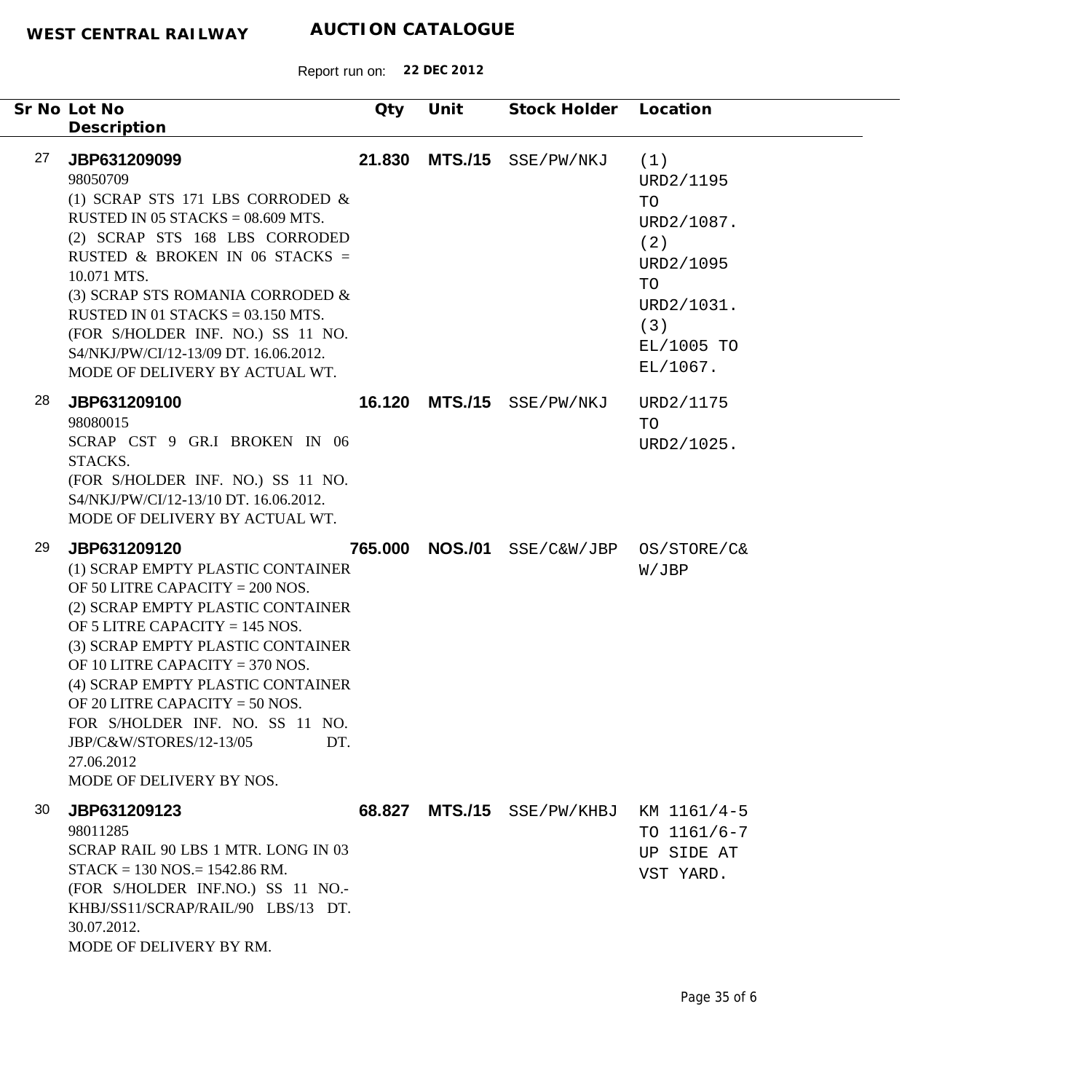|    | Sr No Lot No<br>Description                                                                                                                                                                                        | Qty    | Unit | Stock Holder Location     |                                                                                                                                                              |
|----|--------------------------------------------------------------------------------------------------------------------------------------------------------------------------------------------------------------------|--------|------|---------------------------|--------------------------------------------------------------------------------------------------------------------------------------------------------------|
| 31 | JBP631209124<br>98011285<br>SCRAP RAIL 52 KG ABOVE 1 MTR.<br>LONG IN ONE STACK = $49$ NOS = $352.34$<br>RM.<br>(FOR S/HOLDER INF.NO.) SS 11 NO-<br>KHBJ/SS11/SCRAP/RAIL 52 KG/2012/12<br>DT. 30.07.2012.           | 18.283 |      | MTS./15 SSE/PW/KHBJ       | KM 1161/6-7<br>UP SIDE AT<br>VST YD.                                                                                                                         |
| 32 | JBP631209126<br>98080015<br>SCRAP CI GRADE I CST-9 PLATE<br><b>SINGLE BROKEN</b><br>(FOR S/HOLDER INF.NO.) SS 11 NO.<br>JBP/SGO/CI/BROKEN/197 DT. 24.08.2012<br>MODE OF DELIVERY BY ACTUAL WT.                     | 12.103 |      | $MTS./15$ $SSE/PW/SGO$    | ELECTRIC<br>POLL KM<br>1056/29 TO<br>1056/35 UP<br>& KM<br>1056/22 TO<br>1056/40 DN.                                                                         |
| 33 | JBP631209128<br>98080106<br>SCRAP CST 9 GR.II (S) BROKEN BADLY<br>CORRODED RUSTED & STRICKED<br>MUD.<br>(FOR S/HOLDER INF.NO.) SS 11 NO.<br>S4/NKJ/PW/CI/12-13/15 DT. 14.07.2012<br>MODE OF DELIVERY BY ACTUAL WT. |        |      | 17.590 MTS./15 SSE/PW/NKJ | KM-1033/0<br>TO KM<br>$1033/2$ DN<br>LINE.                                                                                                                   |
| 34 | JBP631209132<br>98050709<br>SCRAP SXS WITH OUT SLIDE CHAIR IN<br>07 STACKS = 349 NOS. = 1258.55 RM.<br>(FOR S/HOLDER INF.NO.) SS 11 NO.<br>S4/NKJ/PW/SXS/12-13/19 DT. 04.08.2012<br>MODE OF DELIVERY BY RM.        |        |      | 44.678 MTS./15 SSE/PW/NKJ | TANKER LINE<br>NEAR ARE<br>TRIPE<br>SHED.,<br>URD1/1423<br>TO<br>URD1/1427<br>NEAR ARE<br>TRIPE SHED,<br>URD1/1417<br>TO<br>URD1/1407<br>NEAR ARE GC<br>III. |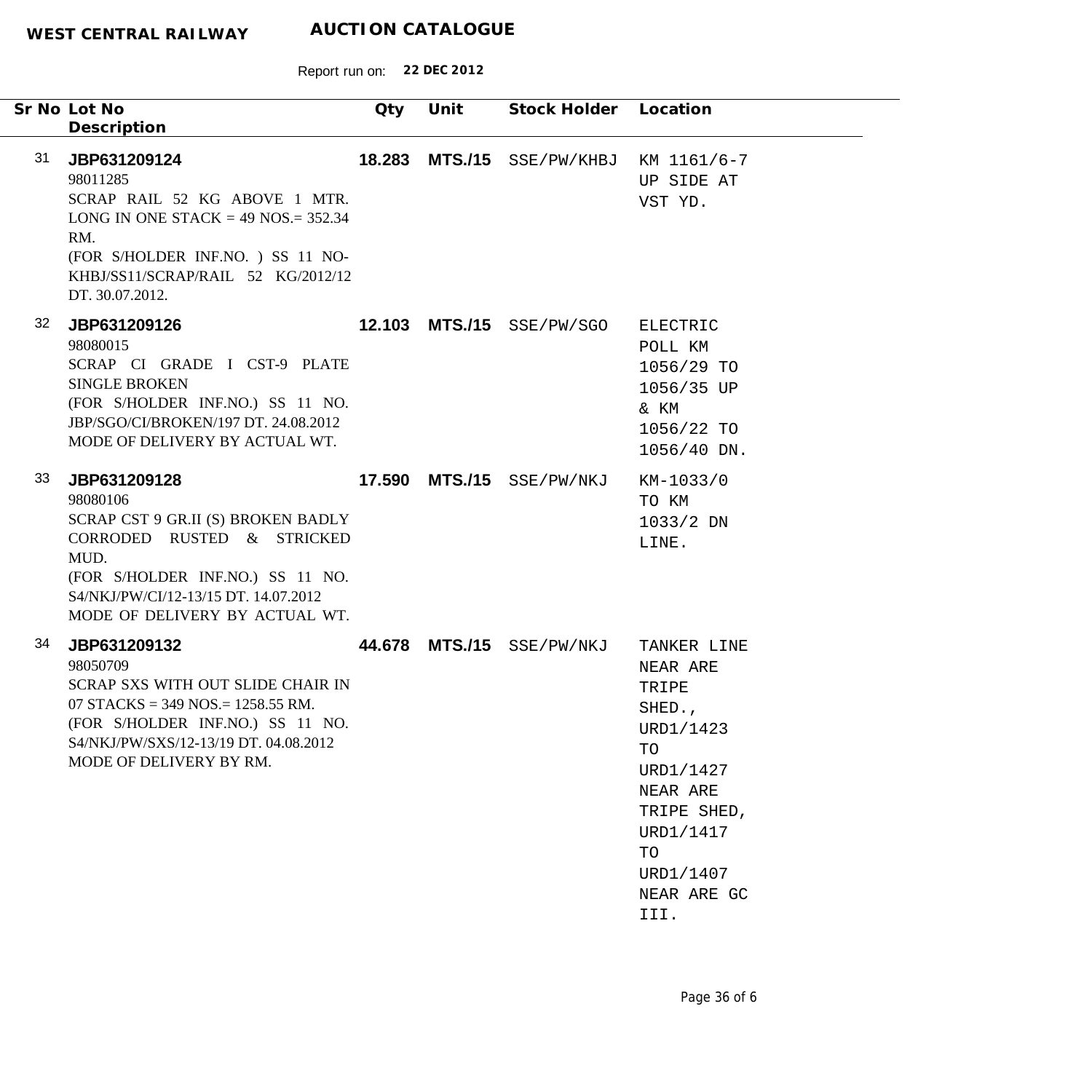|    | Sr No Lot No<br>Description                                                                                                                                                                                                                                                                  | Qty     | Unit           | Stock Holder Location                         |                                           |
|----|----------------------------------------------------------------------------------------------------------------------------------------------------------------------------------------------------------------------------------------------------------------------------------------------|---------|----------------|-----------------------------------------------|-------------------------------------------|
| 35 | JBP631209138<br>SCRAP EMPTY PAINT DRUMS IRON 20<br>LITRE CAPACITY.<br>FOR S/HOLDER INF. NO.<br>SS 11 NO. JBP/C&W/STORES/12-13/04 DT.<br>27.06.2012<br>MODE OF DELIVERY BY NOS.                                                                                                               | 700.000 | <b>NOS./01</b> | SSE/C&W/JBP                                   | OS/STORE/C&<br>W/JBP                      |
| 36 | JBP631210151<br>98080015<br>SCRAP CST-9 PLATE BROKEN CI GR-I<br>IN TWO STACK.<br>(FOR S/HOLDER INF. NO.) SS 11 NO.-<br>JBP/STA/CI/12-13/02 DT. 13.07.2012<br>MODE OF DELIVERY BY ACTUAL WT.                                                                                                  |         |                | <b>14.000 MTS./15</b> SSE/PWSTA               | $1228/2-3$ ,<br>3-4 DN SIDE<br>REWA YARD. |
| 37 | JBP631210154<br><b>SCRAP</b><br><b>UNSERVICEABLE</b><br>BROKEN/INTACT BOOM ALLUMINIUM<br>OF LIFTING BARRIER GATE.<br>(FOR S/HOLDER INF.NO.) SS 11 NO.<br>JBP/S&T/M/SIG/2012-13/07 DT. 15.03.2012<br>MODE OF DELIVERY BY ACTUAL WT.                                                           |         |                | $0.262$ MTS./15 SSE/SIG/M/J SSE/SIG/M/J<br>BP | BP OFFICE<br>COMPOUND.                    |
| 38 | JBP631210155<br>VRLA & LEAD ACID BATTERY (40, 80,<br>120, 200, 300 AH) (SINGLE STACK)<br>SECONDARY BATTERY.<br>(FOR S/HOLDER INF. NO.) SS 11 NO.<br>JBP/S&T/M/SIG/2012/13/4 DT. 15.03.12<br>MODE OF DELIVERY BY ACTUAL WT.<br>(AUTHORISATION CERTIFICATE<br>- IS<br><b>REQUIRED OF CPCB)</b> | 12.300  |                | MTS./15 SSE/SIG/M/J SSE/SIG/M/J<br>BP         | BP OFFICE<br>COMPOUND.                    |
| 39 | JBP631210156<br><b>SCRAP</b><br><b>UNSERVICEABLE</b><br>BROKEN/INTACT VARIOUS TYPE OF<br>MISC. SIGNAL FITTING OF CAST IRON.<br>(FOR S/HOLDER INF. NO.) SS 11 NO.<br>JBP/S&T/M/SIG/2012-13/03 DT. 15.03.2012<br>MODE OF DELIVERY BY ACTUAL WT.                                                | 1.667   | <b>MTS./15</b> | SSE/SIG/M/J<br>BP                             | SSE/SIG/M/J<br>BP OFFICE<br>COMPOUND.     |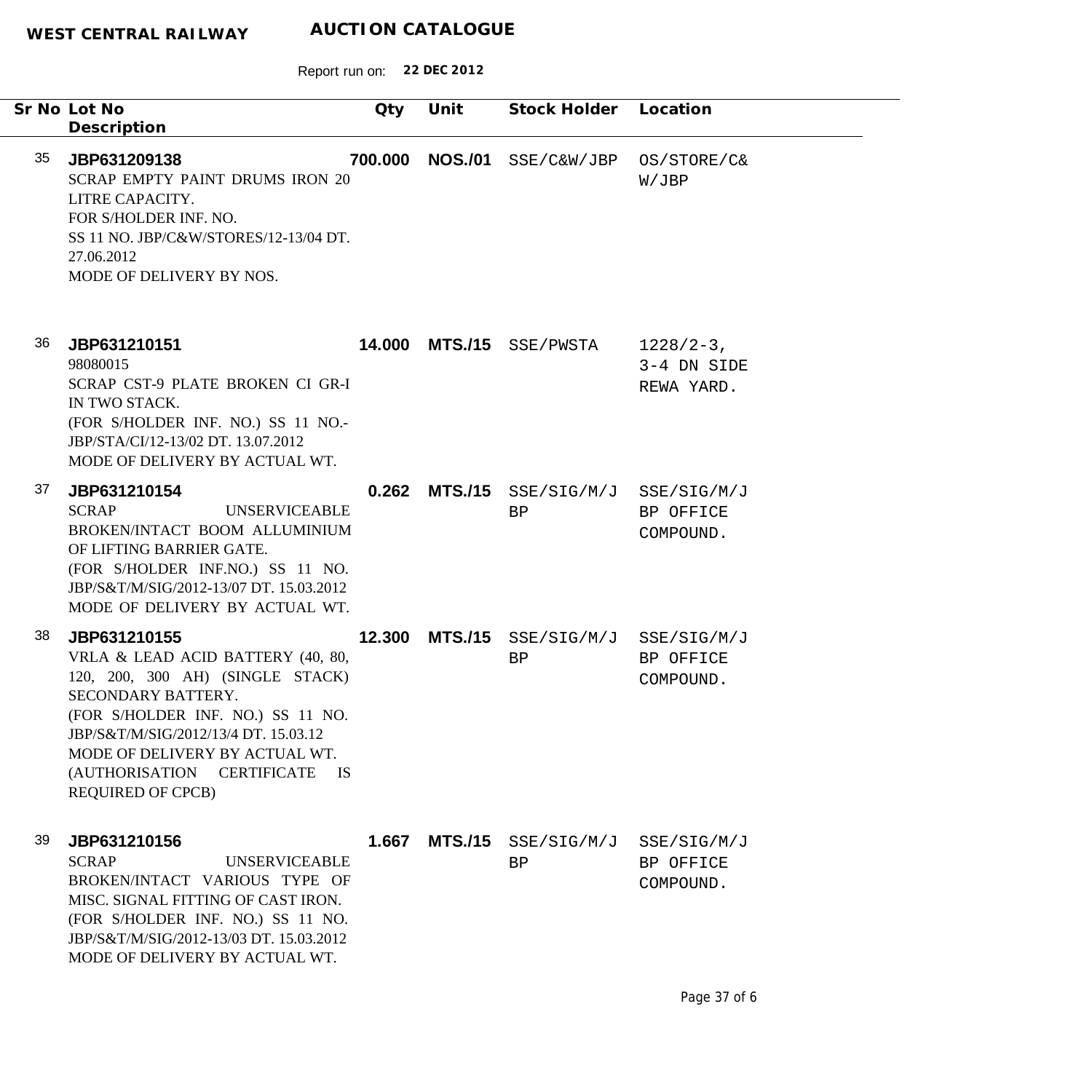|    | Sr No Lot No<br>Description                                                                                                                                                                                                                                                                                                                                                                                                                                               | Qty    | Unit           | Stock Holder Location |                                                                                                                                                    |
|----|---------------------------------------------------------------------------------------------------------------------------------------------------------------------------------------------------------------------------------------------------------------------------------------------------------------------------------------------------------------------------------------------------------------------------------------------------------------------------|--------|----------------|-----------------------|----------------------------------------------------------------------------------------------------------------------------------------------------|
| 40 | JBP631210157<br><b>SCRAP VARIOUS MS ITEMS</b><br>(A) VARIOUS SIG FITTING MATERIAL =<br>1.270 MTS.<br>$(B)$ RAIL CLAMP = 2.490 MTS.<br>$(C)$ MONO PLATE = 0.221 MTS.<br>(D) RACK OF VRL ACID BATTERY =<br>0.954 MTS.<br>$(E)$ FIRE EXTENGUISHER = 0.274 MTS.<br>(FOR S/HOLDER INF. NO.) SS 11 NO.<br>JBP/S&T/M/SIG/2012-13/02 DT. 15.03.2012<br>MODE OF DELIVERY BY ACTUAL WT.                                                                                             | 5.209  | <b>MTS./15</b> | SSE/SIG/M/J<br>BP     | SSE/SIG/M/J<br>BP OFFICE<br>COMPOUND.                                                                                                              |
| 41 | JBP631210158<br>SCRAP U/S VARIOUS TYPES<br>OF<br><b>EQUIPMENTS.</b><br>(A) SGE BELL (B) EVALUTOR (C) EJ<br>BOX (D) ED (E) HKT SMALL (F) HKT<br>BIG (G) DC TO DC CONVERTER (H)<br>ALTERNATOR (I) INTER COIN SET (J)<br>DIESEL TANK DG (K) DG START PANEL<br>(L) RX TX COIL VARIOUS (M) SM<br>RESET BOX (N) LV BOX (O) PFT (P)<br>MASROOM COVER (Q) MECR.<br>(FOR S/HOLDER INF. NO.) SS 11 NO.<br>JBP/S&T/M/SIG/2012-13/01 DT. 15.03.2012<br>MODE OF DELIVERY BY ACTUAL WT. | 1.633  | <b>MTS./15</b> | SSE/SIG/M/J<br>BP     | SSE/SIG/M/J<br>BP OFFICE<br>COMPOUND.                                                                                                              |
| 42 | JBP631210161<br>98011285<br>SCRAP RAILS $90$ LBS = 149 NOS.=<br>1388.79 RM.<br>(FOR S/HOLDER INF. NO.) SS 11 NO.<br>JBP/KYE/R/5 DT. 20.09.2012<br>MODE OF DELIVERY BY RM.                                                                                                                                                                                                                                                                                                 | 61.953 | <b>MTS./15</b> | SSE/PW/KYE            | SMRR $(1)$<br>$1005/10 - 12$<br>DN(2)<br>$1005/22 - 24$<br>DN(3)<br>$1005/32 - 34$<br>DN(4)<br>$1006/2 - 4$ DN<br>$(5)$ B<br>$1005/11 - 13$<br>UP. |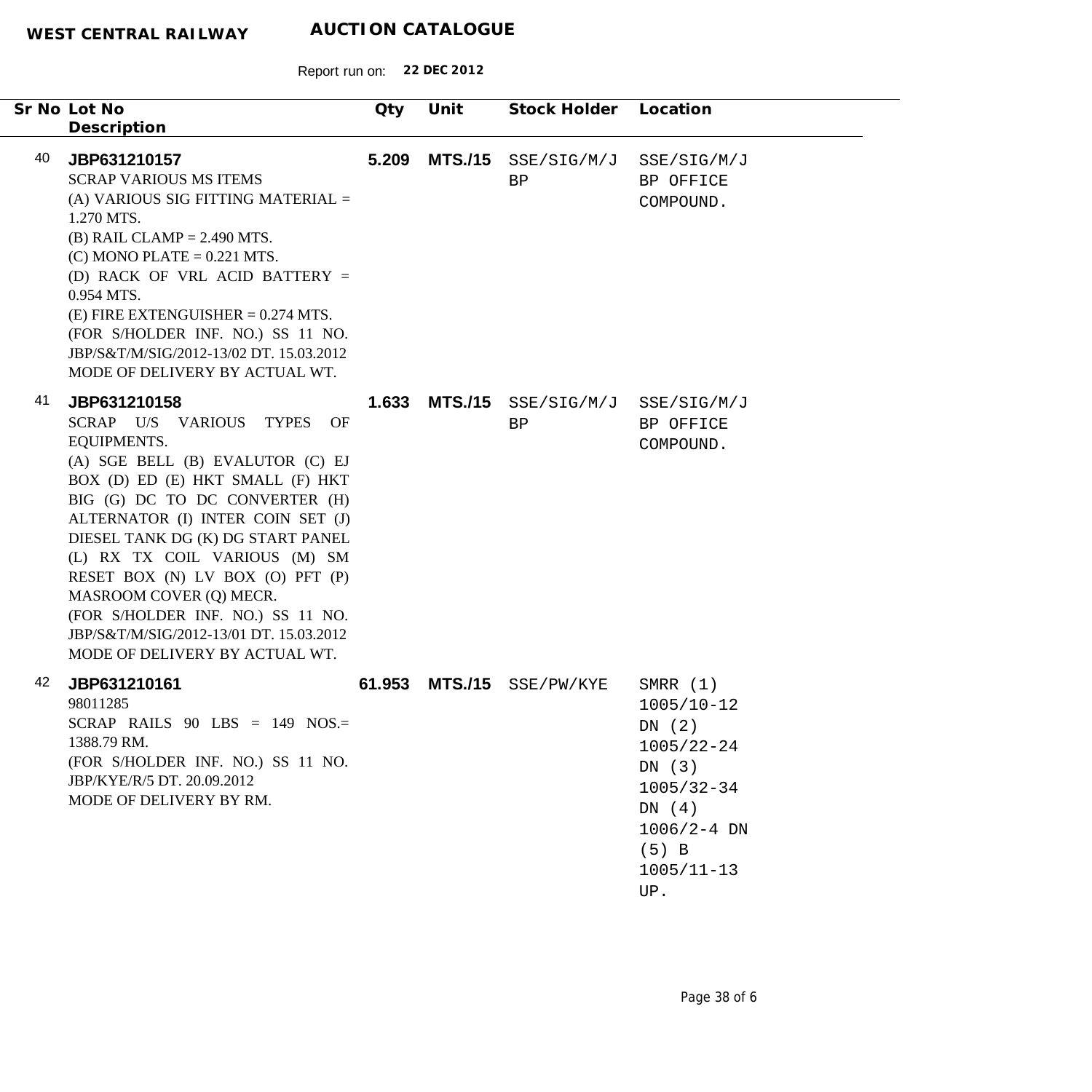|    | Sr No Lot No<br>Description                                                                                                                                                                                                                                                                                                                                                                            | Qty    | Unit            | Stock Holder Location |                                            |
|----|--------------------------------------------------------------------------------------------------------------------------------------------------------------------------------------------------------------------------------------------------------------------------------------------------------------------------------------------------------------------------------------------------------|--------|-----------------|-----------------------|--------------------------------------------|
| 43 | JBP631210162<br>98050035<br>M.S. MELTING/MIX IN 01 STACK,<br>CONTAINS-ERC/LINER, RAIL SCREW<br>OFF SIZE, PLATES SCREW OFF SIZE,<br>FISH BOLTS OFF SIZE, TWO WAY<br>KEYS, COTTER LOOSE JAW, RAIL<br>PIECE FLENCH, KEYS, JUNCTION FISH<br>PLATE, GAUGE TYPE PLATES OFF SIZE.<br>(FOR S/HOLDER INF. NO.) SS 11 NO.<br>SSE/PW/S/STA/M.S.MELTING/03<br>DT.<br>22.08.2012.<br>MODE OF DELIVERY BY ACTUAL WT. | 58.200 | <b>MTS./15</b>  | SSE/PW/S/ST<br>A      | SSE/PW/S/ST<br>Α<br>OFFICECOMPO<br>UND.    |
| 44 | JBP631210163<br>98080106<br>SCRAP CST 9 GR. II PAIRS CORRODED<br>RUSTED & STRICKED MUD IN 04<br>STACKS.<br>(FOR S/HOLDER INF. NO.) SS 11 NO.<br>S4/NKJ/PW/CI/12-13/22 DT. 05.09.2012<br>MODE OF DELIVERY BY NOS.                                                                                                                                                                                       |        | 138.000 NOS./01 | SSE/PW/NKJ            | KM 1033/1<br>TO KM<br>1033/3 DN<br>LINE.   |
| 45 | JBP631210164<br>98080106<br>SCRAP CST 9 GR. II (S) & COUPLED<br><b>BADLY RUSTED &amp; BROKEN.</b><br>(FOR S/HOLDER INF. NO.) SS 11 NO.<br>S4/NKJ/PW/CI/12-13/23 DT. 05.09.2012<br>MODE OF DELIVERY BY ACTUAL WT.                                                                                                                                                                                       |        | 37.070 MTS./15  | SSE/PW/NKJ            | KM 1033/1<br>TO KM<br>$1033/4$ DN<br>LINE. |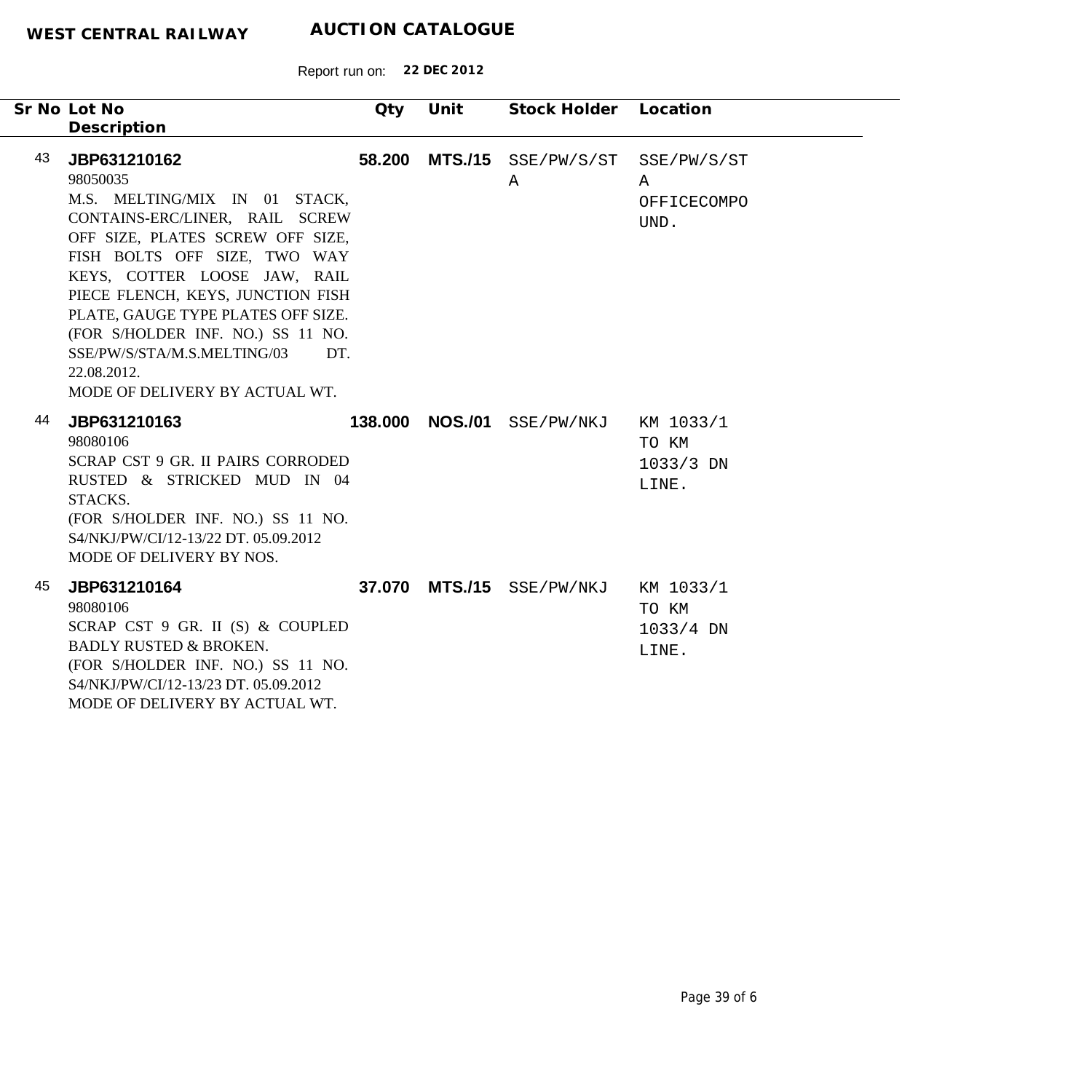| Sr No Lot No<br>Description                                                                                                                                                                                            | Qty     | Unit           | Stock Holder Location |                                                                                                                                                                                                                                                                                        |
|------------------------------------------------------------------------------------------------------------------------------------------------------------------------------------------------------------------------|---------|----------------|-----------------------|----------------------------------------------------------------------------------------------------------------------------------------------------------------------------------------------------------------------------------------------------------------------------------------|
| 46<br>JBP631210165<br>98080106<br>SCRAP CST 9 GR. II PAIRS CORRODED<br>RUSTED & STRICKED MUD IN 10<br>STACKS.<br>(FOR S/HOLDER INF. NO.) SS 11 NO.<br>S4/NKJ/PW/CI/12-13/26 DT. 13.09.2012<br>MODE OF DELIVERY BY NOS. | 540.000 | <b>NOS./01</b> | SSE/PW/NKJ            | $1 -$<br>URD1/1391<br>TO<br>URD1/1371<br>NEAR ARE GC<br>III. 2-<br>URD1/2377<br>TO<br>URD1/1419<br>NEAR ARE GC<br>III. 3-<br>TANKER LINE<br>NEAR ARE<br>TRIPE SHED.                                                                                                                    |
| 47<br>JBP631210166<br>98080106<br>SCRAP CST 9 GR. II (S) CORRODED<br>RUSTED BROKEN & STRICKED MUD.<br>(FOR S/HOLDER INF. NO.) SS 11 NO.<br>S4/NKJ/PW/CI/12-13/27 DT. 13.09.2012<br>MODE OF DELIVERY BY ACTUAL WT.      | 37.180  |                | MTS./15 SSE/PW/NKJ    | 1-URDI/1381<br>TO<br>URDI/1371<br>NEAR ARE GC<br>III. 2-<br>MRS/1003 TO<br>MRS/1005<br>NEAR ARE<br>TRIPE SHED.<br>$3 -$<br>URDI/1435<br>TO<br>URDI/1453<br>NEAR ARE<br>TRIPE SHED.<br>$4 - BP/1021$<br>TO BP/1013<br>NEAR ARE<br>$CYM. 5-$<br>KM/1031/3<br>TO KM<br>1031/7 DN<br>LINE. |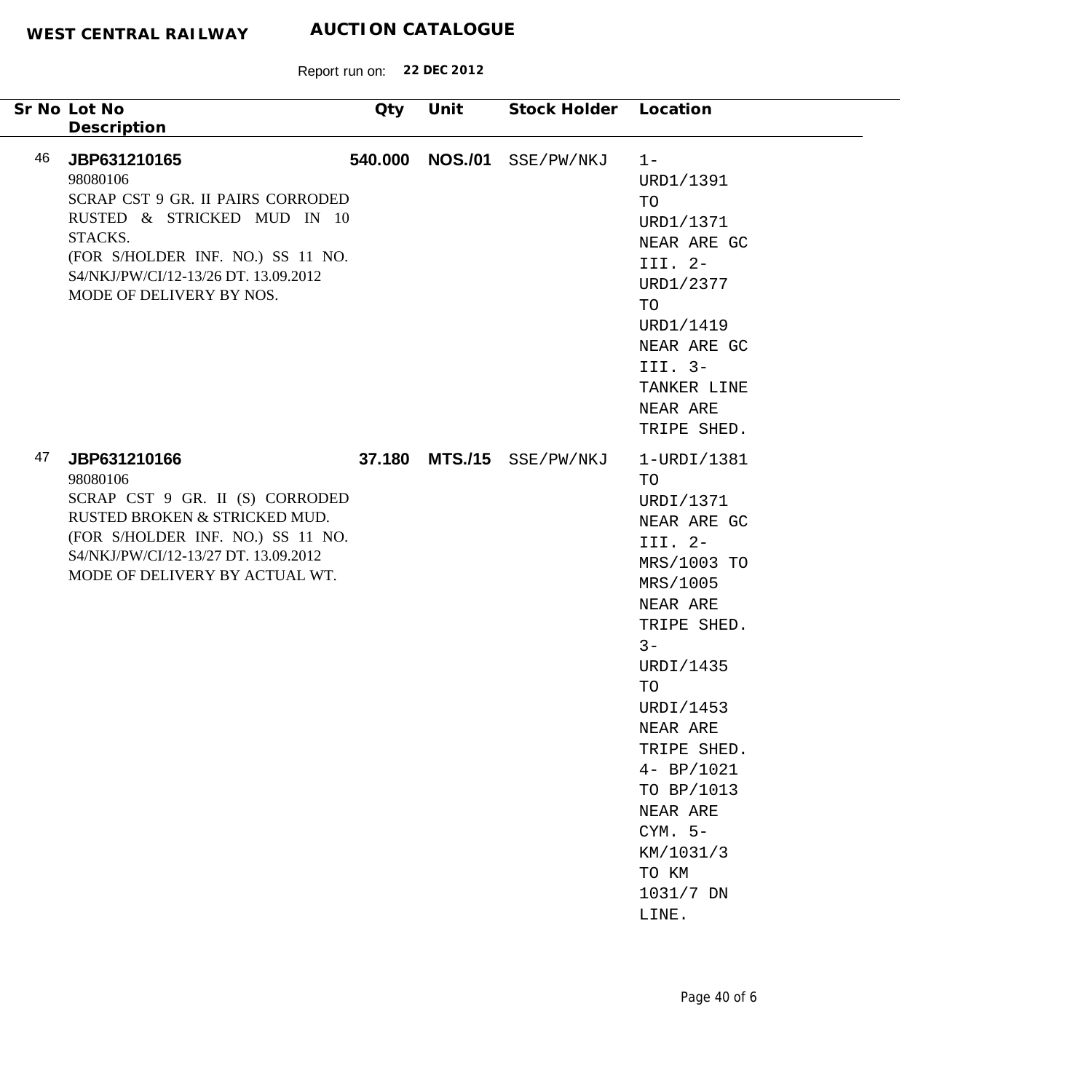|    | Sr No Lot No<br>Description                                                                                                                                                                                                                                                                                    | Qty    | Unit           | Stock Holder Location |                                                                                                                                                                                                                                                                                                       |
|----|----------------------------------------------------------------------------------------------------------------------------------------------------------------------------------------------------------------------------------------------------------------------------------------------------------------|--------|----------------|-----------------------|-------------------------------------------------------------------------------------------------------------------------------------------------------------------------------------------------------------------------------------------------------------------------------------------------------|
| 48 | JBP631210167<br>98050709<br>(1) SCRAP STS 168 LBS CORRODED<br>RUSTED & BROKEN IN 05 STACKS =<br>16.470 MTS.<br>(2) SCRAP STS 171 LBS CORRODED<br>RUSTED & BROKEN IN 03 STACKS =<br>11.180 MTS.<br>(FOR S/HOLDER INF. NO.) SS 11 NO.<br>S4/NKJ/PW/STS/12-13/21 DT. 23.08.2012<br>MODE OF DELIVERY BY ACTUAL WT. | 27.650 |                | MTS./15 SSE/PW/NKJ    | 1- TANKER<br>LINE NEAR<br>ARE TRIPE<br>SHED. 2-<br>URDI/1435<br>TO<br>URDI/1453.<br>$3, 4, 5-$<br>NEAR ARE<br>TRIPE SHED<br>URDI/1333<br>TO<br>URDI/2367.<br>4-URDI/1227<br>TO URDI<br>$/1291.5-$<br>URDI/1333<br>TO<br>URDI/2367.<br>$6-$<br>URDI/1435<br>TO<br>URDI/1453<br>NEAR ARE<br>TRIPE SHED. |
| 49 | JBP631210168<br>98050709<br><b>SCRAP STS 168 LBS BADLY CORRODED</b><br>RUSTED & BROKEN IN 13 STACKS.<br>(FOR S/HOLDER INF. NO.) SS 11 NO.<br>S4/NKJ/PW/CI/12-13/24 DT. 06.09.2012<br>MODE OF DELIVERY BY ACTUAL WT.                                                                                            | 35.110 | <b>MTS./15</b> | SSE/PW/NKJ            | KM 1033/1<br>TO KM<br>$1033/4$ DN<br>LINE.                                                                                                                                                                                                                                                            |
| 50 | JBP631210170<br>98011285<br>SCRAP UNSERVICEABLE 52 KG RAILS<br>214 NOS 1485\39 RM FOR S\HOLDER INF<br>NO SS 11 NO JBP\DMO\E\81 DT 18\09\12<br>MODE OF DELIVERY BY RM                                                                                                                                           | 77.077 | <b>MTS./15</b> | SSE\PW\E\DM<br>O      | $1167\$<br>$1168\$ 2 UP<br>AND DN SIDE<br>SAO YARD                                                                                                                                                                                                                                                    |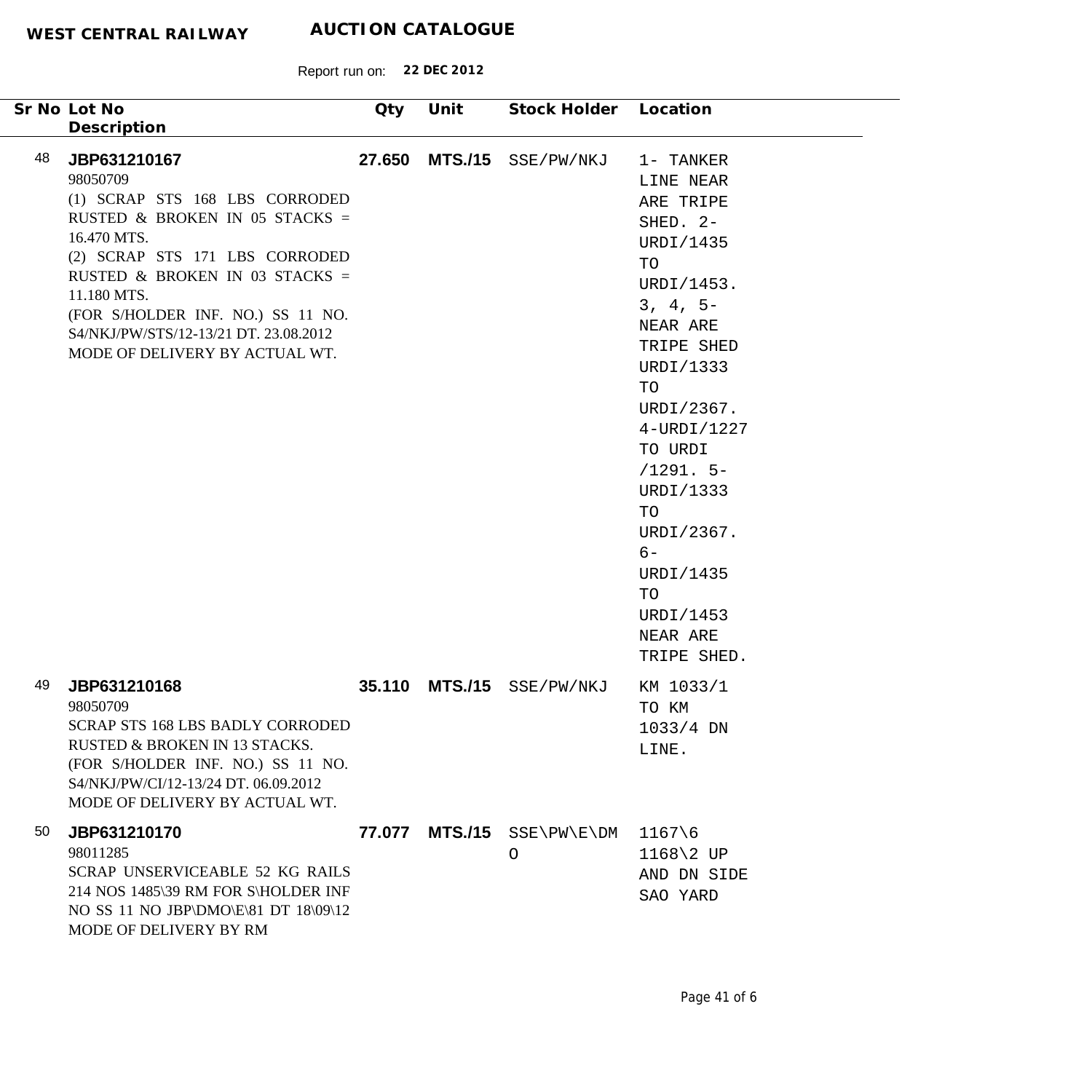|    | Sr No Lot No<br>Description                                                                                                                                                                                  | <b>Qty</b> | Unit           | Stock Holder Location                      |                                                                          |
|----|--------------------------------------------------------------------------------------------------------------------------------------------------------------------------------------------------------------|------------|----------------|--------------------------------------------|--------------------------------------------------------------------------|
| 51 | JBP631210171<br>98011285<br><b>SCRAP UNSERVICEABLE 90 LBS RAILS</b><br>157 NOS 1626\25 RM FOR S\HOLDER INF<br>NO SS 11 NO JBP\DMO\E\82 DT 19\09\12<br>MODE OF DELIVERY BY RM                                 | 72.547     |                | MTS./15 SSE\PW\E\DM<br>O                   | $1126\backslash13$<br>1126\15 UP<br>ROAD AT DMO<br>YARD                  |
| 52 | JBP631210172<br>98011285<br><b>SCRAP UNSERVICEABLE 90 LBS RAILS</b><br>199 NOS 2120\86 RM FOR S\HOLDER INF<br>NO SS 11 NO JBP\DMO\E\83 DT 19\09\12<br>MODE OF DELIVERY BY RM                                 | 94.612     |                | $MTS. / 15$ SSE\PW\E\DM 1126\12<br>$\circ$ | 1127\5 UP<br>AND DN SIDE<br>AT DMO YARD                                  |
| 53 | JBP631210173<br>98011285<br>SCRAP UNSERVICEABLE 60 KG RAILS<br>111 NOS 719\52 RM FOR S\HOLDER INF<br>NO SS 11 NO JBP\DMO\E\84 DT 20\09\12<br>MODE OF DELIVERY BY RM                                          | 43.416     | <b>MTS./15</b> | SSE\PW\E\DM KM 1165/4<br>$\bigcirc$        | TO 1168/2<br>UP AND DN<br>SIDE BET N<br>GTY SAO AND<br>SAO YARD          |
| 54 | JBP631210174<br>98011285<br>SCRAP RAIL 52 KG = 53 NOS = 536.79<br>RM<br>FOR S/HOLDER INF NO SS 11 NO<br>JBP/SGO/R/52 KG/201 DT. 14/09/12<br>MODE OF DELIVERY BY RM                                           |            |                | 27.854 MTS./15 SSE/PW/SGO                  | KM 1050/33<br>TO 1051/1<br>UP & KM<br>1050/19 TO<br>1050/21 UP.          |
| 55 | JBP631210176<br>98011285<br>SCRAP RAIL 52 KG ABOVE ONE MTR<br>LONG IN 06 STACK 207 NOS 1569\59 RM<br>FOR S\HOLDER INF NO SS 11 NO<br>KHBJ\SS11\SCRAP\RAIL\52KG\2012\14<br>DT 14\09\12 MODE OF DELIVERY BY RM |            |                | 81.446 MTS./15 SSE\PW\KHBJ                 | KM 1121\8\9<br>TO $1121\overline{\phantom{2}}3$<br>DN SIDE AT<br>PWK YD. |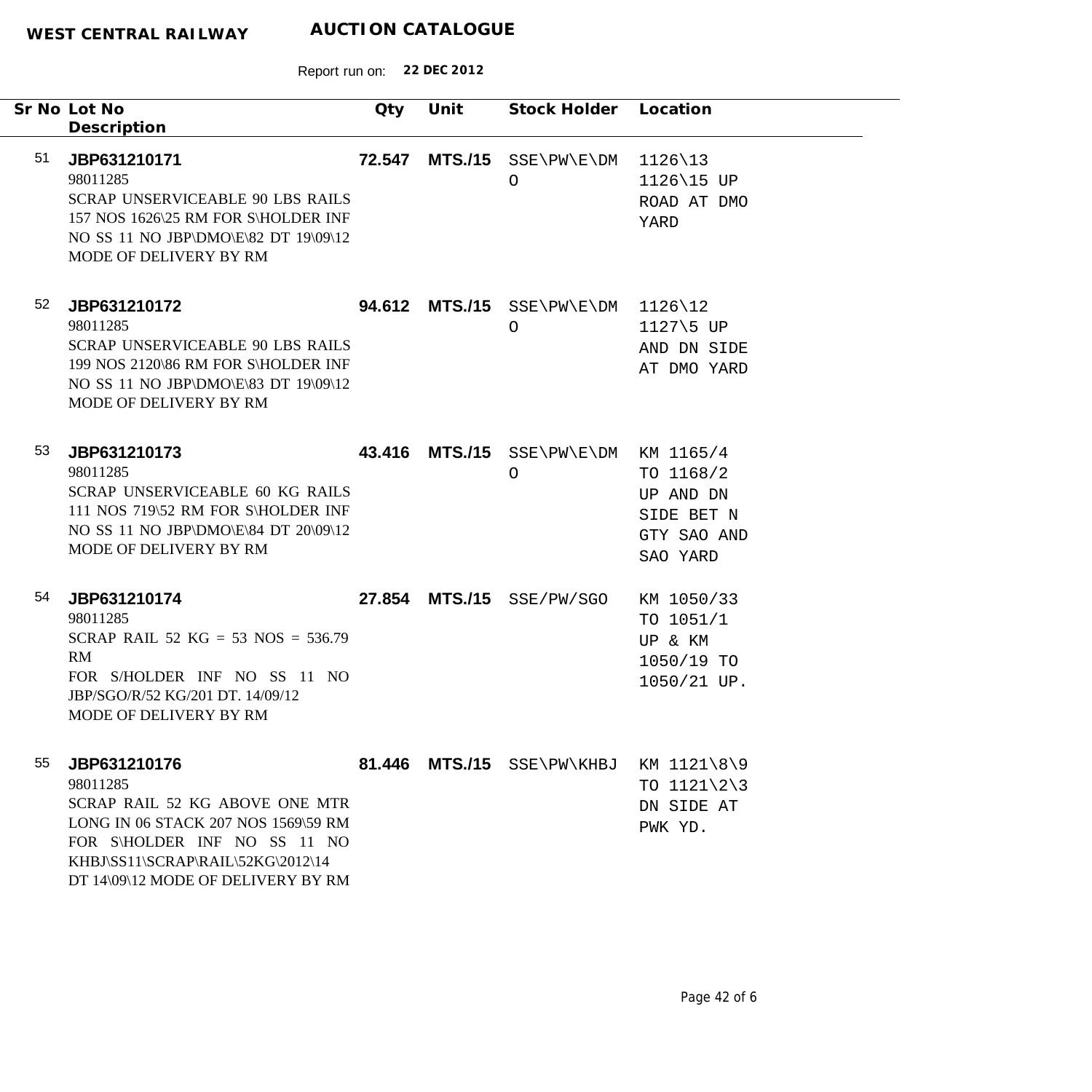|    | Sr No Lot No<br>Description                                                                                                                                                                                  | Qty    | Unit           | Stock Holder Location             |                                                    |
|----|--------------------------------------------------------------------------------------------------------------------------------------------------------------------------------------------------------------|--------|----------------|-----------------------------------|----------------------------------------------------|
| 56 | JBP631210177<br>98011285<br>SCRAP RAIL 52 KG ABOVE ONE MTR<br>LONG IN 04 STACK 135 NOS 1216\83 RM<br>FOR S\HOLDER INF NO SS 11 NO<br>KHBJ\SS11\SCRAP\RAIL\52KG\2012\16<br>DT 14\09\12 MODE OF DELIVERY BY RM | 63.141 | <b>MTS./15</b> | SSE\PW\KHBJ                       | ΚM<br>1117\9\10<br>TO 1117\6\7<br>DN AT UP<br>SIDE |
| 57 | JBP631210178<br>98011285<br>SCRAP RAIL 52 KG ABOVE ONE MTR<br>LONG IN 02 STACK 69 NOS 465\54 RM<br>FOR S\HOLDER INF NO SS 11 NO<br>KHBJ\SS11\SCRAP\RAIL\52KG\2012\15<br>DT 14\09\12 MODE OF DELIVERY BY RM   | 24.157 |                | $MTS./15$ SSE PW KHBJ KM 1120 8 9 | DN SIDE                                            |
| 58 | JBP631210179<br>98011285<br>SCRAP RAIL 52 KG ABOVE ONE MTR<br>LONG IN 04 STACK 142 NOS 1324\34 RM<br>FOR S\HOLDER INF NO SS 11 NO<br>KHBJ\SS11\SCRAP\RAIL\52KG\2012\17<br>DT 15\09\12 MODE OF DELIVERY BY RM | 68.720 | <b>MTS./15</b> | SSE\PW\KHBJ KM 1118\6\7           | TO<br>$1118\9\10$<br>AT UP TO DN<br>SIDE           |
| 59 | JBP631210180<br>98011285<br>SCRAP UNSERVICEABLE 60 KG RAILS $=$<br>39 NOS.= 266.98 RM.<br>(FOR S/HOLDER INF. NO.) SS 11 NO.<br>JBP/DMO/W/84 DT. 20.09.12<br>MODE OF DELIVERY BY RM.                          | 16.110 |                | MTS./15 SSE/PW/W/DM<br>$\circ$    | $1099/7 - 9$ UP<br>ROAD PHA-<br>GAJ<br>SECTION.    |
| 60 | JBP631210181<br>98011285<br>SCRAP UNSERVICEABLE 60 KG RAILS =<br>$67$ NOS. = 814.19 RM.<br>(FOR S/HOLDER INF. NO.) SS 11 NO.<br>SSE/PW/DMO/W/85 DT. 20.09.12<br>MODE OF DELIVERY BY RM.                      |        | 49.172 MTS./15 | SSE/PW/W/DM<br>$\circ$            | 1105/3 TO<br>1106/9 UP<br>RD. ANA-PHA<br>SECTION.  |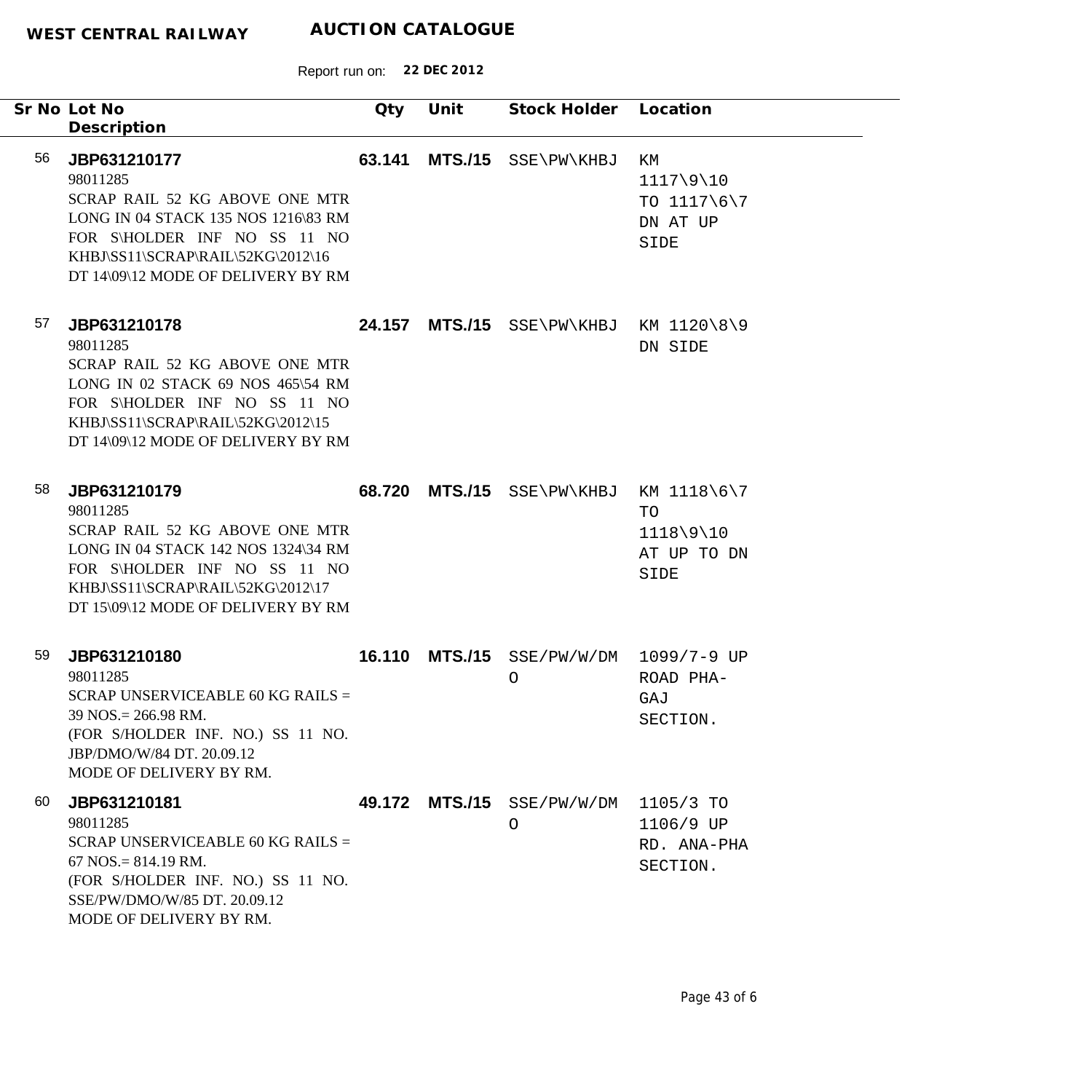| Sr No Lot No<br>Description                                                                                                                                                                                                            | Qty    | Unit           | Stock Holder                           | Location                                                                                                                       |
|----------------------------------------------------------------------------------------------------------------------------------------------------------------------------------------------------------------------------------------|--------|----------------|----------------------------------------|--------------------------------------------------------------------------------------------------------------------------------|
| 61<br>JBP631210182<br>98011285<br>SCRAP RAILS 52 KG ABOVE 1 MTR<br>LONG IN 6 STACKS = $139$ NOS. = $704.51$<br>RM.<br>(FOR S/HOLDER INF. NO.) SS 11 NO.<br>SSE/PW/S/STA/52KG<br>RAILS/04<br>DT.<br>04.08.12<br>MODE OF DELIVERY BY RM. | 36.557 | <b>MTS./15</b> | SSE/PW/S/ST<br>Α                       | KM 1147/5-6<br>UP, $1147/7-$<br>8 DN,<br>$1148/7 - 8$<br>DN, $1148/8-$<br>9 DN,<br>$1148/8 - 9$<br>UP, $1149/8-$<br>9 DN SIDE. |
| 62<br>JBP631210183<br>98011285<br>SCRAP RAILS 52 KG ABOVE 1 MTR<br>LONG IN 05 STACKS = $122$ NOS = $647.36$<br>RM.<br>(FOR S/HOLDER INF. NO.) SS 11 NO.<br>SSE/PW/S/STA/52KG/RAILS/05<br>DT.<br>08.09.12<br>MODE OF DELIVERY BY<br>RM. |        | 33.592 MTS./15 | SSE/PW/S/ST<br>A                       | KM 1151/0-1<br>DN SIDE,<br>$1153/4 - 5$ DN<br>SIDE,<br>$1155/3 - 4 UP$<br>SIDE,<br>1155/5-6 UP<br>SIDE.                        |
| 63<br>JBP631210184<br>98011285<br>SCRAP RAIL 90 LBS ONE MTR & ABOVE<br>IN 1 STACK = $36$ NOS = $325.10$ RM.<br>(FOR S/HOLDER INF. NO.) SS 11 NO.<br>S-5/KMZ/SS-11/RAIL 90 LBS/12-13/17<br>DT. 22.09.12<br>MODE OF DELIVERY BY RM.      |        | 14.502 MTS./15 | SSE/PW/KMZ                             | KM 1197/1-2<br>UP ROAD IN<br>BAKHLETA<br>YD.                                                                                   |
| 64<br>JBP631210185<br>98011285<br>SCRAP RAIL 90 LBS IN 02 STACK $= 101$<br>$NOS = 1242.88$ RM.<br>FOR S/HOLDER INF. NO. SS 11 NO.<br>JBP/STA/R/12-13/05 DT, 26.09.12<br>MODE OF DELIVERY BY RM.                                        | 55.445 |                | $MTS./15$ SSE/PW/N/ST 1228/0-2 DN<br>A | SIDE.                                                                                                                          |
| 65<br>JBP631210186<br>98011285<br>SCRAP RAIL 90 LBS IN 01 STACK $= 129$<br>$NOS = 1623.24$ RM.<br>FOR S/HOLDER INF. NO. SS 11 NO.<br>JBP/STA/R/12-13/04 DT. 25.09.12<br>MODE OF DELIVERY BY RM.                                        |        |                | 72.413 MTS./15 SSE/PW/N/ST<br>Α        | 1199/6-7 UP<br>SIDE JTW<br>YARD.                                                                                               |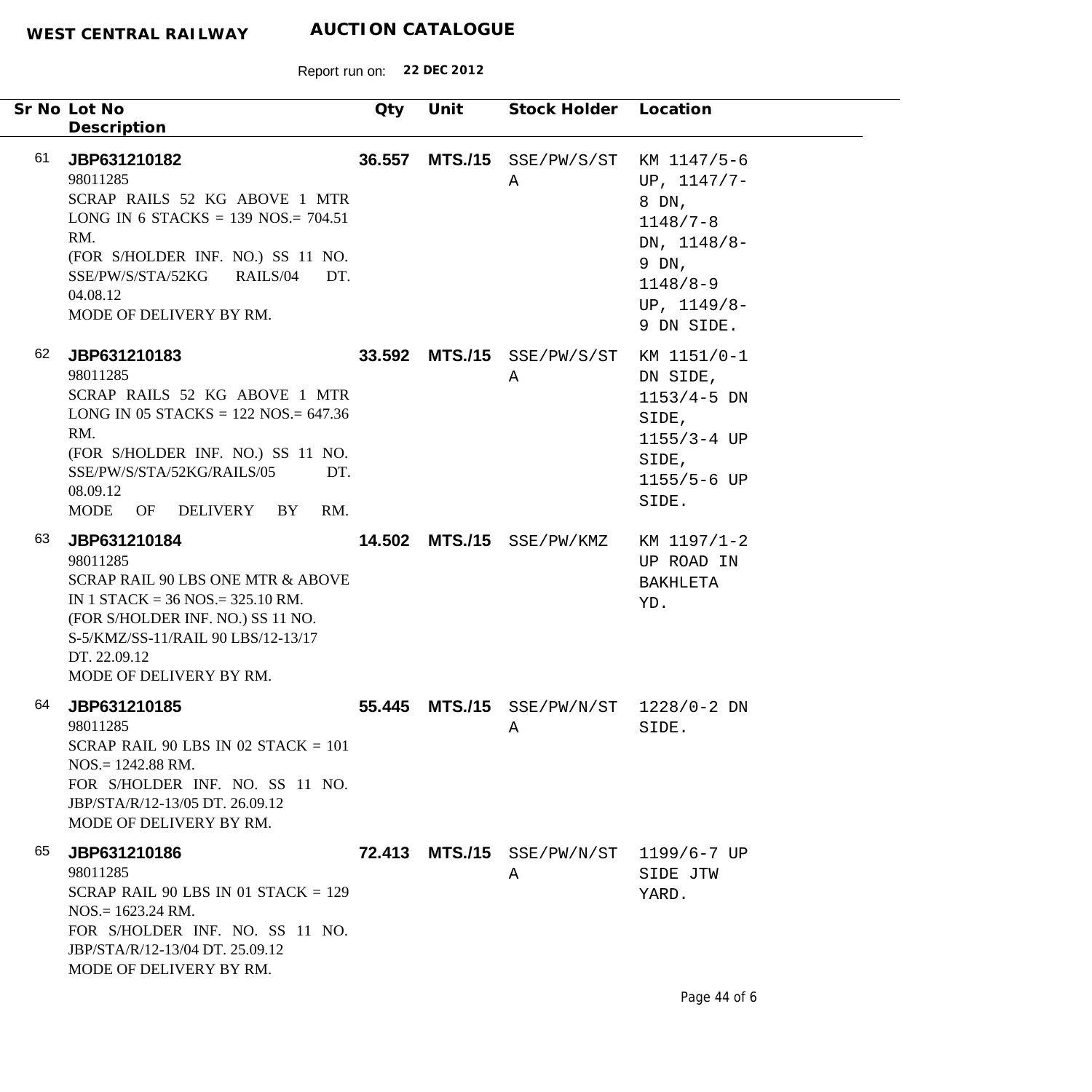|    | Sr No Lot No                                                                                                                                                                                             | Qty    | Unit           | Stock Holder Location  |                                                                                  |
|----|----------------------------------------------------------------------------------------------------------------------------------------------------------------------------------------------------------|--------|----------------|------------------------|----------------------------------------------------------------------------------|
|    | Description                                                                                                                                                                                              |        |                |                        |                                                                                  |
| 66 | JBP631210187<br>98030103<br>(1) SCRAP S.T. XING SLEEPER WITH $\&$<br>WITHOUT SLIDE CHAIR BG INTACT IN<br>03 STACKS = 43.687 MTS = 346 NOS =<br>1230.67 RM.<br>(2) SLIDE CHAIR = $2.215$ MTS = $116$ NOS. | 45.902 | <b>MTS./15</b> | SSE/PW/NARS<br>INGHPUR | 1- KM<br>$874/0 - 1$ DN<br>SIDE BNE<br>STN. 2- KM<br>$874/1 - 2$ DN<br>SIDE BNE. |
|    | FOR S/HOLDER INF. NO. SS 11 NO.<br>JBP/NU/S.T.XING/12-13/01 DT. 17.09.12<br>STS SLEEPER GIVEN BY RM & SLIDE<br>CHAIR GIVEN BY NOS.                                                                       |        |                |                        | $STN$ , $3-KM$<br>$874/1 - 3$ UP<br>SIDE BNE<br>STN.                             |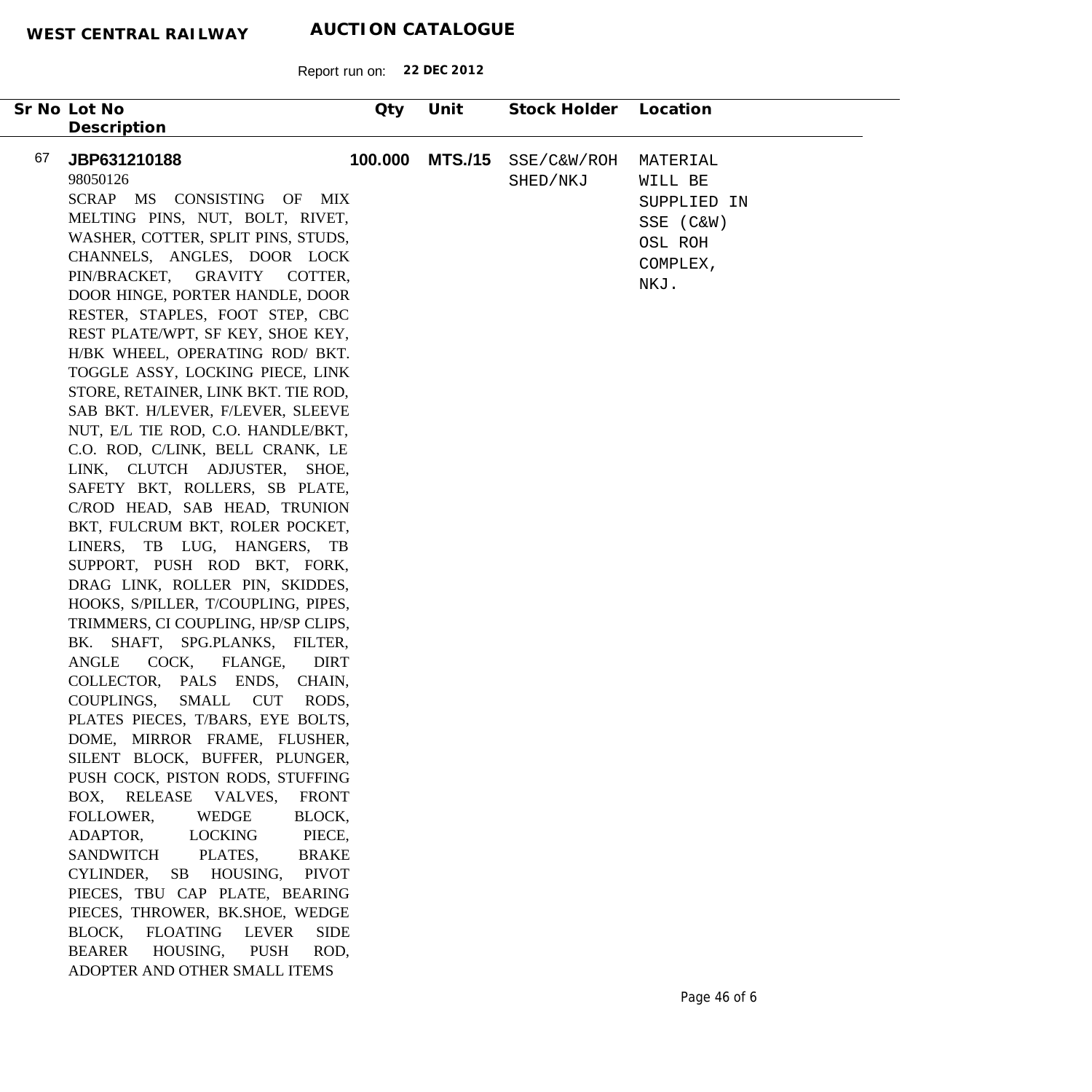Report run on: **22 DEC 2012**

| Sr No Lot No<br>Description                                                                                                                                                                                                                                                                                 | Qty    | Unit | Stock Holder Location                  |                                                                                |
|-------------------------------------------------------------------------------------------------------------------------------------------------------------------------------------------------------------------------------------------------------------------------------------------------------------|--------|------|----------------------------------------|--------------------------------------------------------------------------------|
| RELEASE FROM WAGONS/COACHES.(<br>IN FOUR STACKS-1/4-25 T, 2/4-25 T, 3/4-<br>40 T, 4/4- 10 T) FOR S/HOLDER INF.NO.<br>SS 11 NO. JBP/NKJ/C&W/MS/09/12/21 DT.<br>14.09.12<br>MODE OF DELIVERY BY ACTUAL WT.                                                                                                    |        |      |                                        |                                                                                |
| 68<br>JBP631210189<br>98050126<br>SCRAP MS CONSISTING OF DOOR<br>RELEASED FROM BOXN WAGON. (IN<br>ONE STACK 1/1-10 T)<br>FOR S/HOLDER INF.NO. SS 11 NO.<br>JBP/NKJ/C&W/MS/09/12/22 DT. 14.09.12<br>MODE OF DELIVERY BY ACTUAL WT.                                                                           | 10.000 |      | MTS./15 SSE/C&W/ROH<br>SHED/NKJ        | MATERIAL<br>WILL BE<br>SUPPLIED IN<br>SSE (C&W)<br>OSL ROH<br>COMPLEX,<br>NKJ. |
| 69<br>JBP631210190<br>98050060<br>SCRAP CS CONSISTING OF CBC HEAD,<br>DRAFT, BACK STAPPER, FRONT<br>FOLLOWER, ALL COMPONENTS ARE<br>CBC RELEASED FROM BOXN WAGON.(<br>IN ONE STACK- $1/1-15$ T)<br>FOR S/HOLDER INF.NO. SS 11 NO.<br>JBP/NKJ/C&W/CS/09/12/23 DT. 14.09.12<br>MODE OF DELIVERY BY ACTUAL WT. | 15.000 |      | MTS./15 SSE/C&W/ROH<br>SHED/NKJ        | MATERIAL<br>WILL BE<br>SUPPLIED IN<br>SSE (C&W)<br>OSL ROH<br>COMPLEX,<br>NKJ. |
| 70<br>JBP631210192<br>98050060<br>SCRAP CS CONSISTING OF KNUCKLE<br>RELEASED FROM BOXN WAGON. (IN<br>ONE STACK-1/1-15T)<br>FOR S/HOLDER INF.NO. SS 11 NO.<br>JBP/NKJ/C&W/CS/09/12/25 DT. 14.09.12<br>MODE OF DELIVERY BY ACTUAL WT.                                                                         | 15.000 |      | MTS./15 SSE/C&W/ROH<br>SHED/NKJ        | MATERIAL<br>WILL BE<br>SUPPLIED IN<br>SSE (C&W)<br>OSL ROH<br>COMPLEX,<br>NKJ. |
| 71<br>JBP631210194<br>98050060<br>SCRAP CS CONSISTING OF PIVOT TOP<br>& BOTTOM RELEASED FROM BOXN<br>WAGON. (IN TWO STACKS-1/2-10T,2/2-<br>05T.<br>FOR S/HOLDER INF.NO. SS 11 NO.<br>JBP/NKJ/C&W/CS/09/12/27 DT. 14.09.12<br>MODE OF DELIVERY BY ACTUAL WT.                                                 |        |      | 15.000 MTS./15 SSE/C&W/ROH<br>SHED/NKJ | MATERIAL<br>WILL BE<br>SUPPLIED IN<br>SSE (C&W)<br>OSL ROH<br>COMPLEX,<br>NKJ. |

 $\overline{\phantom{a}}$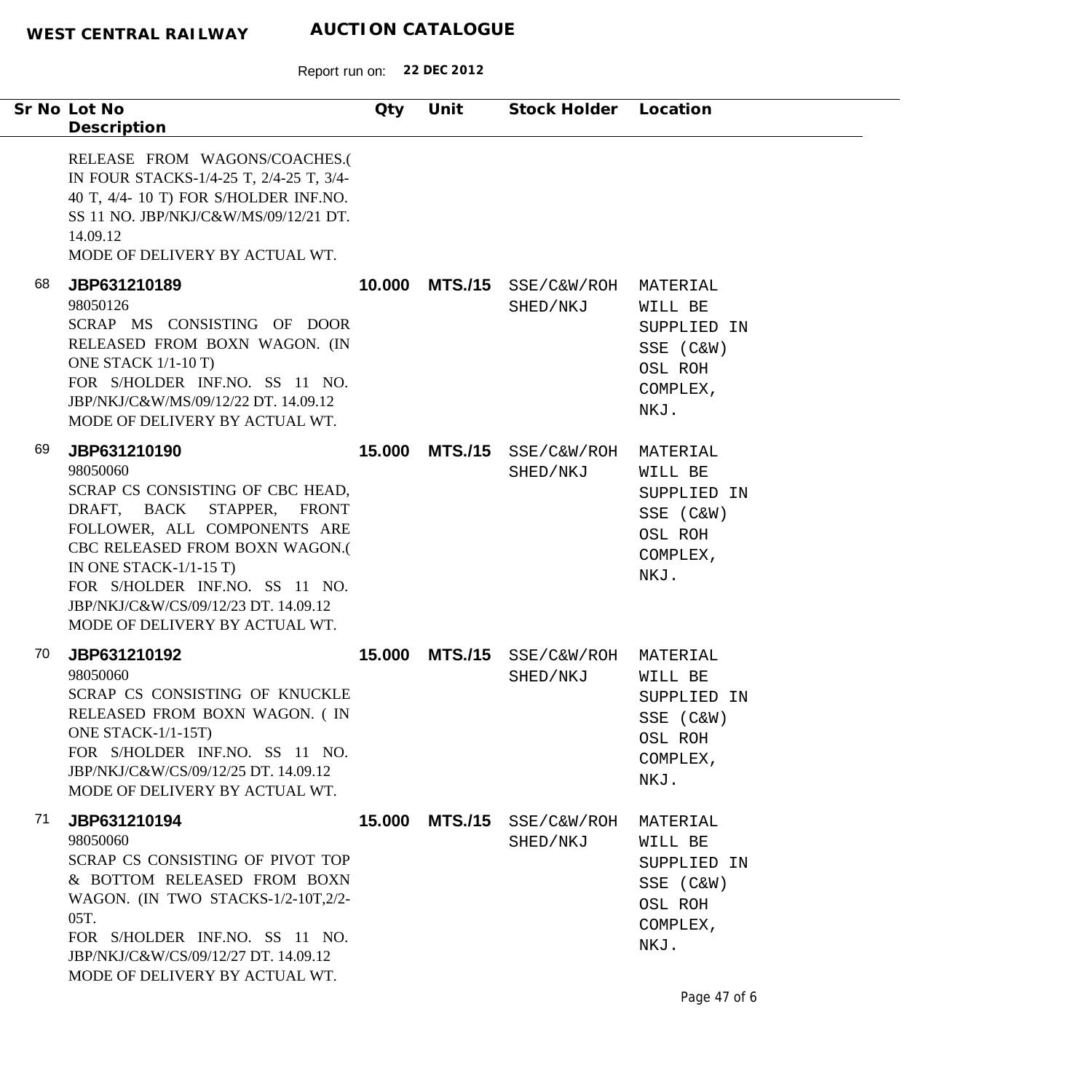|    | Sr No Lot No<br>Description                                                                                                                                                                                                                                                                                                            | Qty    | Unit           | Stock Holder Location            |                                                                                |
|----|----------------------------------------------------------------------------------------------------------------------------------------------------------------------------------------------------------------------------------------------------------------------------------------------------------------------------------------|--------|----------------|----------------------------------|--------------------------------------------------------------------------------|
| 72 | JBP631210195<br>98413454<br>SCRAP CONSISTING OF COMPOSITE<br><b>BRAKE BLOCK RELEASED FROM BOXN</b><br>WAGON. (IN ONE STACK-1/1-20T)<br>FOR S/HOLDER INF.NO. SS 11 NO.<br>JBP/NKJ/C&W/MS/09/12/28 DT. 14.09.12<br>MODE OF DELIVERY BY ACTUAL WT.                                                                                        | 20.000 | <b>MTS./15</b> | SSE/C&W/ROH<br>SHED/NKJ          | MATERIAL<br>WILL BE<br>SUPPLIED IN<br>SSE (C&W)<br>OSL ROH<br>COMPLEX,<br>NKJ. |
| 73 | JBP631210196<br>98050060<br>SCRAP CS CONSISTING OF HELICAL<br>SPRING, OUTER<br>SPRING, INNER<br>SPRING, SNUBBER SPRING ALL TYPE<br>HELICAL SPRING RELEASED FROM<br>BOXN WAGON & COACH. (IN TWO<br>STACKS-1/2-15T, 2/2-10T)<br>FOR S/HOLDER INF.NO. SS 11 NO.<br>JBP/NKJ/C&W/CS/09/12/29 DT. 14.09.12<br>MODE OF DELIVERY BY ACTUAL WT. | 25.000 |                | MTS./15 SSE/C&W/ROH<br>SHED/NKJ  | MATERIAL<br>WILL BE<br>SUPPLIED IN<br>SSE (C&W)<br>OSL ROH<br>COMPLEX,<br>NKJ. |
| 74 | JBP631210197<br>98050126<br>SCRAP MS CONSISTING OF LIGHT<br>HEAVILY CORROEDED<br>MELTING,<br>RELEASED FROM BOXN WAGON. (IN<br>ONE STACKS-1/1-15T)<br>FOR S/HOLDER INF.NO. SS 11 NO.<br>JBP/NKJ/C&W/CS/09/12/30 DT. 14.09.12<br>MODE OF DELIVERY BY ACTUAL WT.                                                                          | 15.000 | <b>MTS./15</b> | SSE/C&W/ROH MATERIAL<br>SHED/NKJ | WILL BE<br>SUPPLIED IN<br>SSE (C&W)<br>OSL ROH<br>COMPLEX,<br>NKJ.             |
| 75 | JBP631211198<br>98011285<br>SCRAP RAIL 52 KG 1 MTR LONG IN 4<br>$STACKS = 208 NOS = 2495.35 RM.$<br>FOR S/HOLDER INF.NO. SS 11 NO.<br>SSE/PW/BEHR/RAILS/52 KG/12-13/06<br>DT. 22.09.12<br>MODE OF DELIVERY BY RM.                                                                                                                      |        |                | 129.480 MTS./15 SSE/PW/BEHR      | 1250/7 TO<br>$1252/2$ DN<br>SIDE BET<br>NWB-MWJ<br>SECTION.                    |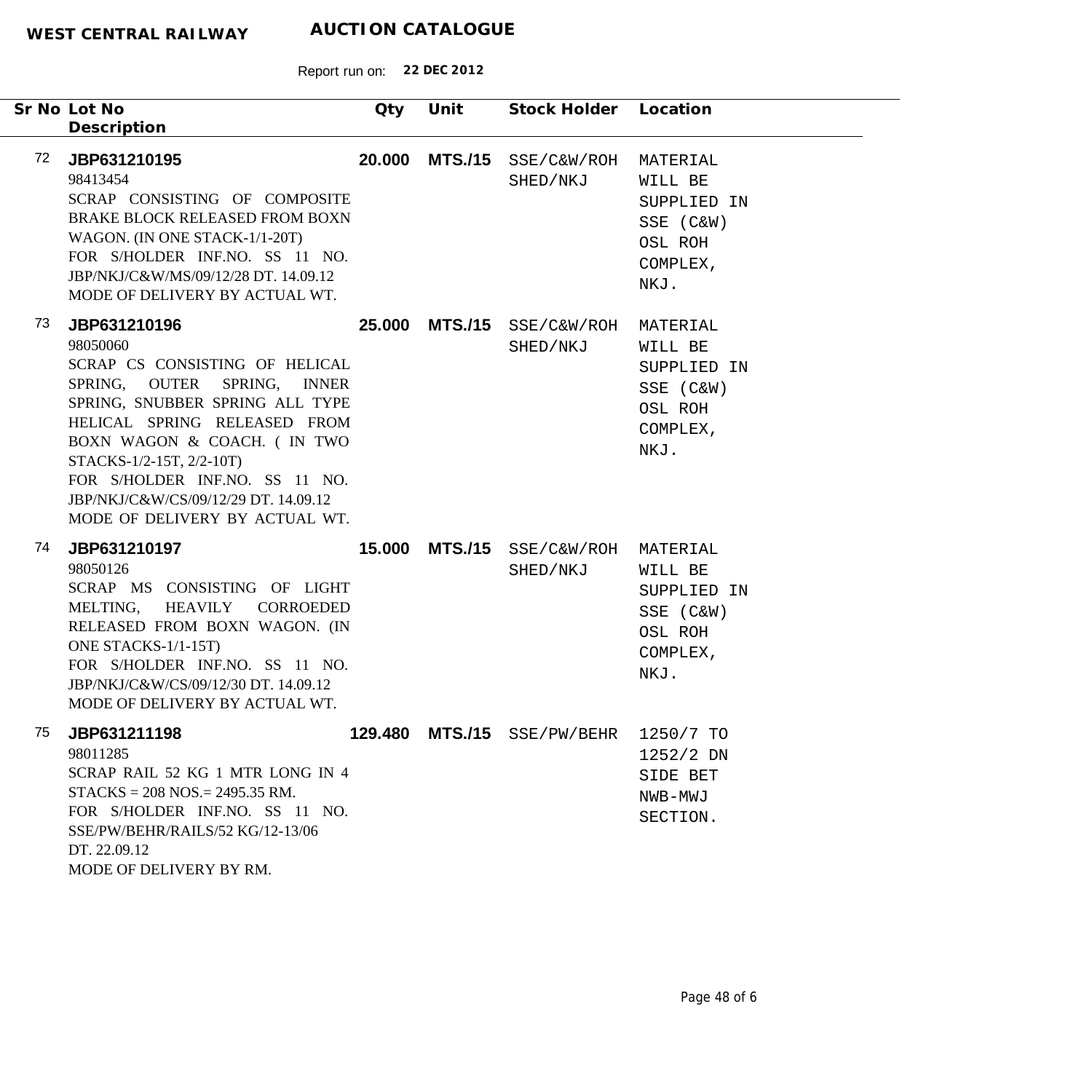|    | Sr No Lot No<br>Description                                                                                                                                                                                | Qty    | Unit | Stock Holder Location                             |                                                           |
|----|------------------------------------------------------------------------------------------------------------------------------------------------------------------------------------------------------------|--------|------|---------------------------------------------------|-----------------------------------------------------------|
| 76 | JBP631211201<br>98011285<br>SCRAP RAILS 52 KG = 64 NOS. = $625.36$<br>RM.<br>FOR S/HOLDER INF.NO. SS 11 NO.<br>JBP/BGTA/R/52 KG/01 DT. 22.09.12<br>MODE OF DELIVERY BY RM.                                 | 32.450 |      | $MTS. / 15$ SSE/PW/BGTA KM-774/6-7                | UP ROAD.                                                  |
| 77 | JBP631211203<br>98011285<br><b>SCRAP UNSERVICEABLE 60 KG RAILS 1</b><br>MTR ABOVE = $108$ NOS = $614.52$ RM.<br>FOR S/HOLDER INF. NO. SS 11 NO.<br>JBP/DMO/E/93 DT. 26.10.12<br>MODE OF DELIVERY BY<br>RM. |        |      | 37.080 MTS./15 SSE/PW/E/DM KM 1151/9-<br>$\circ$  | $1152/2$ UP &<br>DN ROAD AT<br>GEA YARD.                  |
| 78 | JBP631211204<br>98011285<br><b>SCRAP UNSERVICEABLE 60 KG RAILS 1</b><br>MTR ABOVE = $211$ NOS. = $2707.11$ RM.<br>FOR S/HOLDER INF. NO. SS 11 NO.<br>JBP/DMO/E/86 DT. 20.10.12<br>MODE OF DELIVERY BY RM.  |        |      | 163.347 MTS./15 SSE/PW/E/DM 1142/7-<br>$\circ$    | 1144/0 UP<br>ROAD BET<br>BNU-GEA<br>SECION.               |
| 79 | JBP631211205<br>98011285<br>SCRAP UNSERVICEABLE 60 KG RAILS =<br>$266$ NOS. = 3278.40 RM.<br>FOR S/HOLDER INF. NO. SS 11 NO.<br>JBP/DMO/E/87 DT. 20.10.12<br>MODE OF DELIVERY BY RM.                       |        |      | 197.819 MTS./15 SSE/PW/E/DM<br>$\bigcirc$         | $1144/0-$<br>1144/9 UP<br>ROAD BET<br>BNU-GEA<br>SECTION. |
| 80 | JBP631211206<br>98011285<br><b>SCRAP UNSERVICEABLE 60 KG RAILS 1</b><br>MTR ABOVE = $190$ NOS. = $2340.79$ RM.<br>FOR S/HOLDER INF. NO. SS 11 NO.<br>JBP/DMO/E/88 DT. 20.10.12<br>MODE OF DELIVERY BY RM.  |        |      | 141.243 MTS./15 SSE/PW/E/DM KM 1146/2-<br>$\circ$ | $1146/4$ UP &<br>DN ROAD BET<br>BNU - GEA<br>SECTION.     |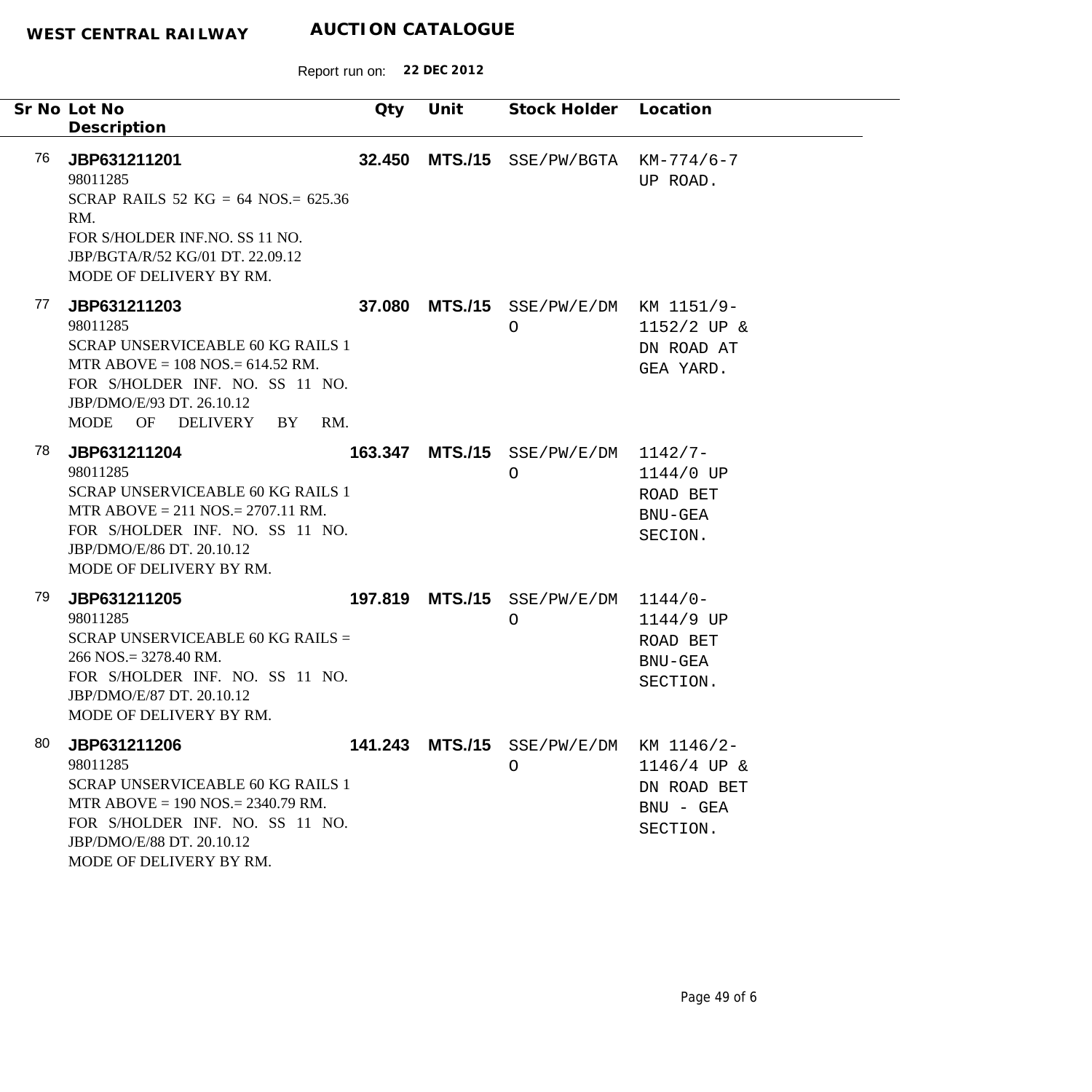|    | Sr No Lot No<br>Description                                                                                                                                                                                                                              | Qty | Unit | Stock Holder Location                             |                                                                                           |
|----|----------------------------------------------------------------------------------------------------------------------------------------------------------------------------------------------------------------------------------------------------------|-----|------|---------------------------------------------------|-------------------------------------------------------------------------------------------|
| 81 | JBP631211207<br>98011285<br><b>SCRAP UNSERVICEABLE 60 KG RAILS 1</b><br>MTR ABOVE = $249$ NOS. = $3038.21$ RM.<br>FOR S/HOLDER INF. NO. SS 11 NO.<br>JBP/DMO/E/89 DT. 23.10.12<br>MODE OF DELIVERY BY<br>RM.                                             |     |      | 183.326 MTS./15 SSE/PW/E/DM KM 1147/1-<br>O       | 1149/0 UP<br>ROAD BET<br>BNU-GEA<br>SECTION.                                              |
| 82 | JBP631211208<br>98011285<br><b>SCRAP UNSERVICEABLE 60 KG RAILS 1</b><br>MTR ABOVE = $243$ NOS. = $2918.33$ RM.<br>FOR S/HOLDER INF. NO. SS 11 NO.<br>JBP/DMO/E/90 DT. 25.10.12<br>MODE OF DELIVERY BY<br>RM.                                             |     |      | 176.092 MTS./15 SSE/PW/E/DM KM 1149/5-<br>$\circ$ | $1151/5$ UP &<br>DN ROAD BET<br>BNU-GEA<br>SECTION.                                       |
| 83 | JBP631211209<br>98011285<br><b>SCRAP UNSERVICEABLE 90 LBS RAILS</b><br>1 MTR ABOVE = $90$ NOS = $859.62$ RM.<br>FOR S/HOLDER INF. NO. SS 11 NO.<br>JBP/DMO/E/94 DT. 26.10.12<br>MODE OF DELIVERY BY RM.                                                  |     |      | 38.348 MTS./15 SSE/PW/E/DM 1151/9-<br>$\circ$     | $1152/3$ UP &<br>DN ROAD AT<br>GEA YARD.                                                  |
| 84 | JBP631211210<br>98050709<br>SCRAP SXS WITHOUT SLIDE CHAIR IN<br>02 STACKS = $130$ NOS. = $477.29$ RM.<br>FOR S/HOLDER INF. NO. SS 11 NO.<br>S4/NKJ/PW/SXS/12-13/30 DT. 06.10.12<br>MODE OF DELIVERY BY RM.                                               |     |      | 16.944 MTS./15 SSE/PW/NKJ                         | 1- BRACK<br>DOWN LINE<br>DIESEL<br>SHED. 2-<br>BRACK DOWN<br>LINE DIESEL<br>SHED.         |
| 85 | JBP631211211<br>98080106<br>SCRAP CI GR.II C.I. POT CUPLEED WITH<br>TIE BARS IN TWO STACK BADLY<br>RUSTED CORRODED AND STICKED<br>WITH MUD.<br>FOR S/HOLDER INF. NO. SS 11 NO.<br>JBP/SGP/CI GR.II/17/03 DT. 30-05-11.<br>MODE OF DELIVERY BY ACTUAL WT. |     |      | 32.232 MTS./15 SSE/PW/SGP                         | $KM$ 812/1-2<br>BETWEEN UP<br>& DN PPI<br>YARD, KM<br>$794/4 - 5 UP$<br>SIDE SGP<br>YARD. |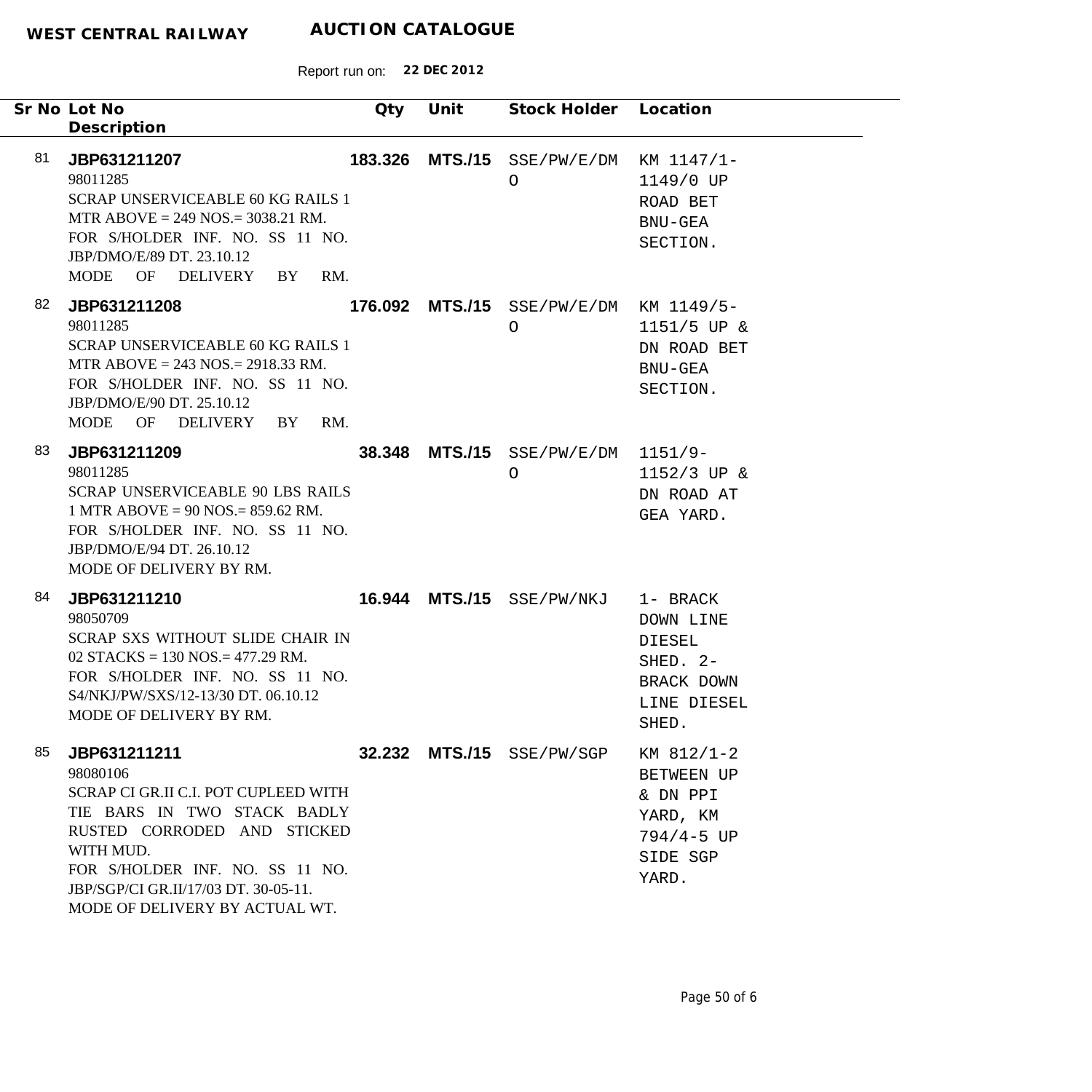|    | Sr No Lot No<br>Description                                                                                                                                                                                                                                                                                                                                                                                                                                                                                                                                     | Qty     | Unit           | Stock Holder Location |                                                                |
|----|-----------------------------------------------------------------------------------------------------------------------------------------------------------------------------------------------------------------------------------------------------------------------------------------------------------------------------------------------------------------------------------------------------------------------------------------------------------------------------------------------------------------------------------------------------------------|---------|----------------|-----------------------|----------------------------------------------------------------|
| 86 | JBP631211212<br>98050709<br>SCRAP STS 168 LBS SLEEPER INTACT<br>IN 10 STACKS.<br>FOR S/HOLDER INF. NO. SS 11 NO.-<br>JBP/SGP/STS/02 DT. 24.09.12<br>MODE OF DELIVERY BY NOS.                                                                                                                                                                                                                                                                                                                                                                                    | 919.000 | <b>NOS./01</b> | SSE/PW/SGP            | 812/0 TO<br>812/8<br><b>BETWEEN</b><br>UP/DN SIDE<br>PPI YARD. |
| 87 | JBP631211213<br>98050709<br>SCRAP STS 171 LBS SLEEPER INTACT<br>IN 10 STACKS.<br>FOR S/HOLDER INF. NO. JBP/SGP/STS/01<br>DT. 24.09.12<br>MODE OF DELIVERY BY NOS.                                                                                                                                                                                                                                                                                                                                                                                               | 720.000 | <b>NOS./01</b> | SSE/PW/SGP            | 817/8 TO<br>$824/6$ UP &<br>DN BETWEEN.                        |
| 88 | JBP631212215<br>SCRAP OLD IRON & STEEL RELEASED<br>FROM CONDEMNED 4 WHEEL (BG)<br>TANK WAGON OVER AGE TANK<br>WAGON WITHOUT WHEEL SET WITH<br>AXLE BOX & BOTTOM DISCHARGE<br>VALVE.<br>WAGON NO.(1) 43999 TK WR.<br><b>RETURNABLE ITEM-</b><br>(1) WHEEL SET WITH AXLE BOX<br>COMPLETE-02 NOS.<br>(2) BOTTOM DISCHARGE VALVE- 01<br>NO.<br>FOR S/HOLDER INF. NO. SS 11 NO.<br>JBP/NKJ/C&W/TANK<br>WAGON/11/12/48<br>DT. 07-11-12<br>MODE OF DELIVERY BY NOS.<br>NOTE- NF ITEMS NOT VISIBLE DURING<br>INSPECTION FOUND IF ANY, MAY BE<br>RETURN TO STOCK HOLDER. | 1.000   | <b>NOS./01</b> | SSE/C&W/NKJ MAKRONIA  | STN.                                                           |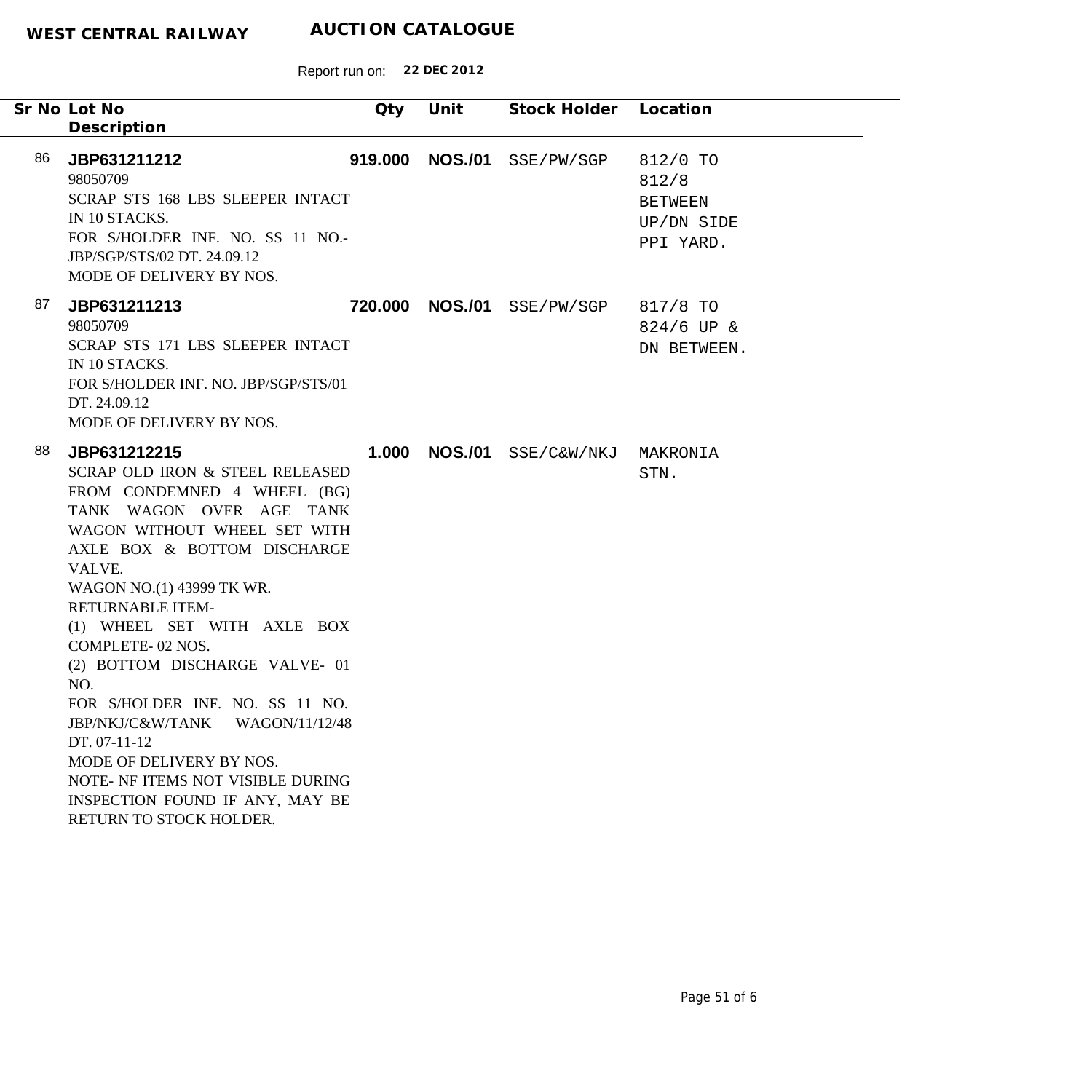|    | Sr No Lot No<br>Description                                                                                                                                                                                                                     | Qty     | Unit           | Stock Holder Location               |                                                                         |
|----|-------------------------------------------------------------------------------------------------------------------------------------------------------------------------------------------------------------------------------------------------|---------|----------------|-------------------------------------|-------------------------------------------------------------------------|
| 89 | JBP631212216<br>98011285<br>SCRAP RAILS 90 LBS ABOVE 1 MTR<br>LONG IN 4 STACKS = $139$ NOS = $1156.37$<br>RM.<br>FOR S/HOLDER INF. NO. SS 11 NO.<br>SSE/PW/S/STA/90 LBS/RAILS/06<br>DT.<br>21.09.12.<br>MODE OF DELIVERY BY RM.                 | 51.586  |                | MTS./15 SSE/PW/S/ST<br>Α            | KM 1179/4-<br>$5, 5-6 DN$<br>SIDE NEAR<br>CYM OFFICE<br>STA.            |
| 90 | JBP631212217<br>98011285<br>SCRAP RAIL 90 LBS IN TWO STACK = $47$<br>$NOS = 1298.42$ RM.<br>FOR S/HOLDER INF. NO. SS 11 NO.<br>JBP/STA/R/12-13/10 DT. 05.11.12<br><b>MODE</b><br>OF DELIVERY BY<br>RM.                                          |         |                | 57.923 MTS./15 SSE/PW/N/ST<br>Α     | KM 1198/9-<br>1199/0 UP<br>SIDE<br>1199/5-6 UP<br>SIDE HNM<br>BGHI SEC. |
| 91 | JBP631212220<br>98080106<br>SCRAP CI GR.II CST 9 PLATE COUPLED<br>WITH TIE BARS (BG) RUSTED &<br>BROKEN CORRODED WITH MUD IN 16<br>STACK.<br>FOR S/HOLDER INF. NO. SS 11 NO. S-<br>4/CST9/PRS/06 DT. 07-07-12<br>MODE OF DELIVERY BY ACTUAL WT. |         |                | 111.290 MTS./15 SSE/PW/KTE          | $1081/2 - 3$ TO<br>$1080/4 - 5$ UP<br>& DN KTE<br>YD.                   |
| 92 | JBP631212221<br>98050709<br>SCRAP ST SLEEPER 168 LBS (BG)<br>INTACT IN 07 STACK.<br>FOR S/HOLDER INF. NO. SS 11 NO. S-<br>4/STS 168/05 DT. 06.07.12<br>MODE OF DELIVERY BY NOS.                                                                 | 372.000 | <b>NOS./01</b> | SSE/PW/KTE                          | $1081/2 - 3$ TO<br>$1080/9 -$<br>1081/0 UP<br>RD KTE YD.                |
| 93 | JBP631212222<br>98011285<br>SCRAP RAIL 90 LBS = 43 NOS. = $404.32$<br>RM.<br>FOR S/HOLDER INF. NO. SS 11 NO.<br>JBP/N/R/12-13/04 DT. 30.06.12<br>MODE OF DELIVERY BY RM.                                                                        | 18.037  |                | MTS./15 SSE/PW/N/JB KM 990/8-9<br>P | DN SIDE<br>NEAR CYM<br>OFFICE.                                          |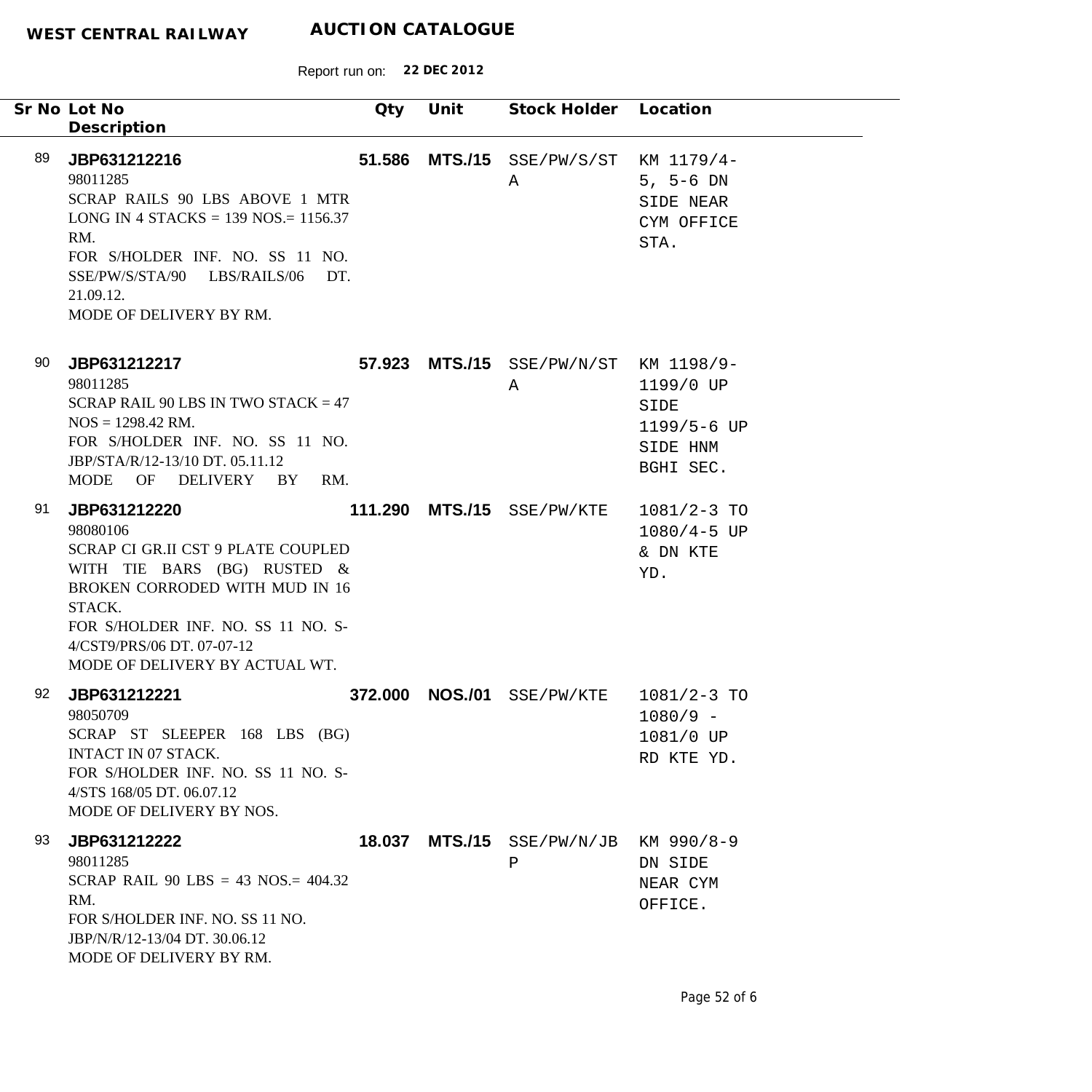| Sr No Lot No<br>Description                                                                                                                         | Qty                                                                                                     | Unit           | Stock Holder Location                |                                                                                            |
|-----------------------------------------------------------------------------------------------------------------------------------------------------|---------------------------------------------------------------------------------------------------------|----------------|--------------------------------------|--------------------------------------------------------------------------------------------|
| 94<br>JBP631212223<br>98011285<br>RM.<br>FOR S/HOLDER INF. NO. SS 11 NO.<br>SSE/PW/S/STA/52KG<br>16.10.12<br>MODE OF DELIVERY BY RM.                | 92.208<br>SCRAP RAIL 52 KG ABOVE 1 MTR<br>LONG IN 5 STACKS = $167$ NOS = $1777.00$<br>RAILS/08<br>DT.   |                | MTS./15 SSE/PW/S/ST<br>A             | KM 1183/3-<br>$4, 5-6, 9-$<br>10. KM<br>$1184/0-1$ ,<br>2-3 UP SIDE<br>SATNA-SAGMA<br>SEC. |
| 95<br>JBP631212224<br>IN 2 STACKS.<br>FOR S/HOLDER INF. NO. SS 11 NO.<br>SSE/PW/S/STA/ACB<br>12.10.12<br>MODE OF DELIVERY BY NOS.                   | 2220.000<br>SCRAP ACB PLATE INTACT CORRODED<br>PLATE/07<br>DT.                                          | <b>NOS./01</b> | A                                    | SSE/PW/S/ST KM 1158/2-3<br>UP SIDE UHR<br>STATION.                                         |
| 96<br>JBP631212226<br>98011285<br>$82$ NOS. = 482.10 RM.<br>FOR S/HOLDER INF. NO. SS 11 NO.<br>JBP/DMO/E/80 DT. 18-09.12<br>MODE OF DELIVERY BY RM. | 25.016<br>SCRAP UNSERVICEABLE 52 KG RAILS =                                                             | <b>MTS./15</b> | SSE/PW/E/DM KM DDSG/9-<br>$\bigcirc$ | DDSG/17 AT<br>DMO YARD.                                                                    |
| 97<br>JBP631212227<br>98080015<br>SINGLE BROKEN (BG)<br>4/CST9BROKEN/08 DT. 07.07.12.                                                               | SCRAP CI GR.I SCRAP CST 9 PLATE<br>FOR S/HOLDER INF. NO. SS 11 NO. S-<br>MODE OF DELIVERY BY ACTUAL WT. |                | 17.940 MTS./15 SSE/PW/KTE            | $1081/0 - 1$ UP<br>KTE YD.                                                                 |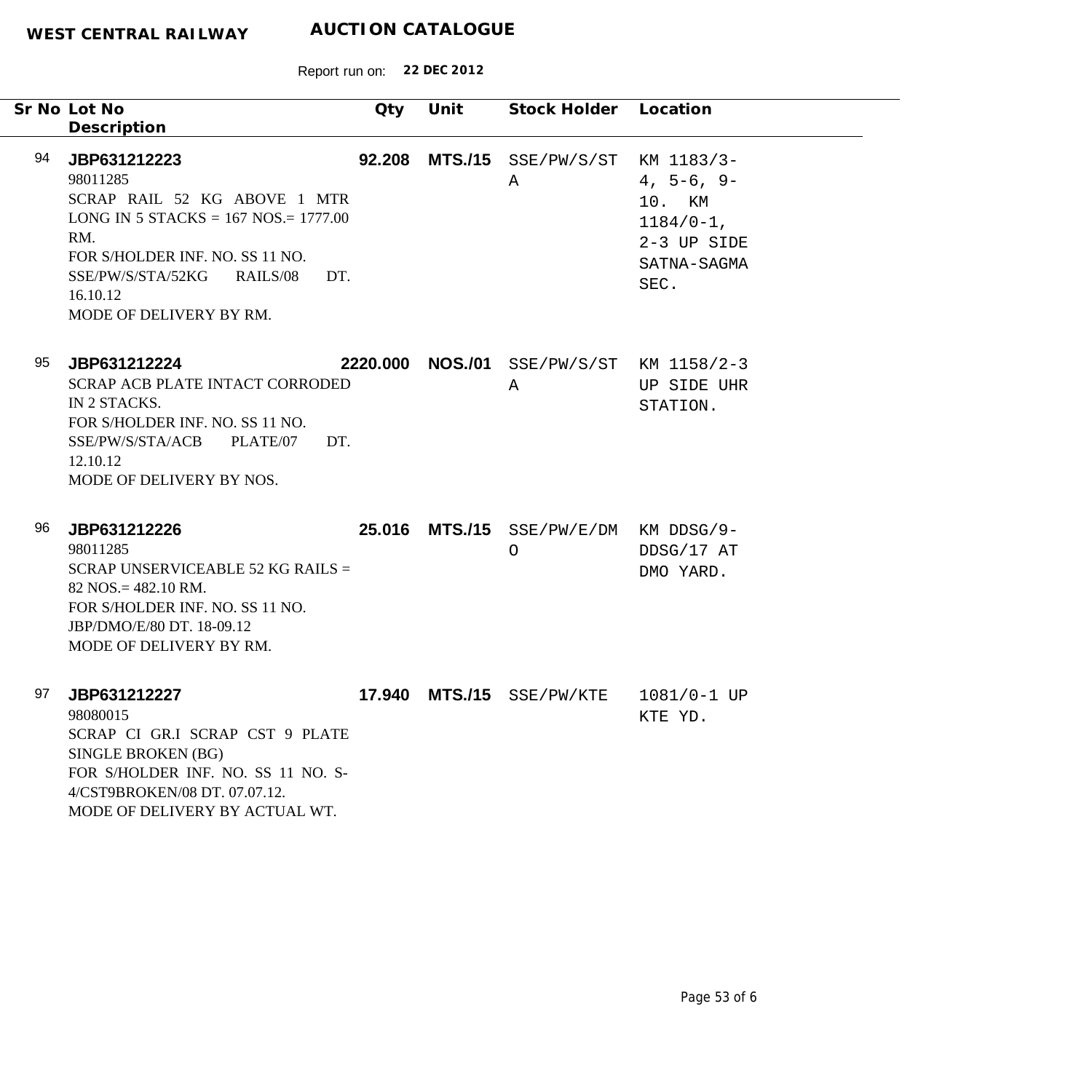|     | Sr No Lot No<br>Description                                                                                                                                                                                                     | Qty     | Unit           | Stock Holder Location     |                                                                                                                         |
|-----|---------------------------------------------------------------------------------------------------------------------------------------------------------------------------------------------------------------------------------|---------|----------------|---------------------------|-------------------------------------------------------------------------------------------------------------------------|
| 98  | JBP631212229<br>98011285<br>SCRAP RAIL 52 KG III RD CLASS = $86$<br>$NOS = 635.69$ RM.<br>FOR S/HOLDER INF. NO. SS 11 NO.<br>S-4/A/JBP/SHR/SC/52KG RAIL III RD<br>CLASS/11/12/36 DT.13.10.12<br>MODE OF DELIVERY BY RM.         | 32.986  | <b>MTS./15</b> | SSE/PW/SHR                | $1-$ KM<br>$1050/7 - 8$<br>DN. 2- KM<br>$1050/8 - 9$<br>DN. 3- KM<br>$1050/5 - 6$<br>$UP. 4- KM$<br>$1050/6 - 7$<br>UP. |
| 99  | JBP631212230<br>98011285<br>SCRAP RAIL 52 KG III RD CLASS RAILS<br>$= 62$ NOS $= 1006.83$ RM.<br>FOR S/HOLDER INF. NO. SS 11 NO.<br>S-4/A/JBP/SHR/SC/RAIL 52 KG IIIRD<br>CLASS/11/12/34 DT. 12.10.12<br>MODE OF DELIVERY BY RM. |         | 52.244 MTS./15 | SSE/PW/SHR                | ΚM<br>$1051/6.1/2-$<br>$7.1/2$ DN.                                                                                      |
| 100 | JBP631212231<br>98080015<br>SCRAP CST 9 PLATE SINGE INTACT.<br>FOR S/HOLDER INF. NO. SS 11 NO.<br>S-4/A/JBP/SHR/SC/CST P PLATE SINGLE<br>INTACT/11/12/33 DT. 11.10.12<br>MODE OF DELIVERY BY NOS.                               | 623.000 | <b>NOS./01</b> | SSE/PW/SHR                | $1 - 1067/6 - 7$<br>$UP. 2-$<br>$1067/4 - 5$<br>$UP. 3-$<br>$1067/4 - 5$<br>DN.                                         |
| 101 | JBP631212232<br>98080015<br>SCRAP CI GRADE I BROKEN CST 9<br>PLATE SINGLE.<br>FOR S/HOLDER INF. NO. SS 11 NO.<br>JBP/SGO/CI BROKEN/202 DT. 20.09.12<br>MODE OF DELIVERY BY ACTUAL WT.                                           | 11.713  |                | MTS./15 SSE/PW/SGO        | KM 1049/38<br>TO 1049/32<br>DN &<br>$1049/12 - 14$<br>DN.                                                               |
| 102 | JBP631212233<br>98011285<br>SCRAP RAIL 60 KG = 56 NOS.= $525.32$<br>RM.<br>FOR S/HOLDER INF. NO. SS 11 NO.<br>JBP/SGO/R60/199 DT. 14-09-12<br>MODE OF DELIVERY BY RM.                                                           |         |                | 31.698 MTS./15 SSE/PW/SGO | 1046/10 TO<br>$1046/12$ DN<br>$\& 1045/17$<br>TO 1045/19<br>UP.                                                         |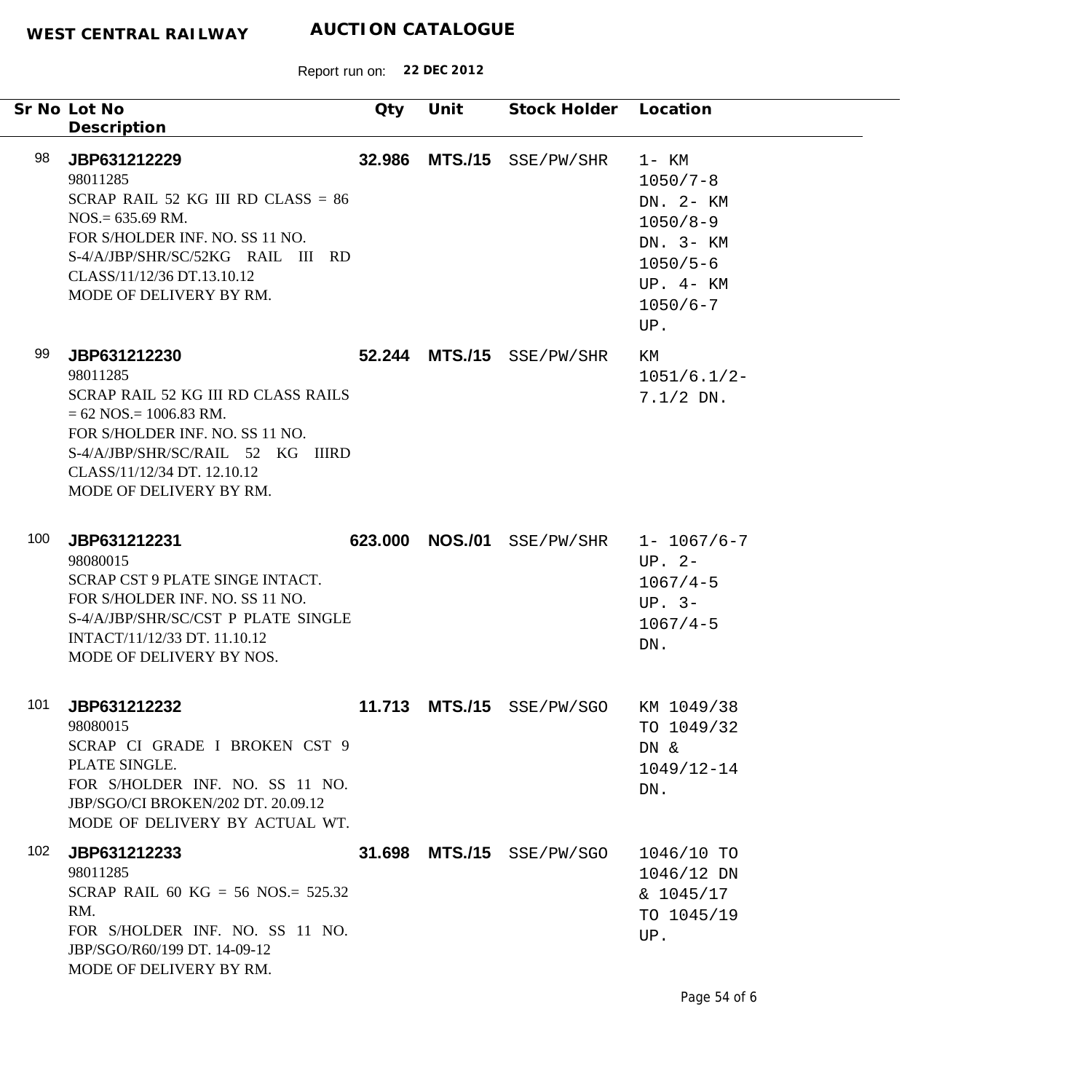|     | Sr No Lot No<br>Description                                                                                                                                                                                                                                | Qty      | Unit           | <b>Stock Holder</b>                   | Location                                                                        |
|-----|------------------------------------------------------------------------------------------------------------------------------------------------------------------------------------------------------------------------------------------------------------|----------|----------------|---------------------------------------|---------------------------------------------------------------------------------|
| 103 | JBP631212234<br>98030103<br>SCRAP 52 KG & 90 R T/OUTS MATERIAL<br>T/R, WING RAIL, V RAIL, CHECK RAILS<br>ETC.<br>FOR S/HOLDER INF. NO. SS 11 NO. S-<br>4/A/JBP/SHR/SC/52KG/90R<br>T/O<br>MATERIALS/11/12/43 DT. 10.11.12<br>MODE OF DELIVERY BY ACTUAL WT. | 31.004   | <b>MTS./15</b> | SSE/PW/SHR                            | $1 - 1028/2 - 3$<br>DN. $2-$<br>$1028/4 - 5$<br>DN. $3-$<br>$1028/6 - 7$<br>DN. |
| 104 | JBP631212235<br>98011285<br>SCRAP RAIL 52 KG IIIRD CLASS = $80$<br>$NOS = 1089.03$ RM.<br>FOR S/HOLDER INF. NO. SS 11 NO.<br>S-4/A/JBP/SHR/SC/RAIL/52KG<br>IIRD/11/12/35<br>DT. 12.10.12<br>MODE<br>OF<br>DELIVERY<br>RM.<br>BY                            | 56.510   |                | MTS./15 SSE/PW/SHR                    | $1 - 1071/0 - 1$<br>UP. $2-$<br>$1071/1 - 2$<br>$UP. 3-$<br>$1071/2 - 3$<br>UP. |
| 105 | JBP631212236<br>98011285<br>SCRAP RAIL 52 KG = 84 NOS.= $955.32$<br>RM.<br>FOR S/HOLDER INF. NO. SS 11 NO.<br>SSE/PW/S/JBP/52KG RAILS/12-13/03<br>DT. 06.09.12<br>MODE OF DELIVERY BY RM.                                                                  | 49.571   |                | $MTS./15$ SSE/PW/S/JB<br>$\, {\bf P}$ | KM $974/8-9$ ,<br>$975/0 - 1$ &<br>$975/1 - 2 DN$<br>ROAD.                      |
| 106 | JBP631212237<br>98011285<br>SCRAP RAIL 52 KG ABOVE 1 MTR<br>LONG IN TWO STACKS = $164$ NOS.=<br>1889.58 RM.<br>FOR S/HOLDER INF. NO. SS 11 NO.<br>JBP/MKP/R/12-13/12 DT. 14.11.12<br>MODE OF DELIVERY BY RM.                                               | 98,050   |                | MTS./15 SSE/PW/MKP                    | KM 1228/0-1<br>DN, 1228/6-<br>7 DN SIDE<br>(UP)                                 |
| 107 | JBP631212238<br>98050709<br>SCRAP STS 171 LBS B/G INTACT SCRAP<br>U/S STACK NO. 1 TO 38.<br>FOR S/HOLDER INF. NO. SS 11 NO.<br>JBP/GAR/STS/12-13/05 DT. 12.11.12<br>OF<br>DELIVERY BY NOS.<br>MODE                                                         | 2607.000 |                | <b>NOS./01</b> Sse/pw/gar             | KM 830/6-<br>831/8 UP &<br>DN BKH<br>YARD.<br>Page 55 of 6                      |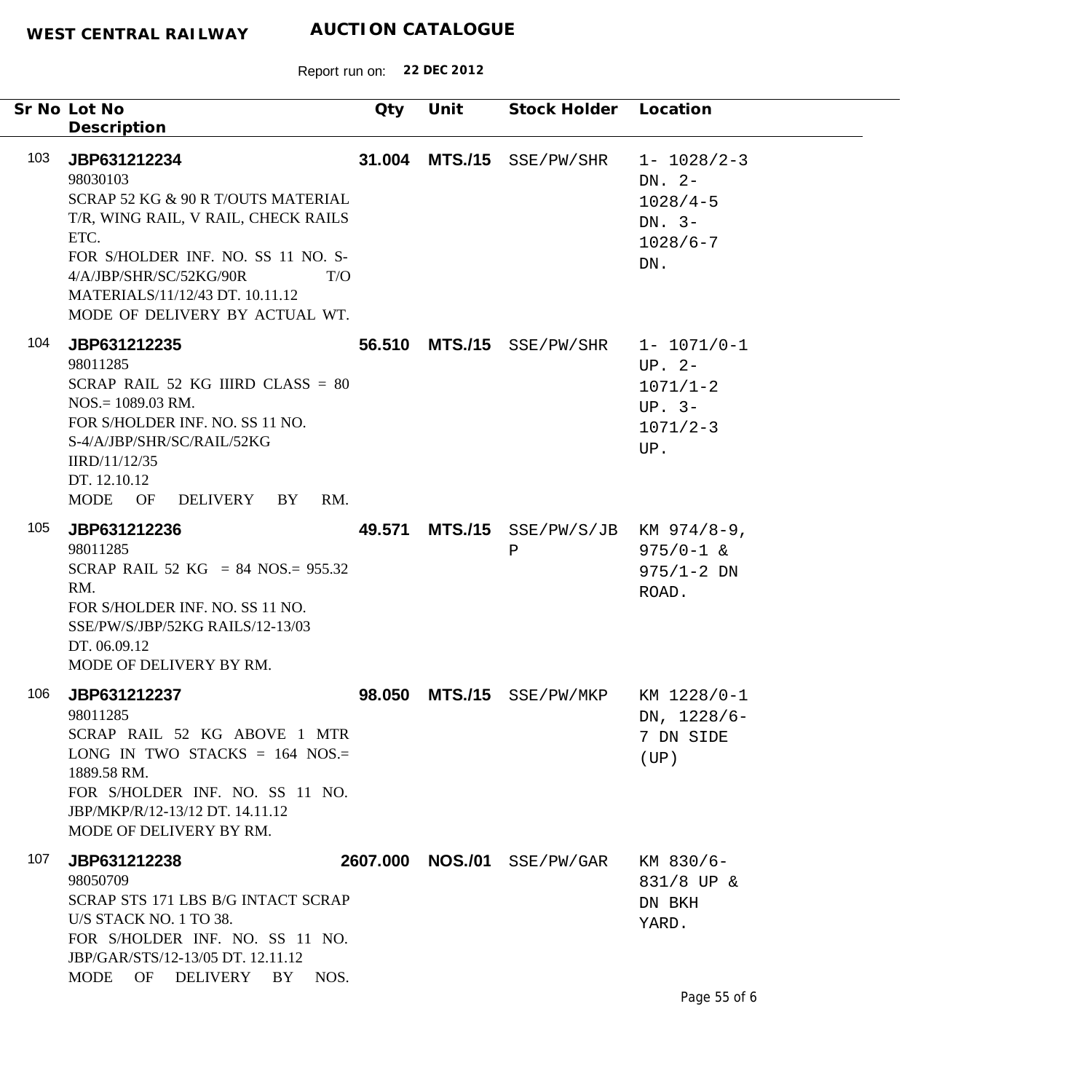|     | Sr No Lot No<br>Description                                                                                                                                                                                       | Qty    | Unit | Stock Holder Location                                     |                                                                            |
|-----|-------------------------------------------------------------------------------------------------------------------------------------------------------------------------------------------------------------------|--------|------|-----------------------------------------------------------|----------------------------------------------------------------------------|
| 108 | JBP631212239<br>98011285<br>SCRAP RAIL 88.5 LBS BH ABOVE ONE<br>METER LONG = $76$ NOS = $772.80$ RM.<br>FOR S/HOLDER INF. NO. SS 11 NO.<br>JBP/N/R/12-13/10 DT. 12.11.12<br>MODE OF DELIVERY BY<br>RM.            | 33.987 |      | MTS./15 SSE/PW/N/JB 998/6-7 UP<br>Ρ                       | SIDE.                                                                      |
| 109 | JBP631212240<br>98011285<br>SCRAP RAIL 52 KG = 211 NOS. = 1556.04<br>RM.<br>FOR S/HOLDER INF. NO. SS 11 NO.<br>JBP/N/R/12-13/11 DT. 12.11.12<br>MODE OF DELIVERY BY<br>RM.                                        |        |      | 80.742 MTS./15 SSE/PW/N/JB 1-998/4-5<br>$\, {\bf P}$      | UP SIDE. 2-<br>$998/5 - 6$ UP<br>SIDE.                                     |
| 110 | JBP631212241<br>98011285<br>SCRAP RAIL 90 LBS = $289$ NOS = $2593.36$<br>RM.<br>FOR S/HOLDER INF. NO. SS 11 NO.<br>JBP/N/R/12-13/12 DT. 12.11.12<br>MODE OF DELIVERY BY RM.                                       |        |      | 115.689 MTS./15 $SSE/PW/N/JB$ 1-KM 998/5-<br>$\, {\bf P}$ | 6 UP SIDE.<br>$2 - 998/6 - 7$<br>UP SIDE.                                  |
| 111 | JBP631212242<br>98011285<br>SCRAP RAIL 90 LBS (BG) III RD ABOVE<br>ONE METER IN 4 STACK = $160$ NOS.=<br>2453.79 RM.<br>FOR S/HOLDER INF. NO. SS 11 NO. S-<br>4/90 LBS/78 DT. 31.10.12<br>MODE OF DELIVERY BY RM. |        |      | 109.463 MTS./15 SSE/PW/KTE                                | $1102/9-$<br>1103/0 TO<br>$1102/3 - 4 RD$<br>SIDE JKE-<br>KYCE<br>SECTION. |
| 112 | JBP631212243<br>98011285<br>SCRAP RAIL 52 KG (BG) III RD ABOVE<br>ONE METER IN 4 STACK = $140$ NOS.=<br>1211.62 RM.<br>FOR S/HOLDER INF. NO. SS 11 NO. S-<br>4/52KG/80 DT. 02.11.12<br>MODE OF DELIVERY BY RM.    |        |      | 62.870 MTS./15 SSE/PW/KTE                                 | $1089/4 - 5$ TO<br>$1090/3 - 4 UP$<br>& DN PTWA<br>YD.                     |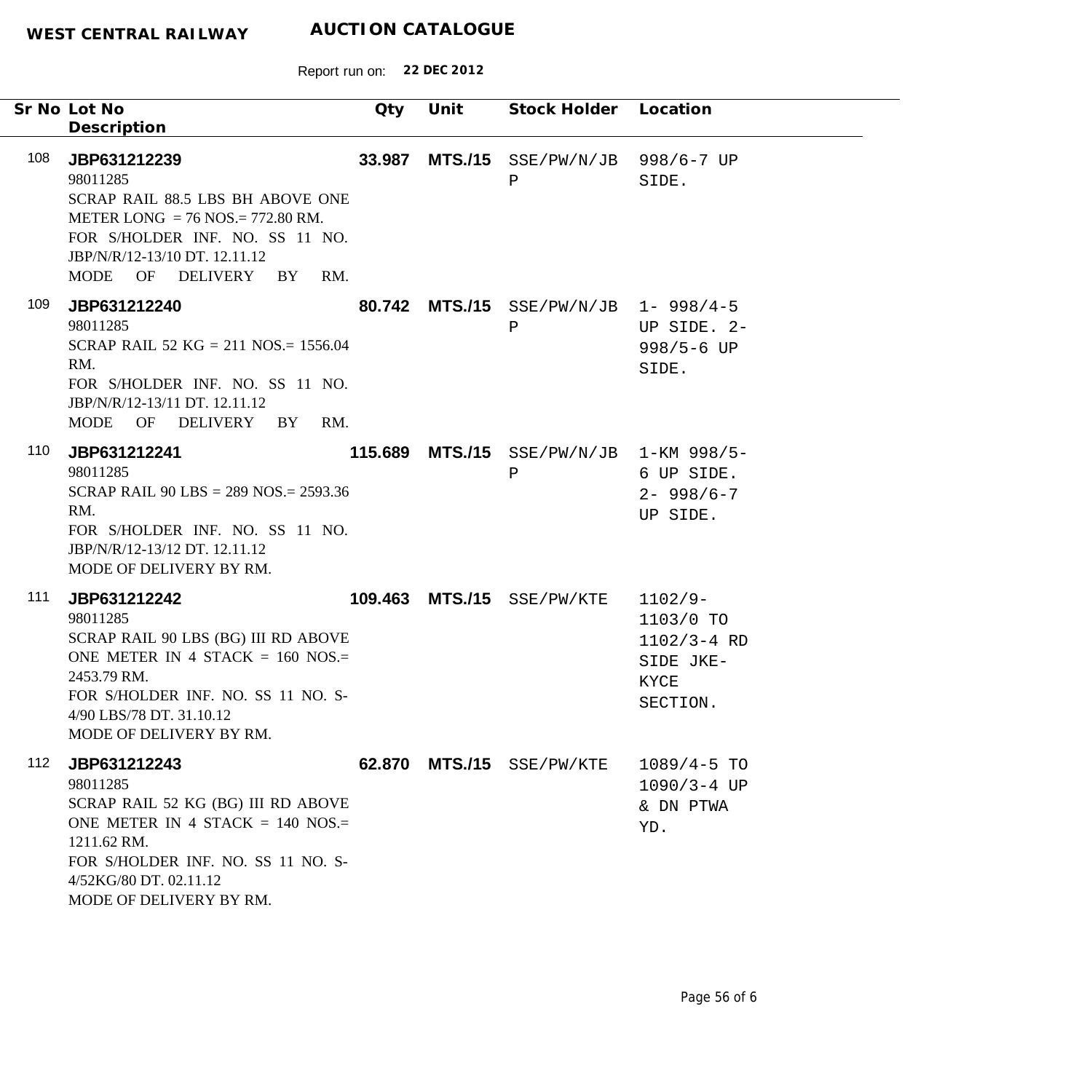|     | Sr No Lot No<br>Description                                                                                                                                                                                                                             | Qty    | Unit | Stock Holder                             | Location                                                                                               |
|-----|---------------------------------------------------------------------------------------------------------------------------------------------------------------------------------------------------------------------------------------------------------|--------|------|------------------------------------------|--------------------------------------------------------------------------------------------------------|
| 113 | JBP631212244<br>98011285<br>SCRAP RAILS 90 LBS (BG) III RD ABOVE<br>1 METER IN 03 STACK = 128 NOS.=<br>1482.96 RM.<br>FOR S/HOLDER INF. NO. SS 11 NO. S-<br>4/90LBS/79 DT. 31.10.12.<br>MODE OF DELIVERY BY RM.                                         |        |      | 66.154 MTS./15 SSE/PW/KTE                | $1101/8 - 9$ TO<br>$1101/2 - 3$ UP<br>SIDE JKE<br>KYCE<br>SECTION.                                     |
| 114 | JBP631212245<br>98030012<br>SCRAP 52 KG & 90 LBS RAIL PIECES IN<br>3 STACK LESS THAN 1 METER.<br>FOR S/HOLDER INF.NO. SS 11 NO.<br>S-4/A/JBP/SHR/SC/52KG & 90 LBS RAILS<br>LESS THAN 1 METER/11/12/42 DT.<br>09.11.12<br>MODE OF DELIVERY BY ACTUAL WT. |        |      | 27.499 MTS./15 SSE/PW/SHR                | $1 - 1053/1 - 2$<br>DN. $2-$<br>$1053/1 - 2$<br>$DN = 52$ KG.<br>$3 - 1053/1 - 2$<br>$DN = 90$<br>LBS. |
| 115 | JBP631212247<br>98011285<br>SCRAP 52 KG RAIL = $145$ NOS = $1759.82$<br>RM.<br>FOR S/HOLDER INF. NO. SS 11 NO.<br>SSE/PW/S/JBP/52KG RAIL/12-13/05<br>DT. 20.11.2012.<br>MODE OF DELIVERY BY RM.                                                         |        |      | 91.317 MTS./15 SSE/PW/S/JB<br>Ρ          | KM 977/0-6<br>(DN ROAD)<br>BRGT-KEQ.                                                                   |
| 116 | JBP631212248<br>98011285<br>SCRAP 52 KG RAIL = $142$ NOS = $1709.81$<br>RM.<br>FOR S/HOLDER INF. NO. SS 11 NO.<br>SSE/PW/S/JBP/52KG RAIL/12-13/06<br>DT. 21.11.2012.<br>MODE OF DELIVERY BY RM.                                                         | 88.722 |      | $MTS./15$ $SSE/PW/S/JB$<br>Ρ             | KM 978/3-6<br>(DN ROAD)<br>BRGT-KEO.                                                                   |
| 117 | JBP631212249<br>98011285<br>SCRAP 52 KG RAIL = $145$ NOS = $1695.88$<br>RM.<br>FOR S/HOLDER INF. NO. SS 11 NO.<br>SSE/PW/S/JBP/52KG RAIL/12-13/04<br>DT. 19.11.2012.<br>MODE OF DELIVERY BY RM.                                                         | 87.999 |      | $MTS. / 15$ SSE/PW/S/JB KM 976/3-4,<br>Ρ | $976/5 - 6$ &<br>$976/6 - 7$ (DN<br>ROAD)                                                              |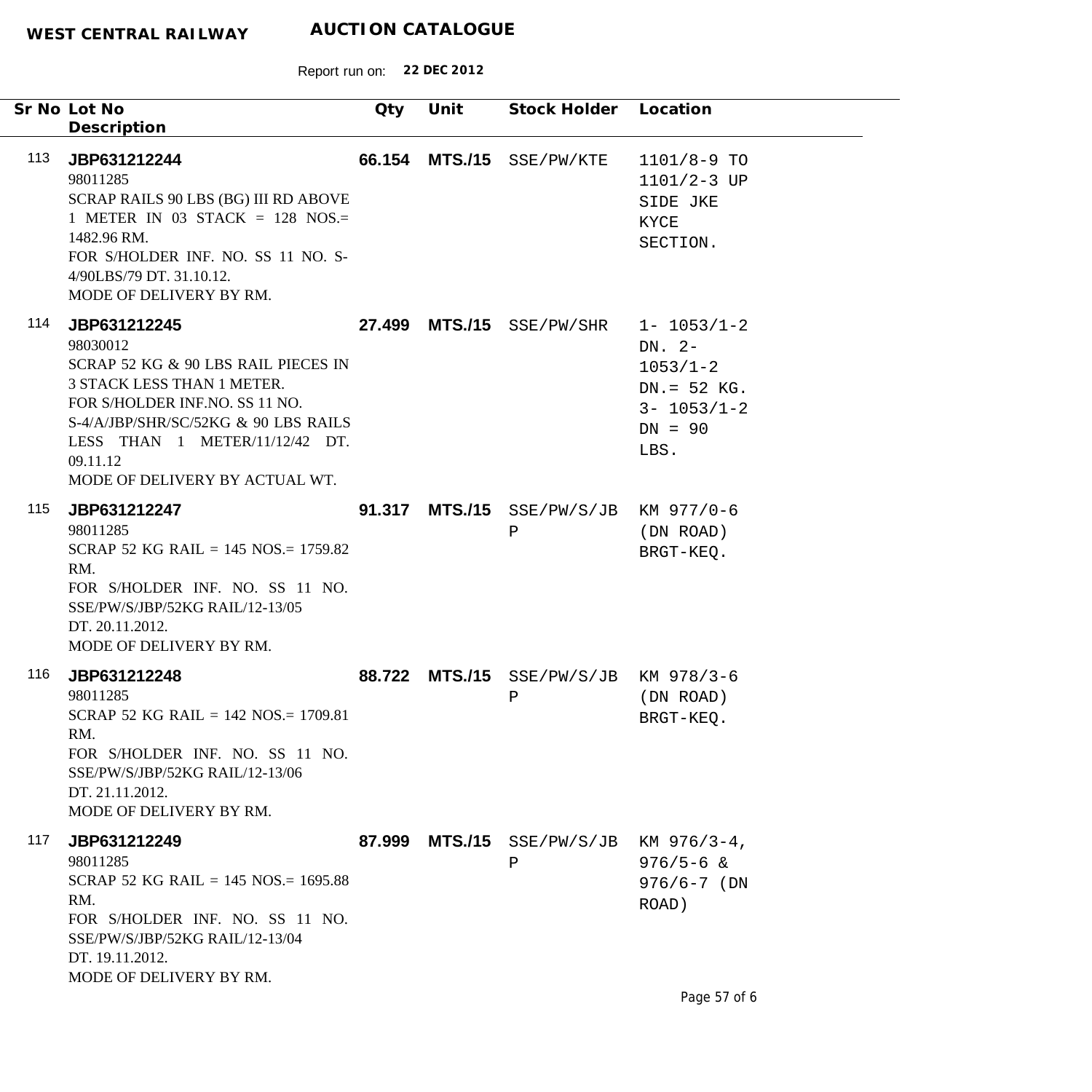|     | Sr No Lot No<br>Description                                                                                                                                                                                           | Qty    | Unit | Stock Holder Location     |                                                                                                     |
|-----|-----------------------------------------------------------------------------------------------------------------------------------------------------------------------------------------------------------------------|--------|------|---------------------------|-----------------------------------------------------------------------------------------------------|
| 118 | JBP631212250<br>98011285<br>SCRAP 52 KG RAIL ABOVE ONE MTR<br>LONG IN ONE STACK = $90$ NOS.=<br>1073.68 RM.<br>FOR S/HOLDER INF. NO. SS 11 NO.<br>JBP/MKP/R/12-13/11<br>DT. 07.11.2012.<br>MODE OF DELIVERY BY RM.    | 55.713 |      | MTS./15 SSE/PW/MKP        | KM 1224/6-7<br>DN SIDE<br>MJG-TKYR<br>SEC.                                                          |
| 119 | JBP631212251<br>98011285<br>SCRAP RAIL 52 KG ABOVE ONE MTR<br>LONG IN III STACK = $101$ NOS = $1132.17$<br>RM.<br>FOR S/HOLDER INF. NO. SS 11 NO.<br>JBP/MKP/R/12-13/10<br>DT. 06.11.2012.<br>MODE OF DELIVERY BY RM. |        |      | 58.748 MTS./15 SSE/PW/MKP | KM 1223/8-9<br>UP, $1223/9-$<br>1224/0,<br>$1224/2 - 3$ DN<br>SIDE.                                 |
| 120 | JBP631212252<br>98011285<br>SCRAP RAIL 52 KG ABOVE ONE METER<br>LONG IN ONE STACK = $151$ NOS.=<br>1744.45 RM.<br>FOR S/HOLDER INF. NO. SS 11 NO.<br>JBP/MKP/R/12-13/09 DT. 06.11.2012<br>MODE OF DELIVERY BY RM.     |        |      | 90.520 MTS./15 SSE/PW/MKP | KM 1223/0-<br>$1, 1223/1-$<br>$2, 1223/5-$<br>$6, 1223/7 - 8$<br>DN SIDE.                           |
| 121 | JBP631212253<br>98011285<br>SCRAP RAIL 52 KG ABOVE ONE METER<br>LONG IN 06 STACK = $124$ NOS = $941.65$<br>RM.<br>FOR S/HOLDER INF. NO. SS 11 NO.<br>JBP/MKP/R/12-13/07 DT. 10.09.2012<br>MODE OF DELIVERY BY RM.     |        |      | 48.862 MTS./15 SSE/PW/MKP | KM 1252/2-<br>$3, 8-9,$<br>$1253/0-3$ ,<br>$1253/3 - 4$ ,<br>$1254/2 - 3$ DN<br>SIDE. (UP<br>STATE) |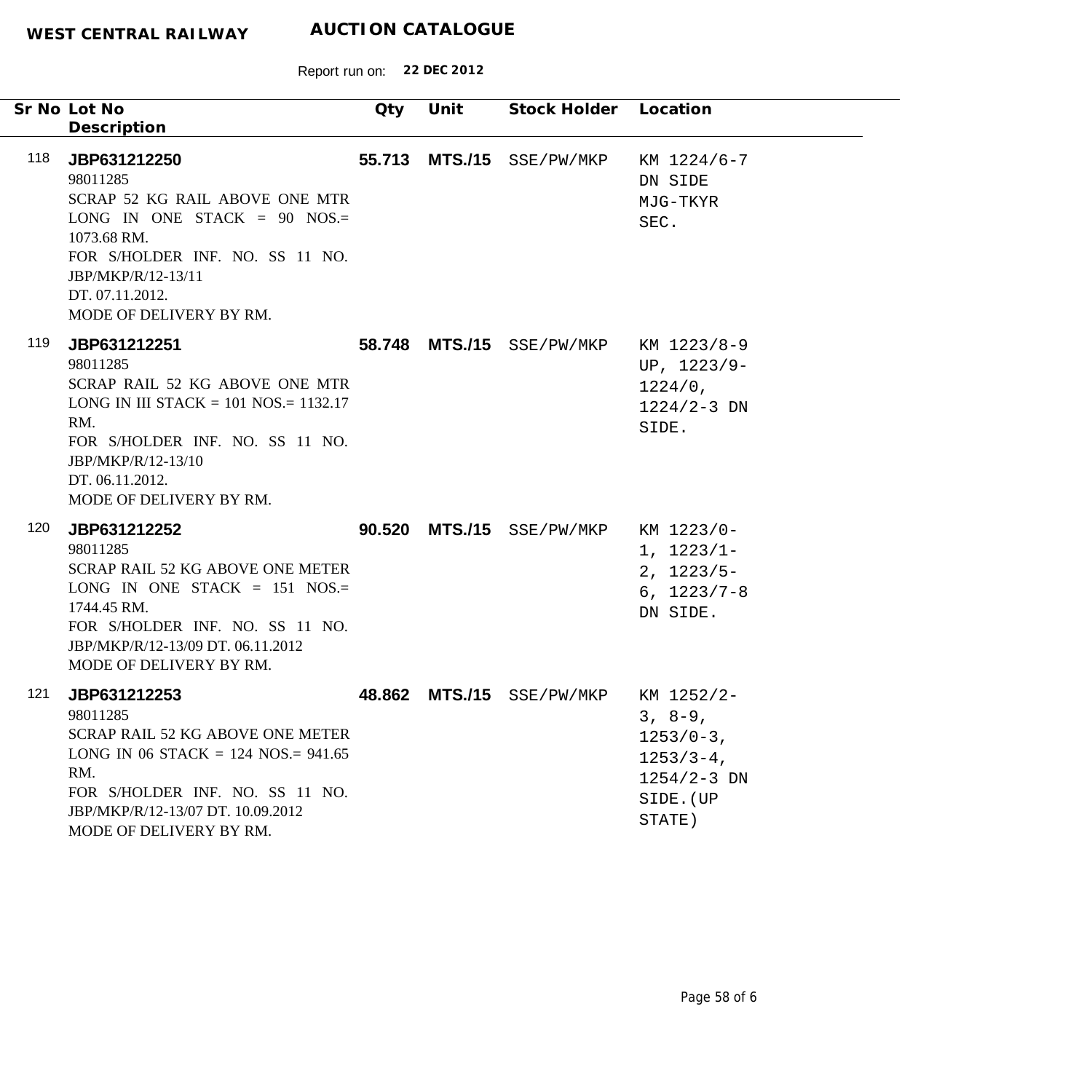|     | Sr No Lot No<br>Description                                                                                                                                                                                                | Qty     | Unit            | Stock Holder Location    |                                                                                                                 |
|-----|----------------------------------------------------------------------------------------------------------------------------------------------------------------------------------------------------------------------------|---------|-----------------|--------------------------|-----------------------------------------------------------------------------------------------------------------|
| 122 | JBP631212254<br>98011285<br>SCRAP RAIL 52 KG ABOVE ONE METER<br>LONG IN 09 STACK = $156$ NOS = $1216.80$<br>RM.<br>FOR S/HOLDER INF. NO. SS 11 NO.<br>JBP/MKP/R/12-13/06 DT. 09.09.2012<br>MODE OF DELIVERY BY RM.         | 63.140  | <b>MTS./15</b>  | SSE/PW/MKP               | KM 1252/1-<br>$2, 3-4, 4-$<br>$5, 1252/9-$<br>1253/0,<br>$1253/3-5$ ,<br>$1253/6 - 7$ UP<br>SIDE. (UP<br>STATE) |
| 123 | JBP631212255<br>98011285<br><b>SCRAP RAIL 52 KG ABOVE ONE METER</b><br>LONG IN FOUR STACKS = $177$ NOS.=<br>2212.79 RM.<br>FOR S/HOLDER INF. NO. SS 11 NO.<br>JBP/MKP/R/12-13/05 DT. 08.09.2012<br>MODE OF DELIVERY BY RM. |         | 114.822 MTS./15 | SSE/PW/MKP               | KM 1228/9-<br>1229/0 DN,<br>KM 1229/4-<br>5, KM<br>$1229/7 - 8$ ,<br>KM 1230/4-5<br>DN SIDE.                    |
| 124 | JBP631212256<br>98011285<br>SCRAP UNSERVICEABLE RAIL 52 KG<br>ABOVE ONE METER = $219$ NOS = $1455.40$<br>RM.<br>FOR S/HOLDER INF. NO. SS 11 NO.<br>SRID/R/12-13/02 DT. 19.11.2012<br>MODE OF DELIVERY BY RM.               |         | 75.521 MTS./15  | SSE/PW/SRID              | $936/9 - 8$ &<br>$936/8 - 7$ UP<br>SRIDAM<br>YARD.                                                              |
| 125 | JBP631212257<br>98011285<br>SCRAP UNSERVICEABLE RAIL 52 KG<br>ABOVE ONE METER = $333$ NOS .= $2473.91$<br>RM.<br>FOR S/HOLDER INF. NO. SS 11 NO.<br>SRID/R/12-13/03 DT. 19.11.2012<br>MODE OF DELIVERY BY RM.              | 128.371 | <b>MTS./15</b>  | $SSE/PW/SRID$ 936/8-7 UP | ROAD<br>BALLAST<br>SIDING<br>SRIDAM<br>YARD.                                                                    |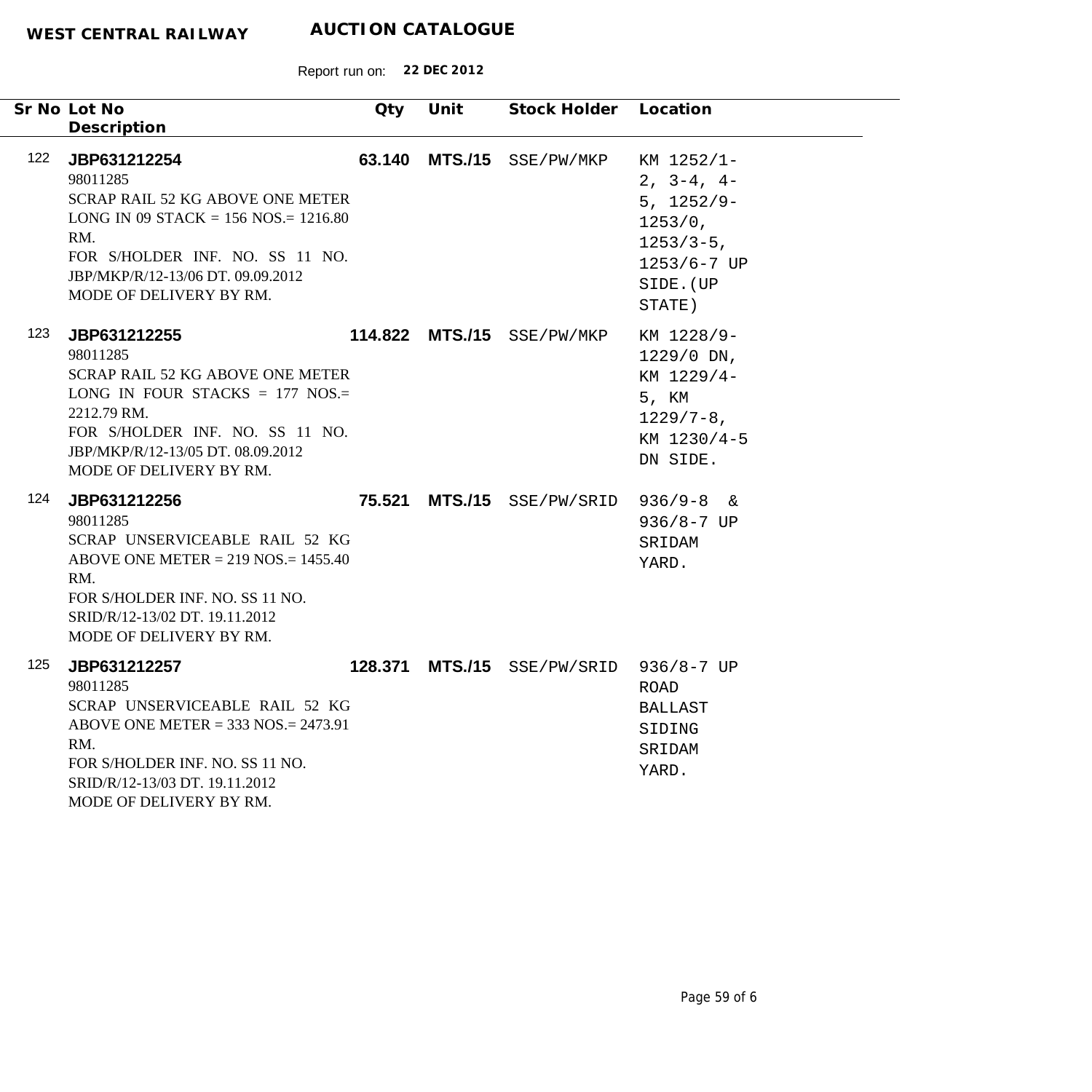|     | Sr No Lot No<br>Description                                                                                                                                                                                                                                                                                                                                 | Qty    | Unit            | Stock Holder Location                                 |                                                      |
|-----|-------------------------------------------------------------------------------------------------------------------------------------------------------------------------------------------------------------------------------------------------------------------------------------------------------------------------------------------------------------|--------|-----------------|-------------------------------------------------------|------------------------------------------------------|
| 126 | JBP631212258<br>98050813<br>SCRAP GEAR CASE RELEASED FROM<br>AC LOCO.<br>FOR S/HOLDER INF. NO. SS 11 LOT NO.<br>NKJ/TRS/SCF/12-13/7 DT. 02.11.2012<br>MODE OF DELIVERY BY ACTUAL WT.                                                                                                                                                                        | 12.000 | <b>MTS./15</b>  | SSE/S/ELS/N<br>ΚJ                                     | MATERIAL<br>WILL BE<br>DELIVERED<br>FROM<br>ELS/NKJ. |
| 127 | JBP631212259<br>98413107<br><b>SCRAP MIXED RUBBER ITEMS SHEET &amp;</b><br>RUBBER PIPES WITH OR WITHOUT MS<br><b>CONSISTING</b><br><b>ATTACHMENT</b><br><b>OF</b><br>RUBBER SHEET, RUBBER HOSE,<br>RUBBER PACKING, PIPE, RUBBER PAD<br>ETC.<br>FOR S/HOLDER INF. NO. SS 11 LOT NO.<br>NKJ/TRS/SC/12-13/05 DT. 02.11.2012.<br>MODE OF DELIVERY BY ACTUAL WT. | 10.000 |                 | $MTS./15$ $SSE/S/ELS/N$<br>ΚJ                         | MATERIAL<br>WILL BE<br>DELIVERED<br>FROM<br>ELS/NKJ. |
| 128 | JBP631212260<br>98310630<br>SCRAP IRON EMPTY GREASE BARREL<br>CAPACITY 185/205 WITH OR WITHOUT<br>LID.<br>FOR S/HOLDER INF. NO. SS 11 LOT NO.<br>NKJ/TRS/SC/12-13/06 DT. 02.11.2012.<br>MODE OF DELIVERY BY NOS.                                                                                                                                            |        | 292.000 NOS./01 | $\texttt{SSE}/\texttt{S}/\texttt{ELS}/\text{N}$<br>ΚJ | MATERIAL<br>WILL BE<br>DELIVERED<br>FROM<br>ELS/NKJ. |
| 129 | JBP631212261<br>98080106<br>SCRAP CAST IRON BOGIE FRAME (03<br>NOS + REMAINING MATERIAL OF OLD<br>WITHOUT MS<br>LOTS)<br>WITH<br>$\&$<br>ATTACHMENT OF WAG-5 TYPE LOCO.<br><b>CUTTING</b><br><b>PERMISSION</b><br>NOTE-<br>ALLOWED.<br>FOR S/HOLDER INF. NO. SS 11 LOT NO.<br>NKJ/TRS/SCF/12-13/04 DT. 02.11.2012.<br>MODE OF DELIVERY BY ACTUAL WT.        | 15,000 |                 | $MTS./15$ $SSE/S/ELS/N$<br>ΚJ                         | MATERIAL<br>WILL BE<br>DELIVERED<br>FROM<br>ELS/NKJ. |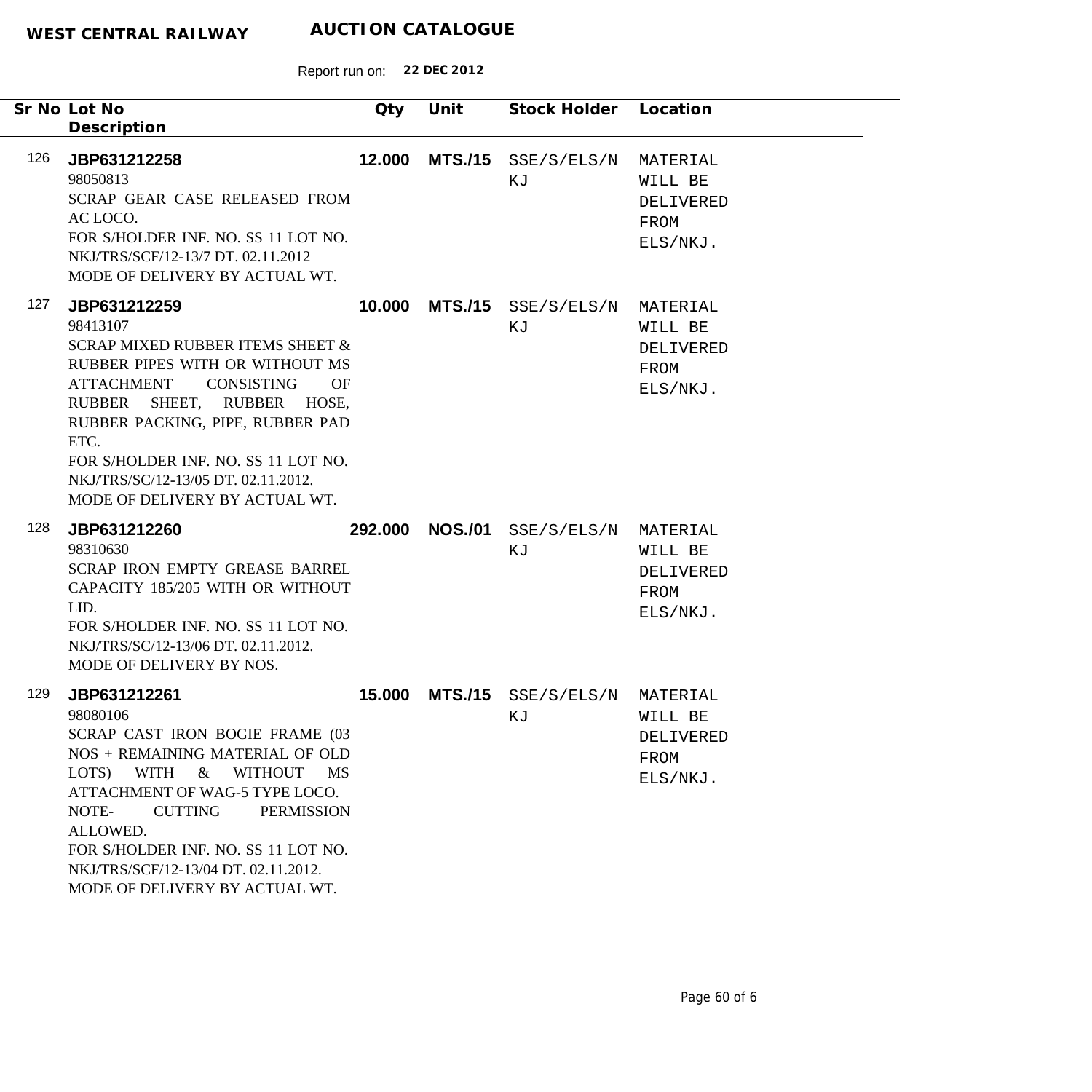|     | Sr No Lot No                                                                                                                                                                                                                                                                                                                                                                                                                       | Qty     | Unit | Stock Holder Location              |                                                      |
|-----|------------------------------------------------------------------------------------------------------------------------------------------------------------------------------------------------------------------------------------------------------------------------------------------------------------------------------------------------------------------------------------------------------------------------------------|---------|------|------------------------------------|------------------------------------------------------|
| 130 | Description<br>JBP631212262<br>98850102<br>SCRAP CI BRAKE BLOCK GR.II WITH<br>OR WITHOUT MS BRAKE SHOE ETC.<br>FOR S/HOLDER INF. NO. SS 11 LOT NO.<br>NKJ/TRS/SCF/12-13/03 DT. 02.11.2012.<br>MODE OF DELIVERY BY ACTUAL WT.                                                                                                                                                                                                       | 60.000  |      | $MTS./15$ SSE/S/ELS/N<br>ΚJ        | MATERIAL<br>WILL BE<br>DELIVERED<br>FROM<br>ELS/NKJ. |
| 131 | JBP631212263<br>98210125<br>SCRAP NON FERROUS COPPER WITH<br>SILVER ATTACHMENT COMPONENTS<br>OF AC LOCO CONSISTING OF FLEXIBLE<br>SHUNT OF MOBILE CONTACT, FINGER<br>CONTACT & FLEXIBLE<br>SHUNT,<br>CONTACT SEGMENT T TYPE, C TYPE,<br>EPC<br><b>CONTACT</b><br>(FIXED)<br>$C-118$<br><b>CONTACTS ETC.</b><br>FOR S/HOLDER INF. NO. SS 11 LOT NO.<br>NKJ/TRS/SCNF/12-13/10 DT. 02.11.2012.<br>MODE OF DELIVERY BY ACTUAL WT.      | 860.000 |      | $KGS./13$ SSE/S/ELS/N<br>ΚJ        | MATERIAL<br>WILL BE<br>DELIVERED<br>FROM<br>ELS/NKJ. |
| 132 | JBP631212264<br>98230013<br>SCRAP NON FERROUS ALLUMINIUM<br>BUS BAR & COMPONENTS OF AC LOCO<br>PARTS, CONSISTING PANTO PAN, BOW<br>ASSEMBLY, COOLING FAN BLADES,<br>IMPELLER OF MVSI & MVSL, HORN,<br>GAUGES, PN VALVES, HL REFLECTOR,<br>AIR FLOW RELAY, DJ BASE PLATE,<br>SMGR SUPPORT PLATE, PRV & WSM<br>ETC.<br>FOR S/HOLDER INF.NO. SS 11 LOT NO.<br>NKJ/TRS/SCNF/12-13/02 DT. 02.11.2012.<br>MODE OF DELIVERY BY ACTUAL WT. |         |      | 1929.870 KGS./13 SSE/S/ELS/N<br>ΚJ | MATERIAL<br>WILL BE<br>DELIVERED<br>FROM<br>ELS/NKJ. |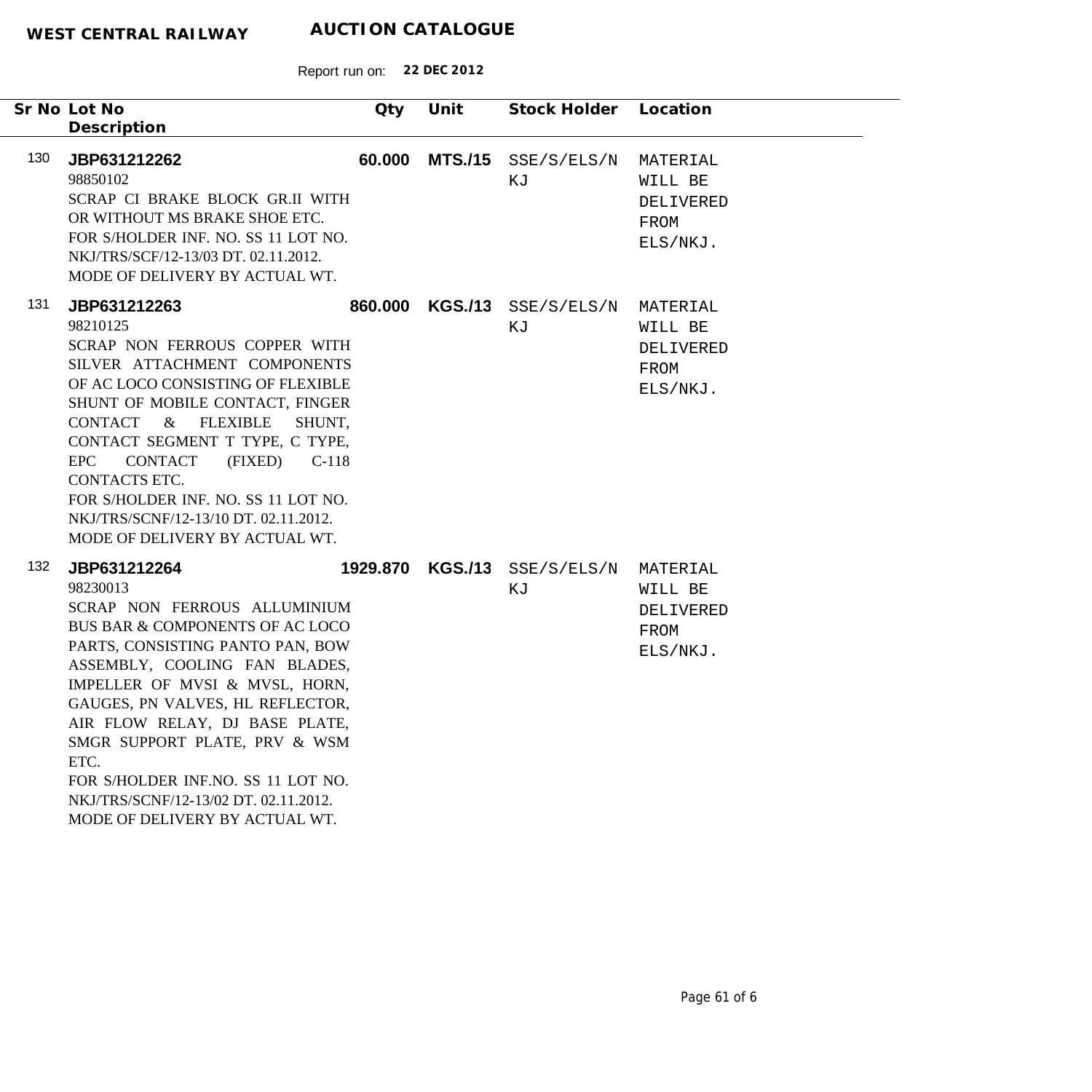| Sr No Lot No<br>Description                                                                                                                                                                                                                                                                                                                                                                     | Qty      | Unit             | Stock Holder                   | Location                                                              |
|-------------------------------------------------------------------------------------------------------------------------------------------------------------------------------------------------------------------------------------------------------------------------------------------------------------------------------------------------------------------------------------------------|----------|------------------|--------------------------------|-----------------------------------------------------------------------|
| 133<br>JBP631212265<br>98200070<br><b>SCRAP</b><br><b>NON</b><br><b>FERROUS</b><br><b>BRASS</b><br><b>LOCO</b><br><b>COMPONENTS</b><br>OF<br>AC<br>CONSISTING OF PN VALVE & ITS<br>PARTS, GATE VALVE, FINGER TIP S<br><b>BLOCK KIT ETC.</b><br>FOR S/HOLDER INF.NO. SS 11 LOT NO.<br>NKJ/TRS/SCNF/12-13/08 DT. 02.11.2012.<br>MODE OF DELIVERY BY ACTUAL WT.                                    | 1172.000 |                  | $KGS.$ /13 $SSE/S/ELS/N$<br>ΚJ | MATERIAL<br>WILL BE<br>DELIVERED<br>FROM<br>ELS/NKJ.                  |
| 134<br>JBP631212266<br>98210129<br><b>SCRAP</b><br><b>NON</b><br>FERROUS<br><b>COPPER</b><br><b>COMPONENTS</b><br>OF<br>AC<br><b>LOCO</b><br>CONSISTING OF EARTHING SHUNT,<br>CGR TIPS EMC TIPS/PARTS, C-118 TIPS,<br>DJ PARTS, TURNING & CHAMPERING<br>CHIPS OF ARMATURE ETC.<br>FOR S/HOLDER INF.NO. SS 11 LOT NO.<br>NKJ/TRS/SCNF/12-13/09 DT. 02.11.2012.<br>MODE OF DELIVERY BY ACTUAL WT. |          | 1848.000 KGS./13 | SSE/S/ELS/N<br>ΚJ              | MATERIAL<br>WILL BE<br>DELIVERED<br>FROM<br>ELS/NKJ.                  |
| 135<br>JBP631212267<br>98210166<br>SCRAP RELEASED DJ (AIR CIRCUIT<br>BRACKER) OF AC LOCO. ONE NUMBER<br>DJ IS IN DISMENTALLED CONDITION.<br>$TOTAL = 34 NOS.$<br>FOR S/HOLDER INF.NO. SS 11 LOT NO.<br>NKJ/TRS/SCNF/12-13/01 DT. 02.11.2012.<br>MODE OF DELIVERY BY ACTUAL WT.                                                                                                                  | 5664.400 |                  | $KGS./13$ SSE/S/ELS/N<br>ΚJ    | MATERIAL<br>WILL BE<br>DELIVERED<br>FROM<br>ELS/NKJ.                  |
| 136<br>JBP631212268<br>SCRAP MAHINDRA & MAHINDRA<br><b>MATADOR NO.</b><br>MP-04/E-0497 MODEL-1988.<br>MODEL NO.-FJ-460-D-WD<br>CHASIS NO.-FJ 460-D-4WD-4S.05995<br><b>SERIAL NO.-93781</b><br><b>ENGINE NO.4S 05995</b><br>(FOR S/HOLDER INF.NO.)SS.11 NO.<br>DMM/JBP/SCRAP SALE-2 DT. 12.12.12.<br>MODE OF DELIVERY BY NOS.                                                                    | 1.000    |                  | <b>NOS./01</b> SSE/TRD/SGO     | LYING AT<br>TRD<br>DEPOT/SAUGO<br>R UNDER<br>SSE/TRD/SGO<br>$\bullet$ |